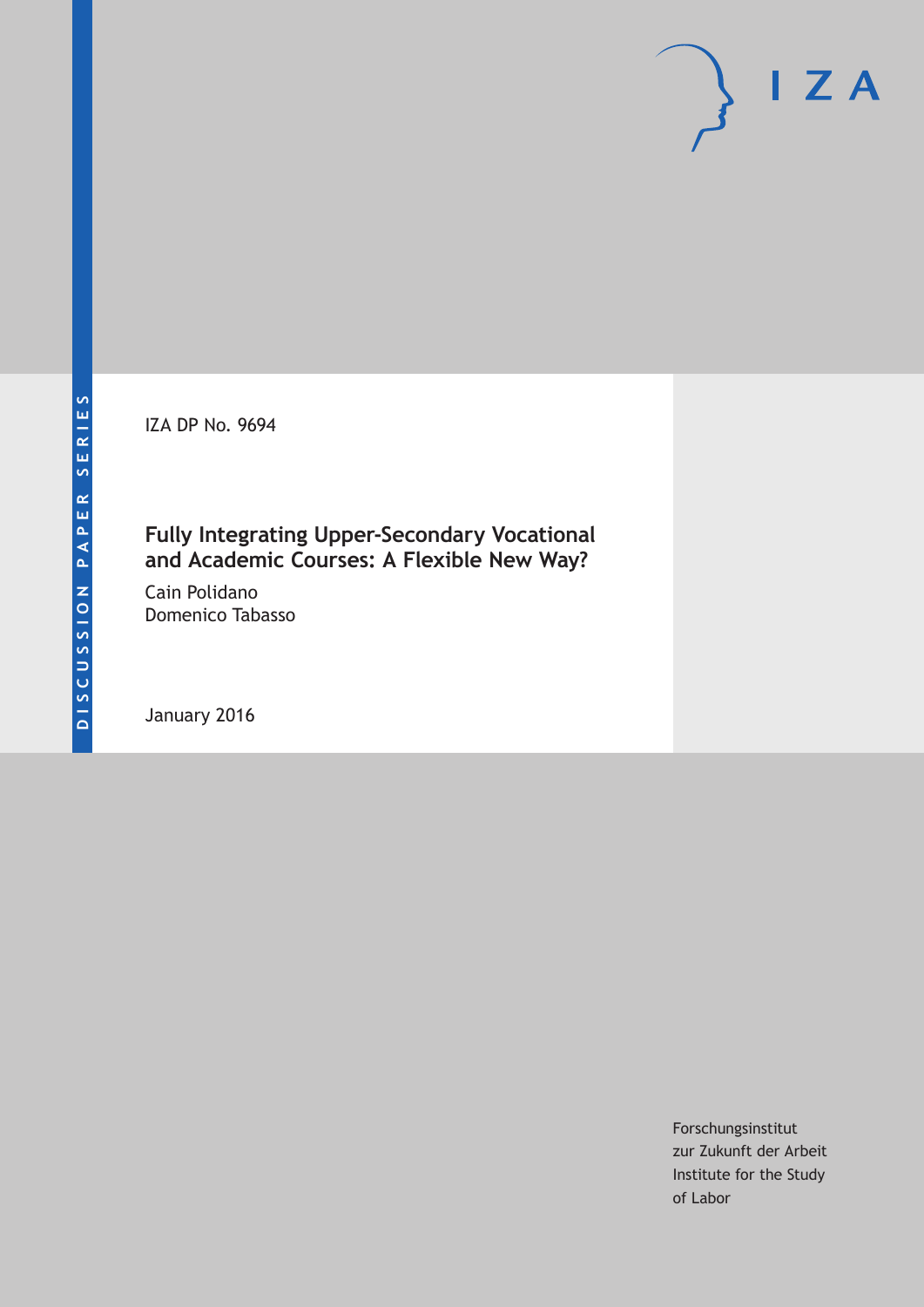# **Fully Integrating Upper-Secondary Vocational and Academic Courses: A Flexible New Way?**

### **Cain Polidano**

*University of Melbourne and ARC Life Course Centre* 

#### **Domenico Tabasso**

*University of Geneva, NCCR LIVES and IZA* 

Discussion Paper No. 9694 January 2016

IZA

P.O. Box 7240 53072 Bonn **Germany** 

Phone: +49-228-3894-0 Fax: +49-228-3894-180 E-mail: iza@iza.org

Any opinions expressed here are those of the author(s) and not those of IZA. Research published in this series may include views on policy, but the institute itself takes no institutional policy positions. The IZA research network is committed to the IZA Guiding Principles of Research Integrity.

The Institute for the Study of Labor (IZA) in Bonn is a local and virtual international research center and a place of communication between science, politics and business. IZA is an independent nonprofit organization supported by Deutsche Post Foundation. The center is associated with the University of Bonn and offers a stimulating research environment through its international network, workshops and conferences, data service, project support, research visits and doctoral program. IZA engages in (i) original and internationally competitive research in all fields of labor economics, (ii) development of policy concepts, and (iii) dissemination of research results and concepts to the interested public.

IZA Discussion Papers often represent preliminary work and are circulated to encourage discussion. Citation of such a paper should account for its provisional character. A revised version may be available directly from the author.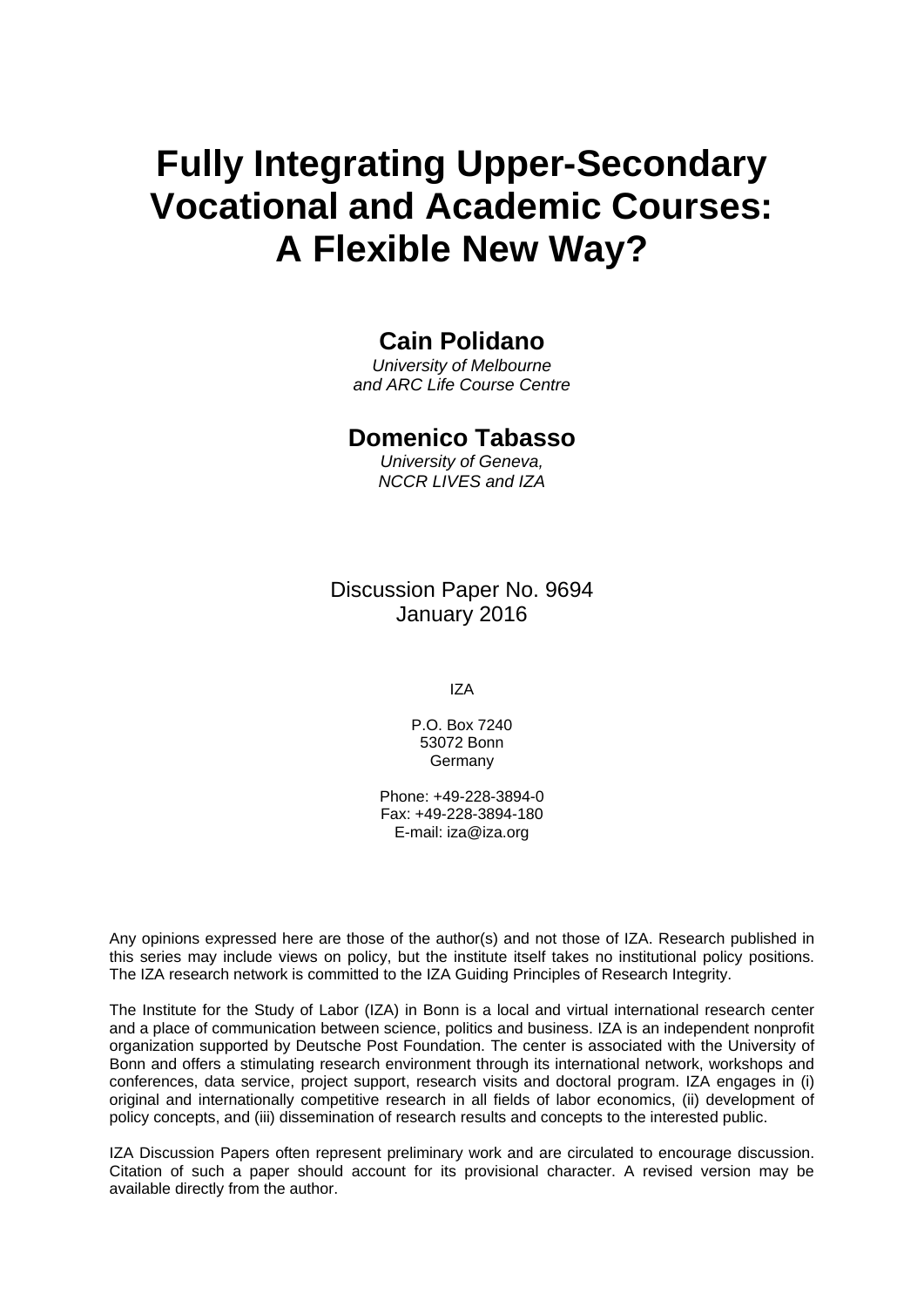IZA Discussion Paper No. 9694 January 2016

# **ABSTRACT**

# **Fully Integrating Upper-Secondary Vocational and Academic Courses: A Flexible New Way?\***

The tracking of students in upper-secondary school is often criticised for narrowing the career prospects of student in the vocational education and training (VET) track, which in many countries leads to the stigmatisation of VET courses. To tackle this problem, Australia blurred the lines between the two tracks by introducing VET courses that count to both a national VET qualification and university entry. In this study, we estimate the impacts of taking these courses on academic achievement and university entry using administrative data, propensity score matching and a decomposition method developed especially. We find that among those who intend to go to university, taking a VET course is associated with 5 percent lower academic achievement, due mainly to relatively weak achievement in VET, and an 8 percentage point lower chance of receiving a university offer. These findings tell a cautionary tale on the merits of integrating VET and academic courses.

JEL Classification: I20, I23, J24

Keywords: propensity score matching, university access, vocational education and training

Corresponding author:

Cain Polidano Melbourne Institute of Applied Economic and Social Research University of Melbourne Parkville 3010 Victoria Australia E-mail: cainp@unimelb.edu.au

 $\overline{\phantom{a}}$ \* Funding and support for this project was provided by the Australian Government Department of Industry through the National VET Research program managed by the National Centre for Vocational Education Research. The authors would like to thank staff from the Victorian Department of Education and Training (VDET); the Victorian Curriculum and Assessment Authority (VCAA) and the Victorian Tertiary Admission Centre (VTAC) for making the data available for this project and for providing very helpful feedback on an earlier draft of this paper. The views and opinions expressed in this document are those of the authors and do not necessarily reflect the views of the Australian Government, State and Territory governments, VDET, VCAA, VTAC, or NCVER. The authors thank Rong Zhang for helping to prepare the data for an earlier version of this paper, Juerg Schweri and participants at the SFIVET Congress 2015 and the ISER Multidisciplinary Workshop in Education 2015 for comments and suggestions.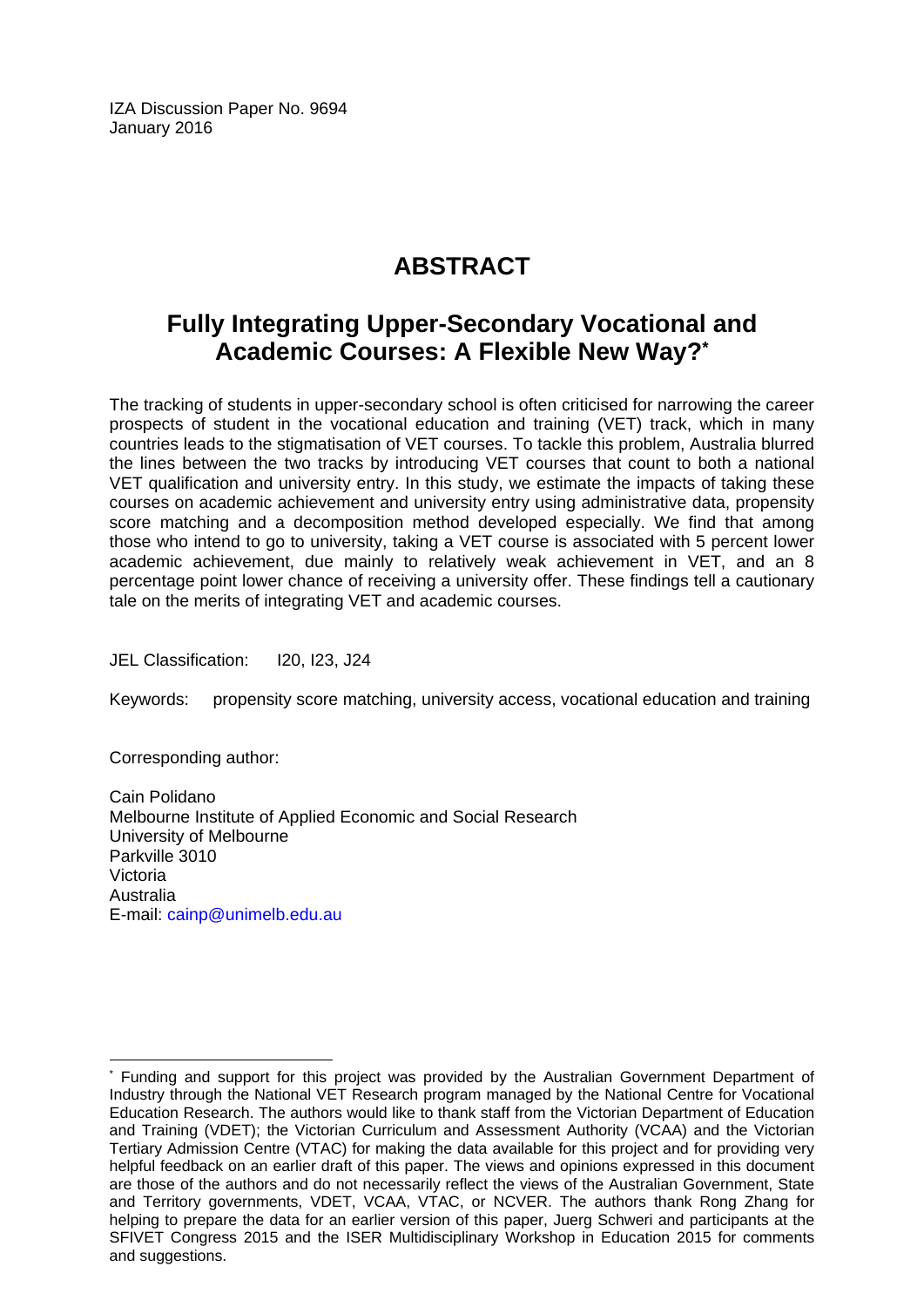#### **Introduction**

 $\overline{a}$ 

A challenge for upper-secondary schooling around the world is how to ensure enough flexibility in the curriculum to cater for post-secondary pathways that require different learning approaches and academic abilities. In the main, countries have approached this challenge by providing separate streams in academic and vocational education and training (VET) study, with participation in one or the other determined either by choice (common in English-speaking countries) and/or by performance in academic tests (German-speaking countries and Southern Europe). A criticism of streaming is that the curriculums of the two tracks are incompatible, so that for students who are on the margin between the two streams, taking upper-secondary VET courses can potentially limit their access to university (Eichhorst, et al.  $2012$ ).<sup>1</sup> In countries where there is strong emphasis on university study, the result is that upper-secondary VET courses are stigmatised as being a 'second-choice option' (OECD 2000; Kogan 2008).

There are several ways in which countries are attempting to deal with the stigmatisation of VET courses in upper-secondary school. For example, Ireland and Finland introduced technical colleges (Institutes of Technology in the 1970s and Polytechnics in the 1990s respectively) that sit alongside universities and provide higher education pathways (qualifications at the ISCED 5A) for upper-secondary VET students. Alternatively in England (since 2014) and Australia (since the early 2000s), the focus has been to make it easier for upper-secondary VET students to access university. In England, new 'tech level' Diploma level VET courses have A-level status and count towards entry in specific University courses. Australia has progressed further down this path by integrating upper-secondary VET and academic courses in areas such as

<sup>&</sup>lt;sup>1</sup> While it is true that there are pathways between upper-secondary VET and university study, including in countries where there is streaming on academic ability, in practise the divergent level of skills and competences required means that it is not common (Woessmann 2008).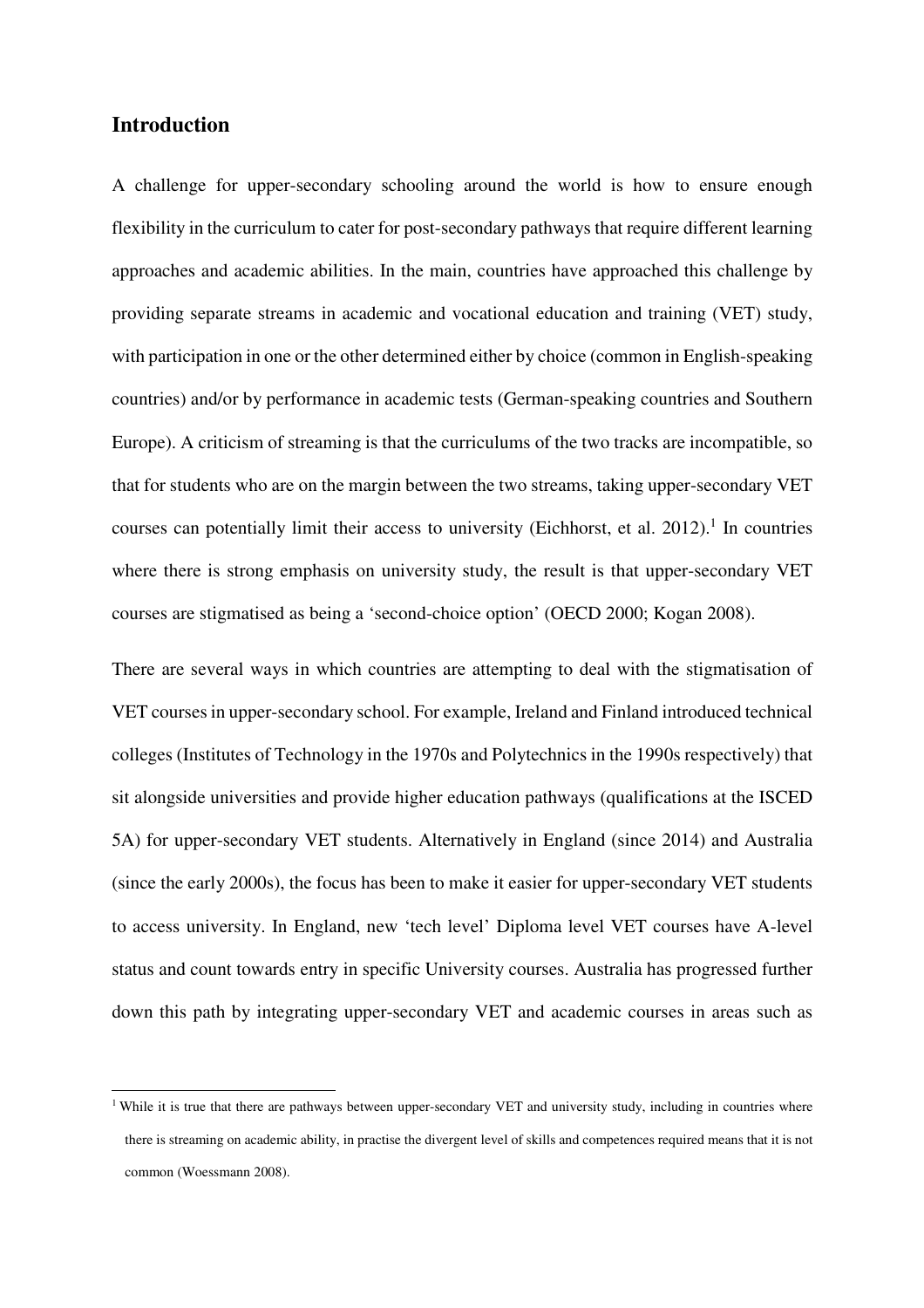information technology, business, engineering, music and performing arts that count towards a national VET qualification (mainly at the ISCED 3 level) and entry to any university course.<sup>2</sup> These courses are known as 'scored VET' courses because unlike other VET courses that are available in the curriculum, performance is assessed on an equal footing with academic courses.

In principle improving pathways to university holds great promise in encouraging young people on the margin between the two streams to try upper-secondary VET courses, including developing fall-back options. Greater engagement in upper-secondary VET among students who intend to go to university not only helps to improve the status of VET, but it potentially helps to improve student post-secondary course match and labour market outcomes (Kang and Bishop 1989; Bishop and Mane 2004 and Meer 2007; Polidano and Tabasso 2014). However, in practice, designing VET courses that cater for a range of student interests and abilities potentially involves trades-offs. From a policy perspective, any potential trade-offs should be estimated and weighed-up against the benefits described above. In this study we focus on examining one potential trade-off by examining how taking a scored VET subject affects the academic performance and the chances of university entry among students who apply for university (around 64% of all students in these courses).

<sup>&</sup>lt;sup>2</sup> This involved the development of an academic scoring system for select upper-secondary VET courses, known as 'scored VET', that count towards both a national VET qualification and university entry. Previously, all upper-secondary VET courses were graded as pass or fail, depending on whether nationally subscribed minimum competencies had been attained. In Australia, VET qualifications are awarded on the basis of attaining minimum competency standards in occupation-specific training packages and are graded as a pass or fail without any overall grade. The failure to grade achievement in these subjects potentially limits entry to university in Australia, which is typically based on scored achievement in upper-secondary courses. Changes to fully integrate VET courses were introduced to various degrees across states in the 1990s. However, in 2001, under the New Framework for Vocational Education in Schools (MCEETYA 2001), a national attempt was made to increase the prevalence of these types of VET courses across the country.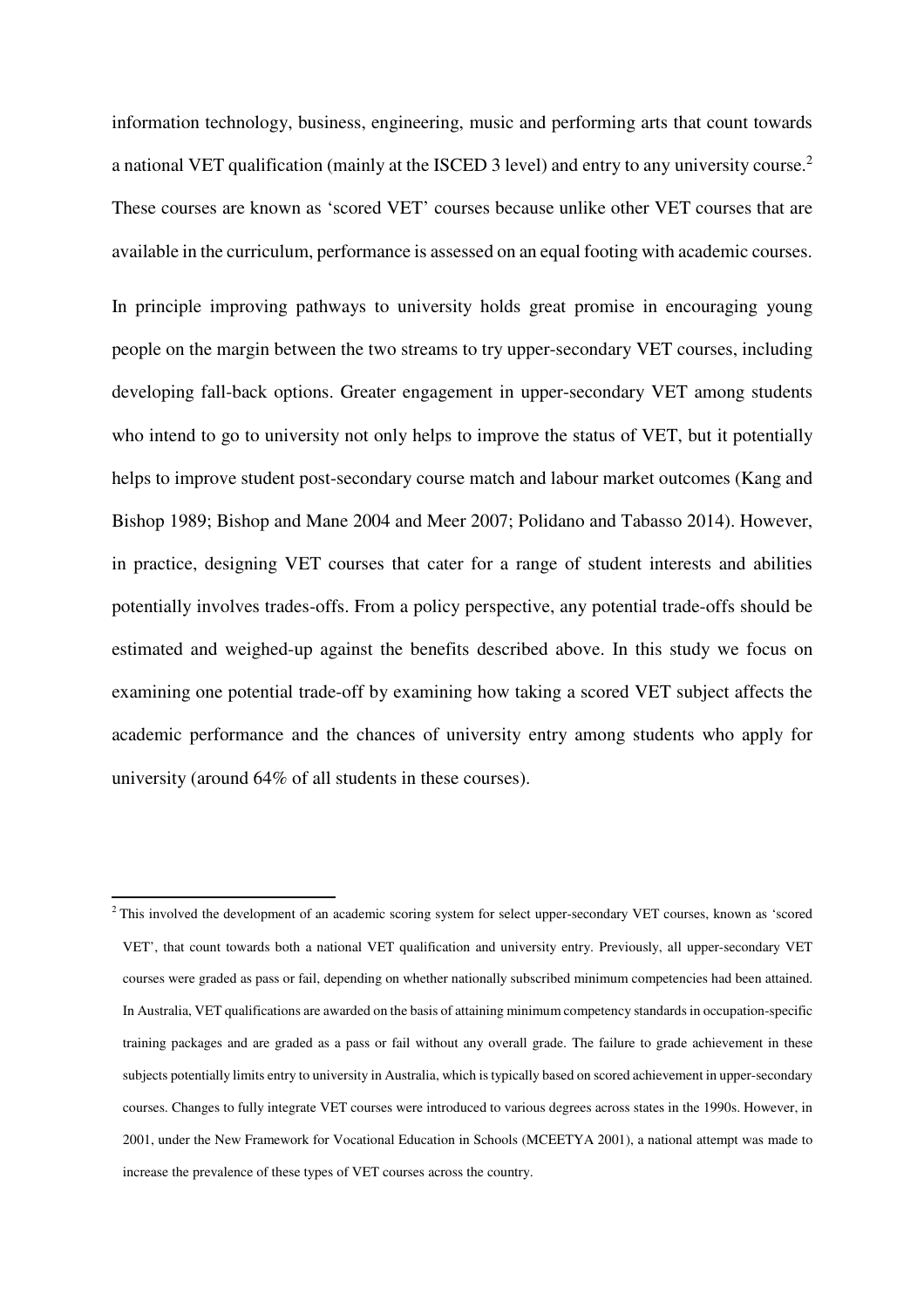Whether taking a scored VET course improves or reduces academic performance and university access is unclear. On the negative side, the 'hands-on' nature of VET training is often claimed to better suit less academic students (Smith 2002). Further, there may be negative spill-over effects because skills developed in VET may be less complementary to learning in academic subjects. Finally, in subjects with a higher proportion of student who do not intend to go to university, those who *do* may be disadvantaged by negative peer effects or, in cases where assessment for university is based on relative performance in a course, strong competition from students who are incentivised to specialise their effort.<sup>3</sup> On the other hand, it could be argued that the 'hands-on' nature of VET gives students the context in which theory is applied, which may help them to understand the importance of theory and engage them in learning (Kolb 1984). To the extent that this improves student motivation, then taking a VET course may have positive spill-over effects on performance in academic subjects.

To estimate effects of scored VET subjects on academic achievement and university access, we examine outcomes in the last year of upper-secondary study (Year 12) in the Australian state of Victoria in 2011. Victoria was the first state to introduce scored VET subjects into their curriculum in 1997 and its subjects are more highly integrated into the academic curriculum than in other states.<sup>4</sup> We use propensity score matching (PSM) and three linked population administrative datasets of Year 12 students to control for non-random selection into scored VET subjects. The linked datasets contain rich school and student information, including past

L

<sup>&</sup>lt;sup>3</sup> While scores for each subject have the same mean initially, adjustments are made to correct for differences in subject competition that may affect the difficulty of attaining the mean score. However, these adjustments do not correct for systematic specialisation in effort among students who do not intend to go to university, only differences in the academic ability of students across courses. This is discussed further in the following section.

<sup>4</sup> For example, Western Australia does not have any upper-secondary VET programs that can count towards both a national qualification and university entry score (Australian Curriculum, Assessment and Certificate Authorities (ACACA 2012).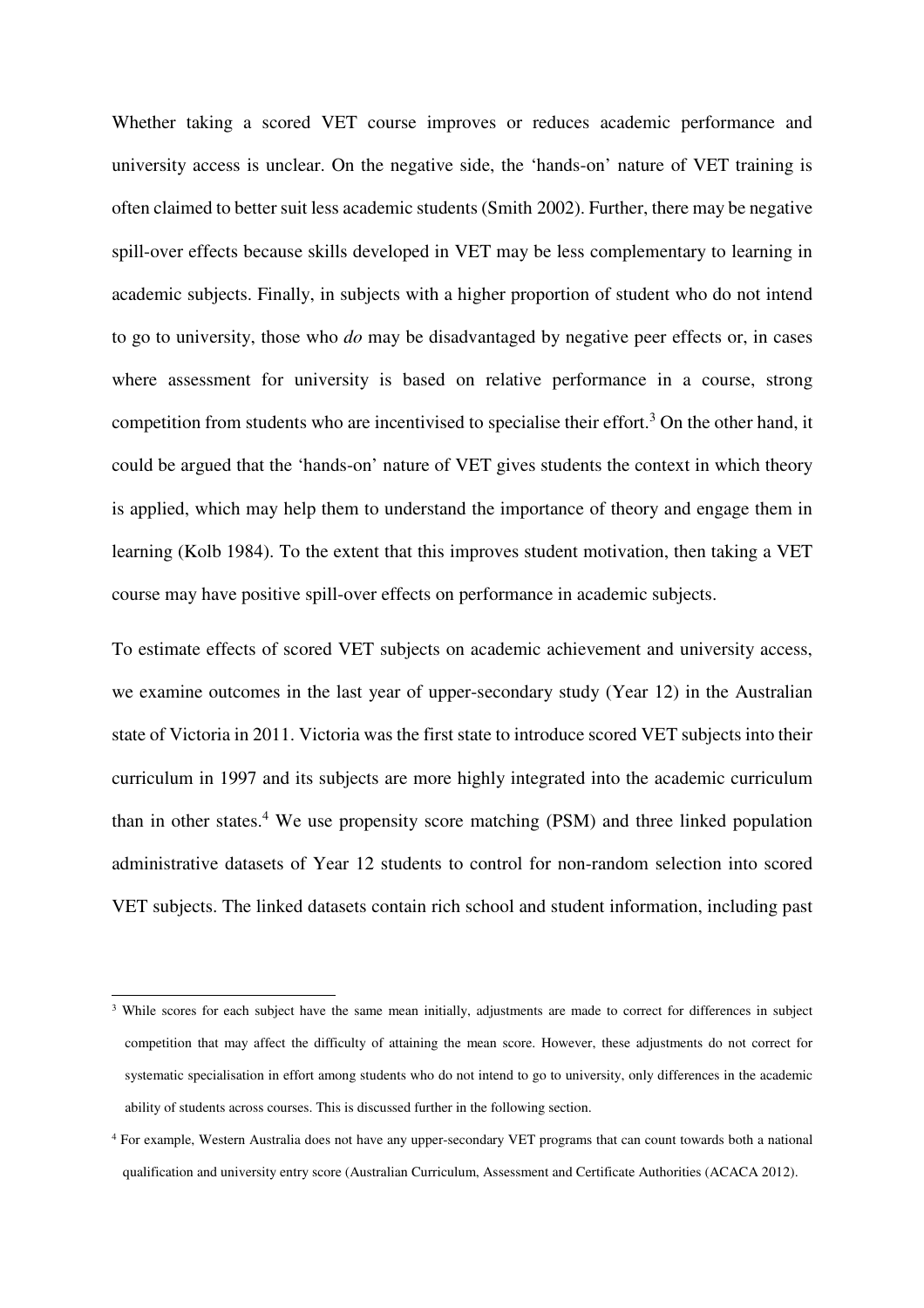performance on national standardised test scores; university course applications and final year academic scores that are used to determine university offers.

This paper makes two main contributions to the existing literature. First, this study makes an important contribution to the literature on the effects of integrating vocational courses into an academic upper-secondary school curriculum. Previous studies to date have focussed on estimating the impacts on school retention and labour market outcomes of school-based VET courses (Kang and Bishop 1989; Bishop and Mane 2004 and Meer 2007), including two Australian studies (Lamb and Vickers 2006 and Polidano and Tabasso 2014).<sup>5</sup> Estimating the impacts of taking scored VET subjects provides important evidence on the merits of fully integrating VET and academic courses to deal with the stigmatisation of upper-secondary VET.

Second, we derive an approach for decomposing the estimated effects of taking a scored VET course on overall academic achievement into direct and indirect effects. A direct effect is the score in a VET course relative to the score if an academic subject was chosen instead, while an indirect effect is the spill-over effect on achievement in academic subjects if a VET course is taken. This decomposition approach sheds light on the mechanisms through which effects are transmitted, and depending on the direction of indirect effects, whether VET and academic subjects are complements or substitutes in academic achievement. While evidence to date suggests that VET and academic courses are complements in the labour market (Kang and Bishop 1989; Bishop and Mane 2004), as far as we are aware, there is no evidence that they are complements/substitutes in academic achievement.

<sup>5</sup> Students can also take VET subjects that do not receive an academic score that counts towards university entry.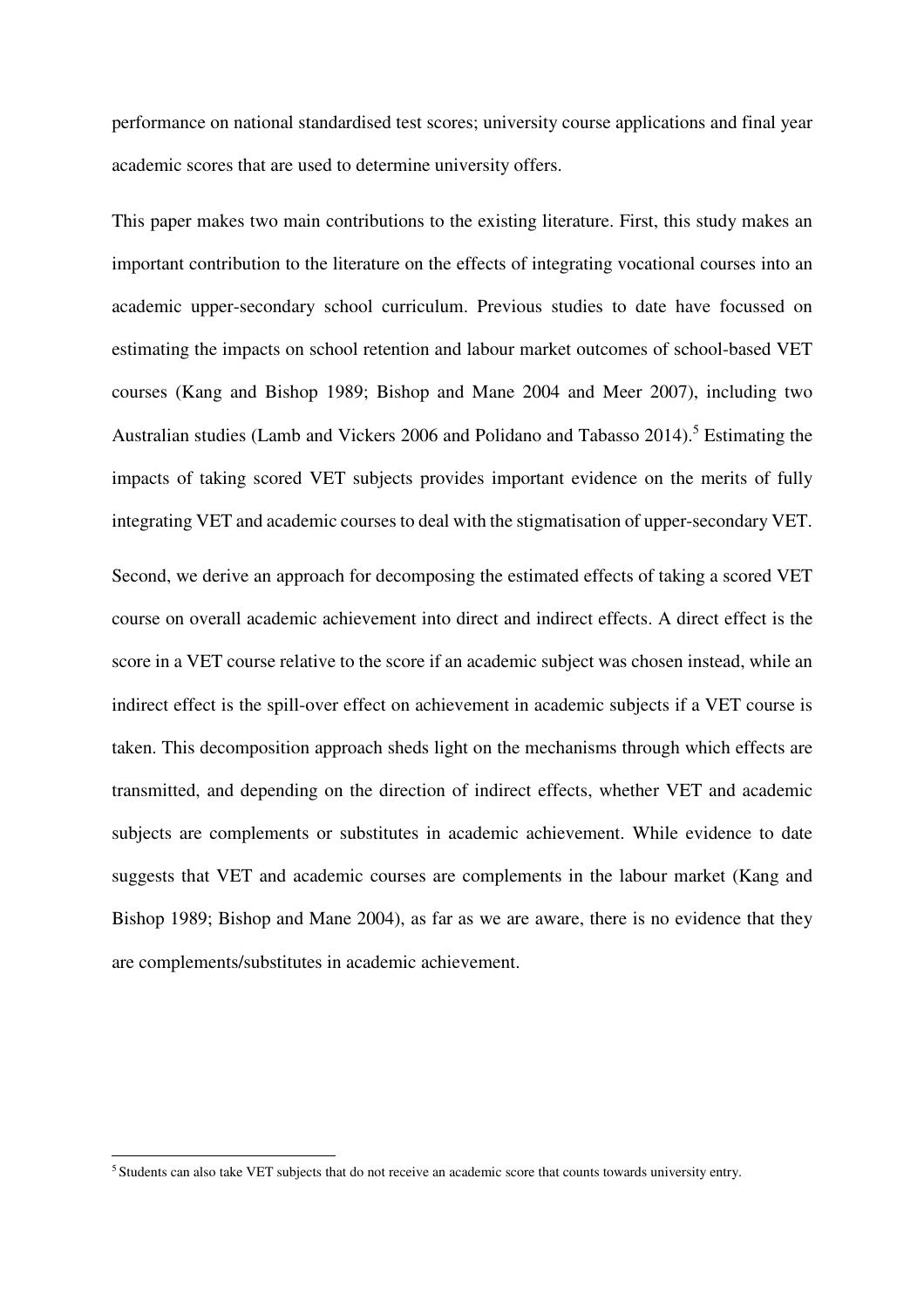#### **Scored VET and upper-secondary education**

Upper-secondary education in Australia, like in many other English-speaking countries, is untracked and geared around preparation for university, the main form of post-secondary education. Around 50% of young Australians are expected to attain a university level qualification over their lifetime, compared to 39% across the OECD (OECD 2013). For those who do not go onto university study, post-secondary VET study is a popular option. As well as the academic upper-secondary curriculum, the high rate of university participation is due in part to the long-established and universally available deferred loans scheme and government subsidies of university qualifications. Similar to the United Kingdom, access to university is rationed at the course level mainly based on academic performance in upper-secondary subjects.<sup>6</sup> Academic performance in Australia is measured by scores across (usually five) subjects taken in Year 12. Typically, more desirable courses, such as medicine and law, and more desirable universities, set higher minimum university entry scores for admission.

Subject scores are normalised with a mean of 30 and a maximum of 50, with adjustments subsequently made in an attempt to eliminate any advantage (disadvantage) from selecting courses where there is relatively weak (strong) student competition. Such adjustments are based on the difficulty of attaining the normalised mean in a subject relative to attaining the mean in all other subjects taken by the same students (VTAC 2011). In subjects where students score

<sup>&</sup>lt;sup>6</sup> In 2013 the Australian Government introduced an entitlement to a publicly-funded place in university for all Australian students, but access remained subject to capacity constraints. This tended to increase the proportion of students enrolled in university and reduced the minimum academic requirement for entry.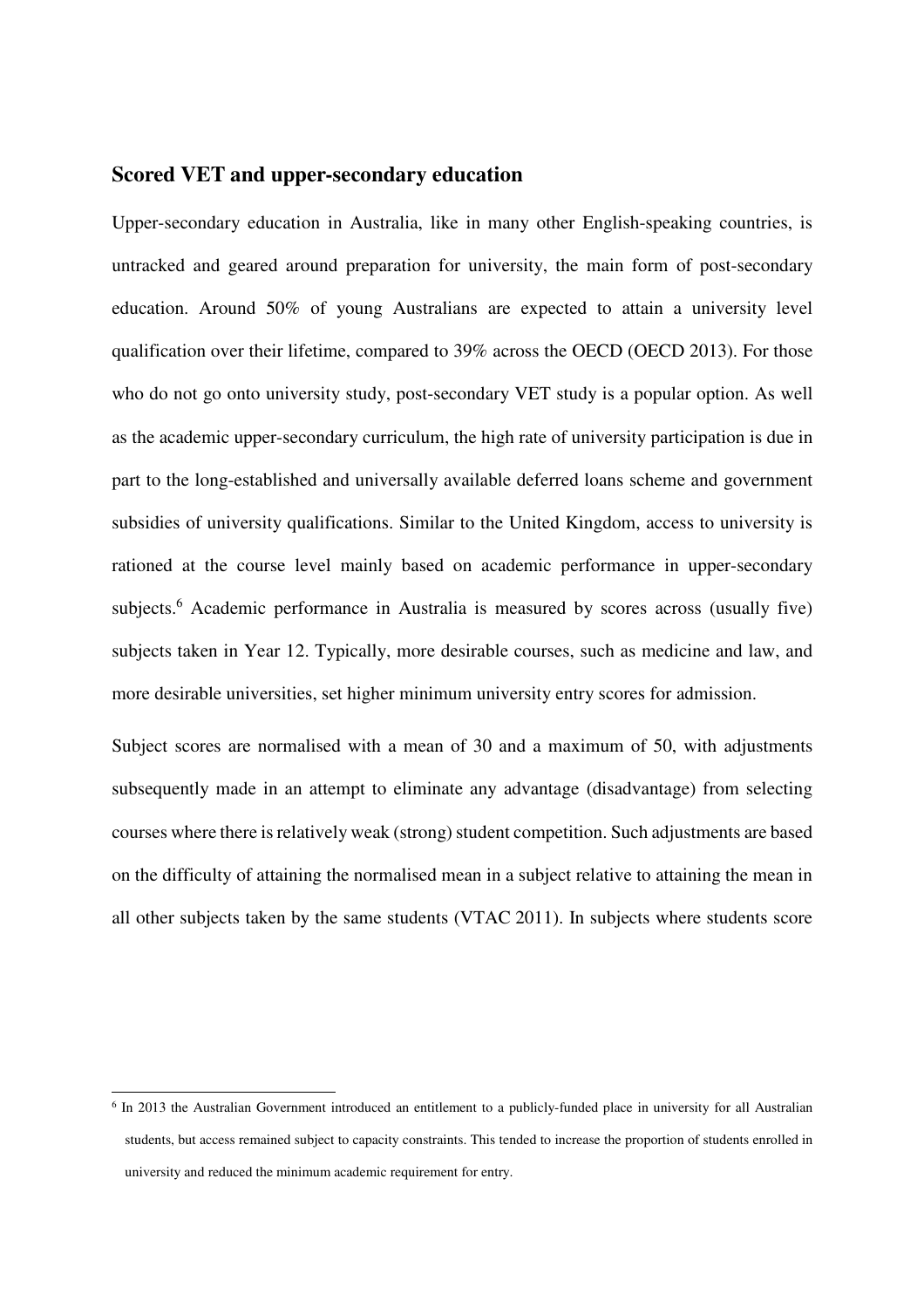higher than the mean score in all their other courses, scores are scaled-down and in subjects where students score lower than the mean in their other subjects, scores are scaled-up.<sup>7</sup>

VET subjects were introduced gradually into the upper-secondary curriculum in the mid-1990s, originally to retain less academic youth in school and to prepare students for work and further training (Ministerial Council on Employment Education and Training and Youth Affairs (MCEETYA) 1999). Today, over 95% of secondary schools offer VET subjects (MCEETYA 2003) and around 40% of all upper-secondary students undertake at least one subject throughout their secondary education (NCVER 2011a). Most of the training (around 80%) is at job-entry level or below, equivalent to International Standard Classification of Education (ISCED) 2C (NCVER 2011b). In Australia, the attainment of a VET qualification is based on the demonstration of minimum competency in carrying out job-specific and generic tasks, as stipulated in national training packages. Upper-secondary VET subjects are based on select national training packages and therefore count towards the attainment of national VET qualifications. Nationwide, the most popular upper-secondary VET subjects are in the fields of Management and Commerce (30%), Engineering and related technologies (12%), Health (12%) and Food, Hospitality and Personal Services (9%) (NCVER 2011a). With the exception of courses associated with apprenticeships and traineeships, there is no requirement for students to attain minimum competency through workplace learning, but it is encouraged.

Because upper-secondary VET subjects were initially introduced to engage less academic students in school, performance was not graded for the purpose of university entry. As a result, VET courses were often stigmatised as being for low-ability students. In an attempt to improve their status, state governments in Australia introduced scored VET subjects in Year 12. These subjects, as well as counting towards a national VET qualification, were also assessed in a

<sup>&</sup>lt;sup>7</sup> For more details on the scaling system see VCAA 2011 and VTAC 2011.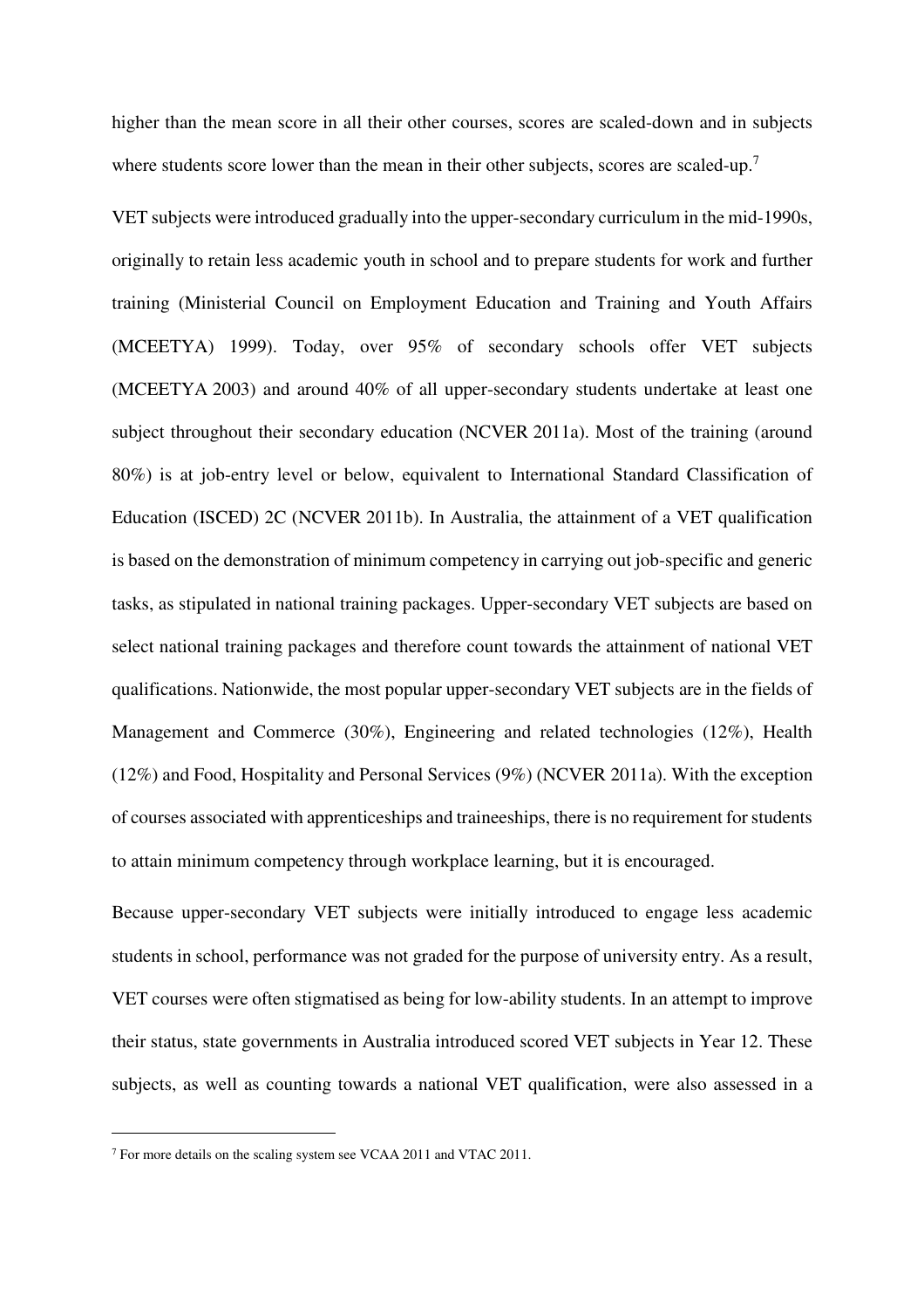similar way to academic subjects for the purpose of university entry. These courses complemented and not replaced existing upper-secondary VET courses. Victoria was the first state to introduce scored VET subjects from 1997, with other states following suit in the early 2000s.

Assessment in scored VET subjects typically comprises assessment in carrying out three relevant work tasks, as specified in the specific national training package. The rest of the assessment is made up of performance in a theoretical exam held at the end of the academic year. The higher weighting given to task-based assessment (66% in most courses) is in contrast with assessment in academic courses where exam assessment is given greater weight.

#### **Data**

A feature of this study is the use of population unit-record data of Victorian Year 12 completers in 2011 from all school sectors (government, Catholic and independent private). The data comprise linked information from three administrative datasets on students, schooling and national standardised test scores in numeracy and literacy (NAPLAN) (from the Victorian Department of Education and Early Childhood Development (DEECD)); university entry scores (from the Victorian Curriculum and Assessment Authority (VCAA)); and university applications prior to completing final exams (Victorian Tertiary Admission Centre (VTAC)). These datasets were linked using a de-identified student number common to each of the datasets, which ensured that the datasets could be linked with close to 100% accuracy. We also link-in at the individual level self-reported information on whether or not a university offer had been received. This type of information came from the On-track survey, a survey of 34,000 graduates conducted around 6 months after graduation.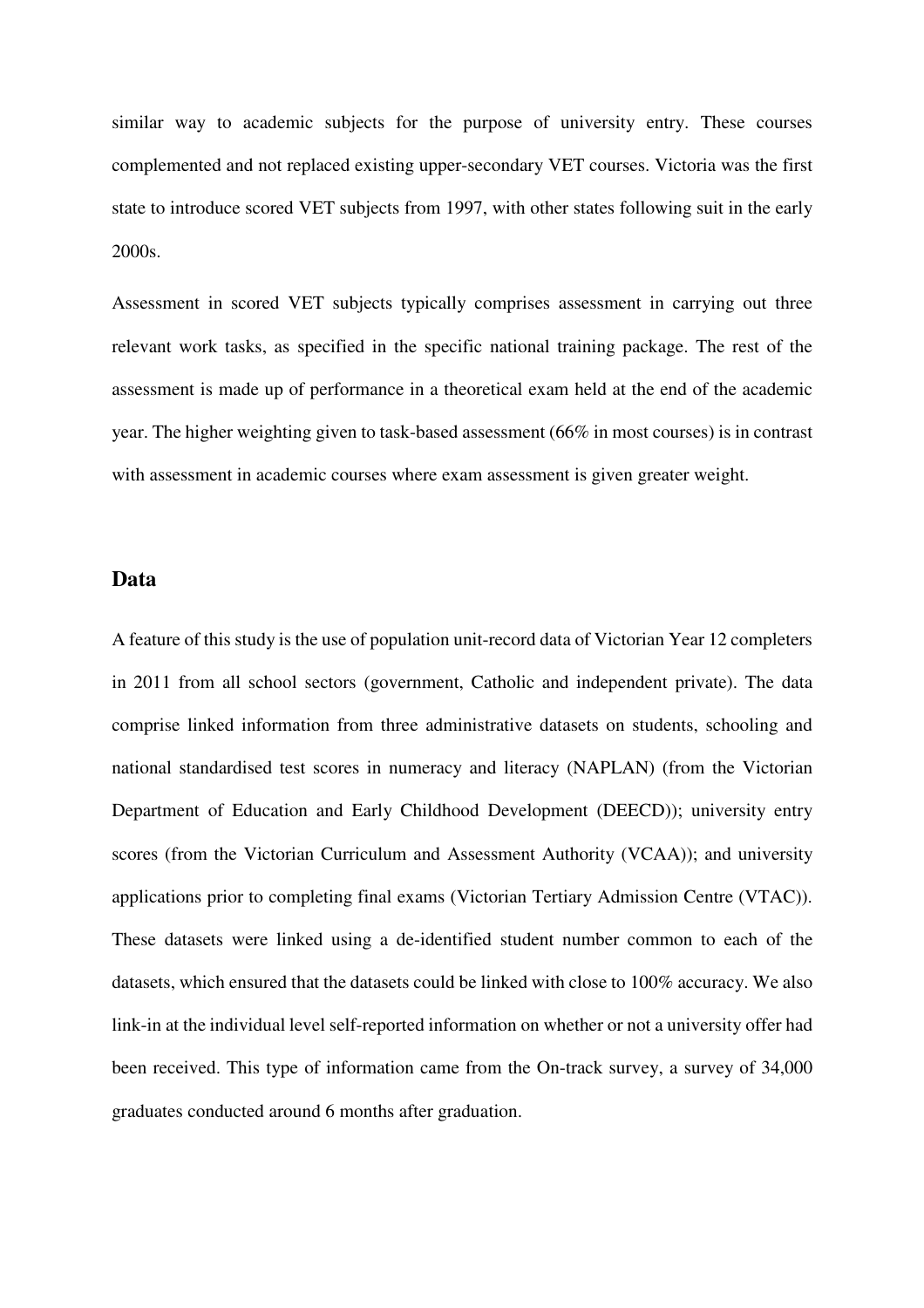In 2011 there were 27 VET subjects available to students in Year 12, 17 of which were scored VET subjects (known as Victorian Certificate of Education VET subjects, or VCE VET). Overall, we observe 48,408 Year 12 school completers in Victoria in 2011, of which 3,628 (or 7.4%) took at least one scored VET subject in Year 12 and 44,780 did not (Table 1). The most popular VCE VET subjects are Interactive Digital Media; Community Recreation and Sport and Outdoor Recreation; Hospitality and Hospitality (kitchen operations); Music and Music Industry; Information Technology and Electrotechnology and Business.

#### INSER TABLE 1

 $\overline{a}$ 

In defining our sample for analysis, we omit a number of observations. First, we omit those who do not attain a university entry score at the end of Year 12. Students may not attain a university entry score if they do not complete requirements of the course, for example, if they commence Year 12, but dropout before the end of the year. Second, we omit those without a Year 9 NAPLAN score, an important control variable in the matching procedure. Although sitting Year 9 NAPLAN tests is compulsory, students can be exempt from sitting the tests if they have a complex disability, if they are from a non-English speaking background and have arrived in Australia within a year, or if they have written consent from a parent or guardian.<sup>8</sup> Third, we omit those who attain a university entry score, but do not attain a score for their VET subject. Students who take scored VET subjects can opt out of having their achievement in the course scored, in which case they do not sit an exam in this subject. In these rare cases, a student's university entry score will be made-up from a combination of their typically remaining 4 subjects. Fourth, to ensure that all of our scored VET group get the same intensity of treatment, we also omit a handful of students who choose more than one scored VET subject.

<sup>&</sup>lt;sup>8</sup> Students with a disability or from a non-English speaking background who have arrived in Australian within a year still encouraged to sit the tests. Extra support is available for members of these groups if they choose to sit the exams.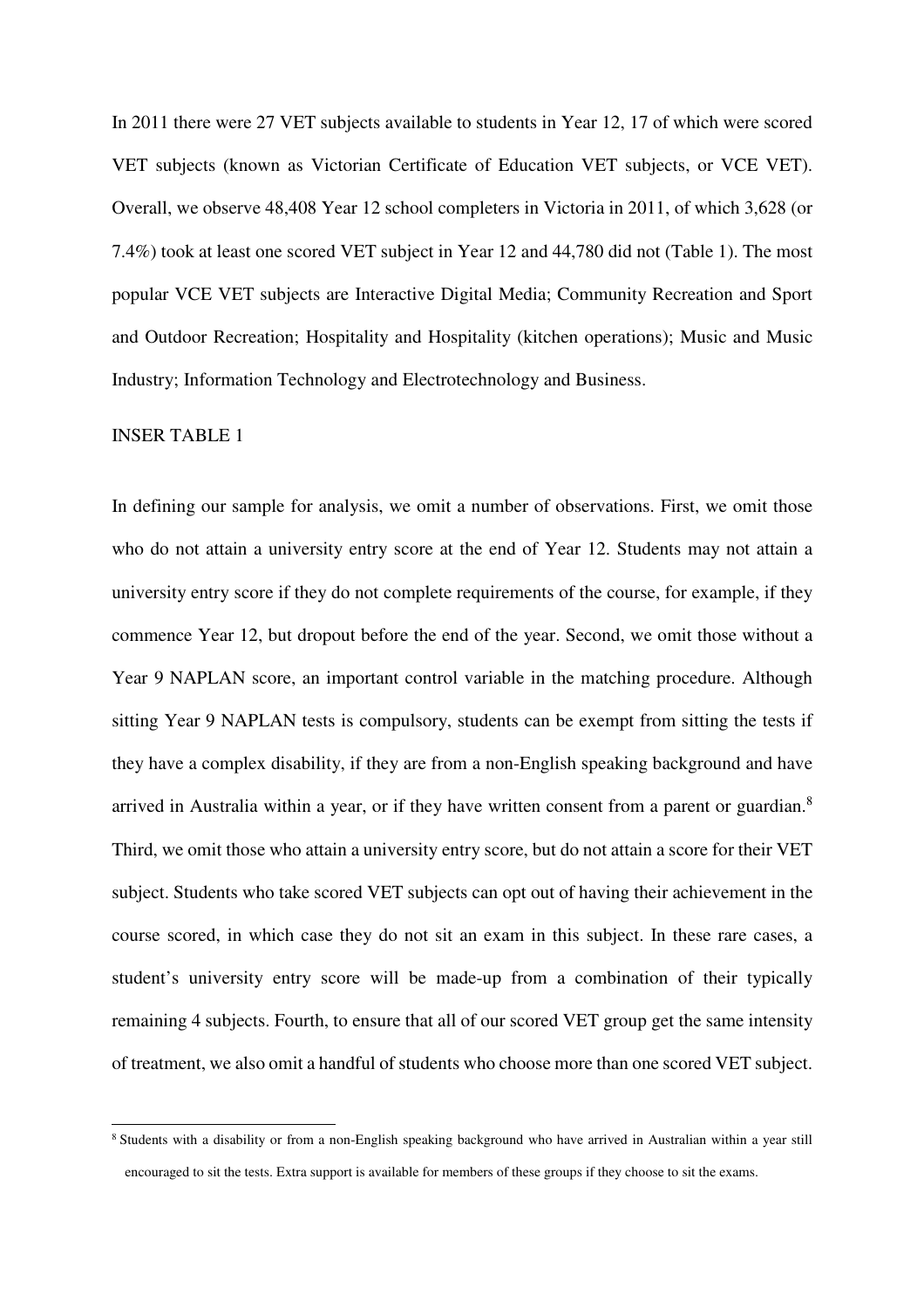Finally, because we are interested in estimating the impacts of taking scored VET subjects on university access, we omit those who do not apply for admission to a university course prior to sitting their final exams (before the end of October 2011). University applications and applications to some post-secondary VET colleges in Victoria are centrally administered by VTAC. To apply, students are required to list their preferred courses in order of priority from 1 (most preferred) to 12. For the purposes of this study, those who apply for university are those whose first preference is a university course.

#### *Outcomes of interest*

The main outcome of interest is academic achievement in Year 12, measured by a student's university entry score. For a student, their entry score can be thought of as their academic currency to buy entry to fixed numbers of university course places, where the cost of entry is the minimum required academic achievement, or the academic price, that equates demand and supply for course places. University entry scores are derived by VCAA by summing the highest score for English (from English, English as a Second Language or English Literature) with the remaining best three subject scores (known as the primary four subjects) and adding 10% of the fifth-best subject score. If a sixth subject is taken, which is not the norm, an additional 10% of a sixth subject is included as well. Because each subject is out of a possible 50, the maximum university study score is 205 (or 210 if students do 6 subjects). All students who complete Year 12 receive an entry score regardless of whether or not they apply for university.

For students who take scored VET subjects, any impact on university entry scores from taking these subjects does not necessarily affect their chances of accessing university because the receipt of an offer also depends on the minimum entry scores of the courses that they apply to. To estimate impacts on the chances of the receipt of an offer, we use two measures. First, while we do not directly observe receipt of offers to a specific course, we can impute it by comparing,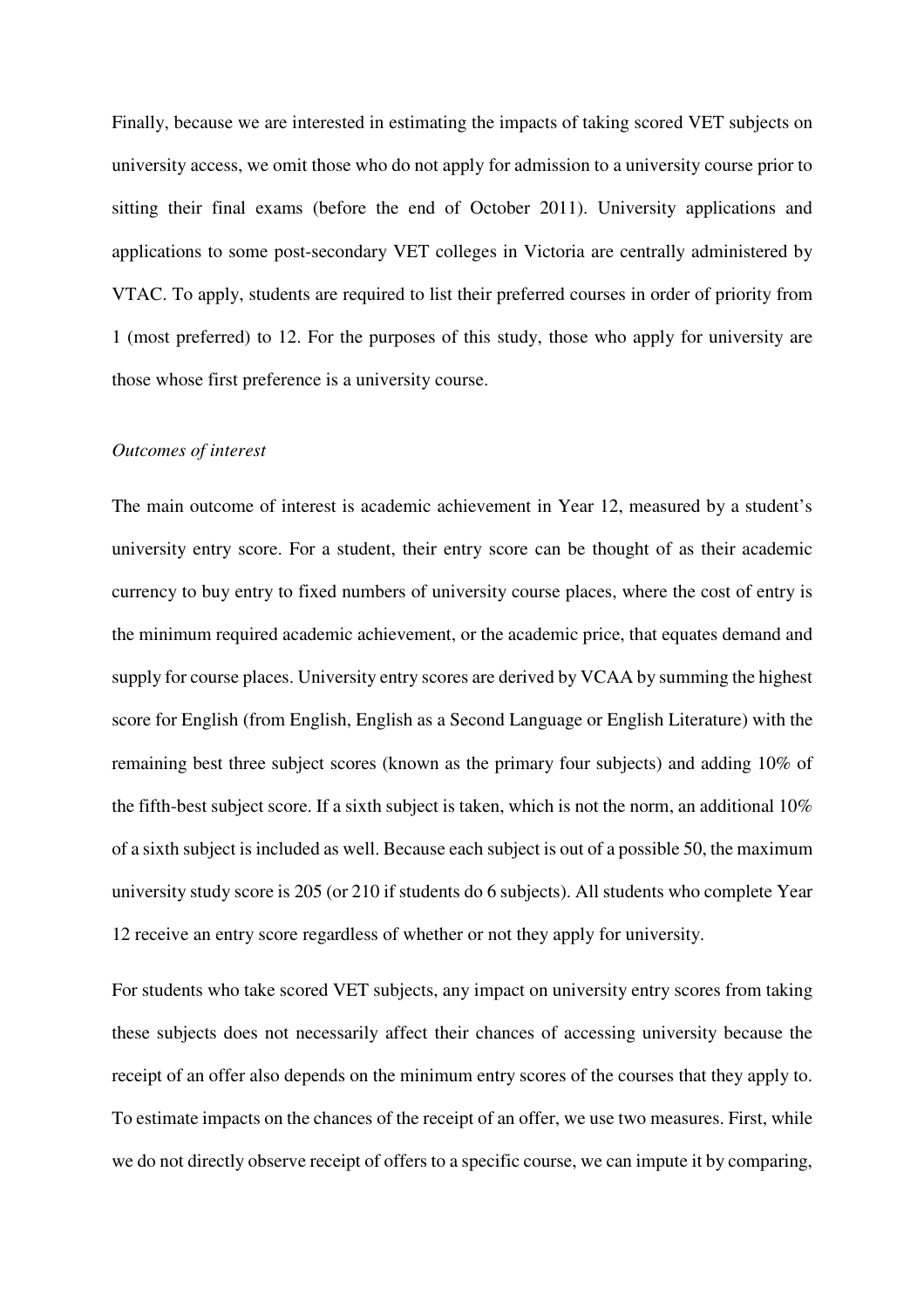for each student, the minimum required academic achievement for entry to their preferred courses to their realised achievement. We assume that students receive an offer if their university entry score is higher than the lowest necessary score for admission to any of their preferred courses. Similarly, we also impute measures for the receipt of an offer that is in the student's top three most preferred courses and receipt of an offer in the student's top six.

Because offers to some courses are not solely based on entry scores, but also on other nonacademic criteria such as performance in an interview or family background, we also use selfreported receipt of a university offer as an outcome. Information on receipt of an offer is from the *On Track* survey of 2011 school completers that are linked via a unique student identifier (conducted in 2012). The 2012 *On Track* is a survey of school completers that contains information from around 34,000 2011 graduates at around six months after completing school.<sup>9</sup> Receiving an offer is identified by whether graduates report either being enrolled in a university course, receiving an offer and deferring commencement or receiving an offer and declining the offer.

#### *Descriptive statistics*

 $\overline{a}$ 

As may be expected, on average, students who apply to university attain higher university entry scores than those who do not (Table 2), and among those who do not apply, there is little difference in the key characteristics of those who do and do not take a scored VET subject.<sup>10</sup> In contrast, within our sample (those who apply for university), students who take scored VET subjects on average attain an entry score that is 17 points (13%) lower than those who do not.

<sup>9</sup> For more information on *On Track*, including the survey questionnaires, visit the On Track website: http://www.education.vic.gov.au/about/research/Pages/ontrackdata.aspx.

 $10$  Table A1 in the Appendix presents the mean values of the variables summarising the characteristics of the families and the schools of the students in the sample.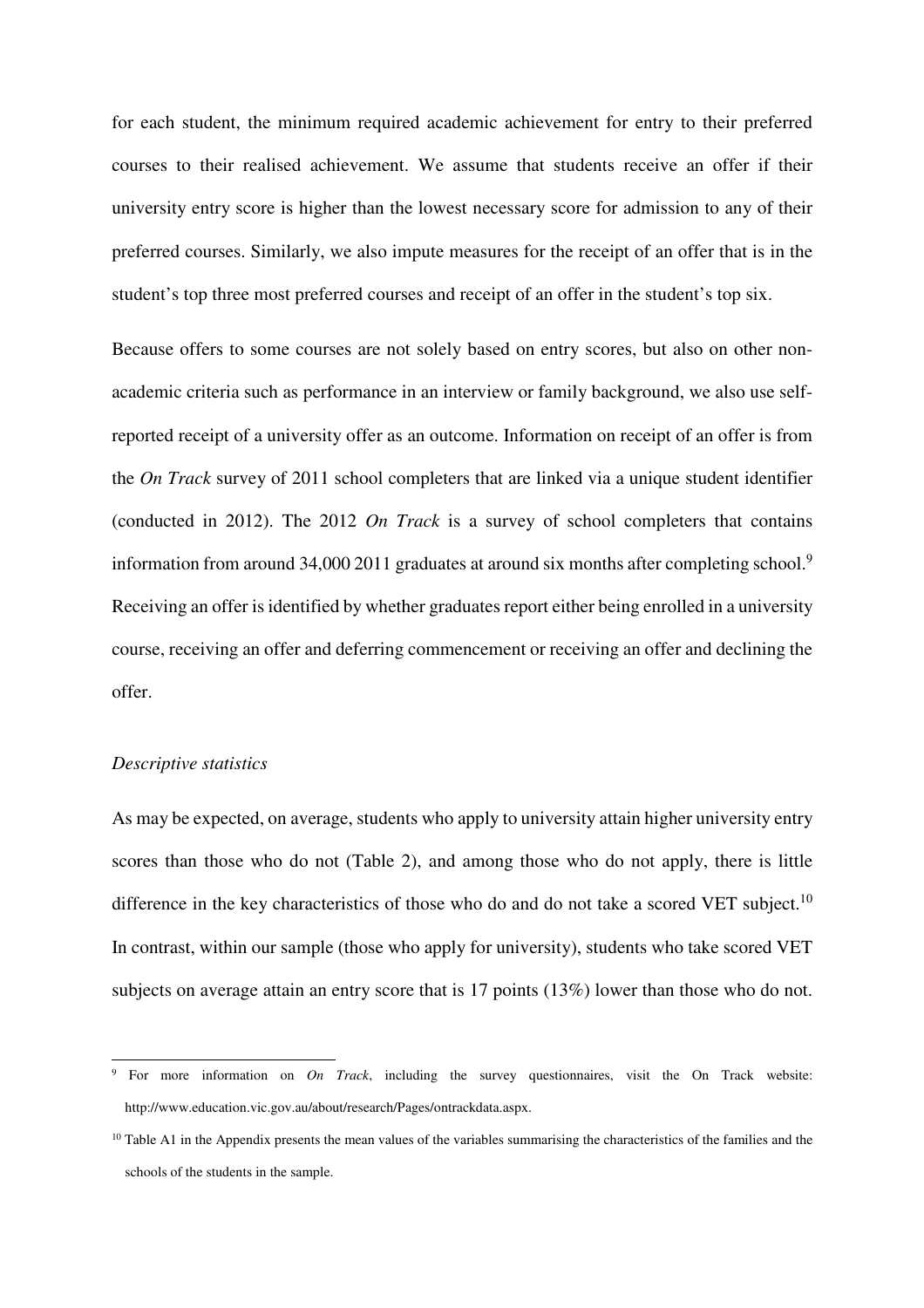This raw difference is large, but is likely to in part reflect selection — differences in the characteristics of students who do and do not take scored VET subjects. For example, those who take scored VET subjects have lower academic ability, measured by performance in national numeracy and literacy test scores and lower rates of higher education attainment among parents.

#### INSERT TABLE 2

Consistent with lower academic ability, those who take scored VET subject also apply for university courses that have lower minimum university entry scores, as measured by the percentage rank required to attain their most preferred university course — top 40% compared to top 31%. However, even though they apply for courses with lower minimum academic requirements; overall, they are less likely to receive an offer, including a more preferred offer, regardless of the measure used.

#### **Estimation strategy**

As discussed above, part of the raw difference in university entry scores and the chances of receiving an offer observed in the raw data (Table 2) is likely to be due to self-selection and not due to the impacts of taking a scored VET subjects. In the absence of exogenous variation that could be exploited, for example as part of an instrumental variables (IV) strategy, to attempt to isolate causal effects, we rely on the richness of controls in our data and propensity score matching (PSM). PSM deals with self-selection by constructing a 'like' or 'matched' control group (from students who do not take a scored VET subject) against which outcomes from the treatment group (those who take a scored VET subject) can be compared to isolate the effects of the treatment (taking a scored VET subject).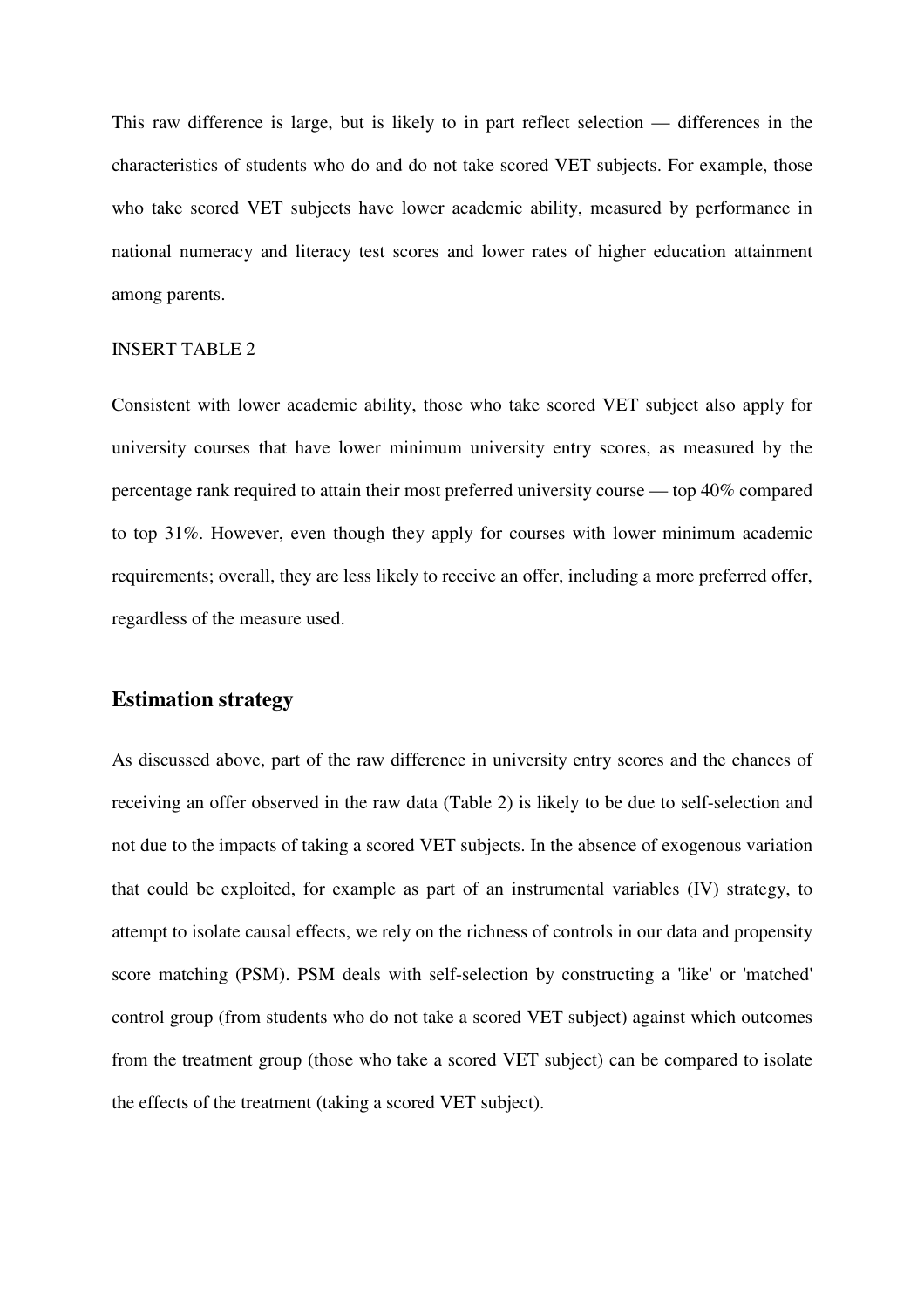PSM is generally preferred to standard regression techniques in dealing with self-selection bias because it ensures common support, that is, overlap in the distribution of characteristics between those who do and do not receive a treatment (Blundell & Costa Dias 2008). Standard regression techniques do not ensure common support, which means that the estimated effects of treatment may be based on extrapolation, which makes them difficult to interpret. However, a limitation of PSM is its heavy reliance on rich data to control for differences in all factors that affect both selection and outcomes, known as the conditional independence assumption (CIA).

Ideally, to ensure that the CIA holds, we would restrict the matched control group to individuals who took the same subjects as those of the treatment group, except for one, the scored VET subject. However, given that students have great flexibility in choosing from around 60 Year 12 subjects, such an approach would impose a tight constraint on the matching and any estimates would be arbitrarily based on choosing a specific academic subject as an alternative to taking a scored VET subject. In this study, we assume that the outcome from taking an alternative academic subject instead of scored VET is equal to the weighted average outcome from the matched control group, even though the academic courses taken by the two groups may be somewhat different. This is not likely to be a limiting assumption because after selecting a matched control group, we find that there are only minor differences in the academic subjects chosen between the two groups (Table A2 in Appendix A).

In this study, two standard PSM approaches are used to construct a matched control group — Kernel and Nearest Neighbour. Nearest Neighbour involves using a propensity score to select, for each treated individual, the individual from the control group with the closest propensity of treatment. A limitation of Nearest Neighbour is that it only uses information from one control group observation per treated individual and ignores information from control group members who may have similar predicted probabilities of treatment. To better utilise available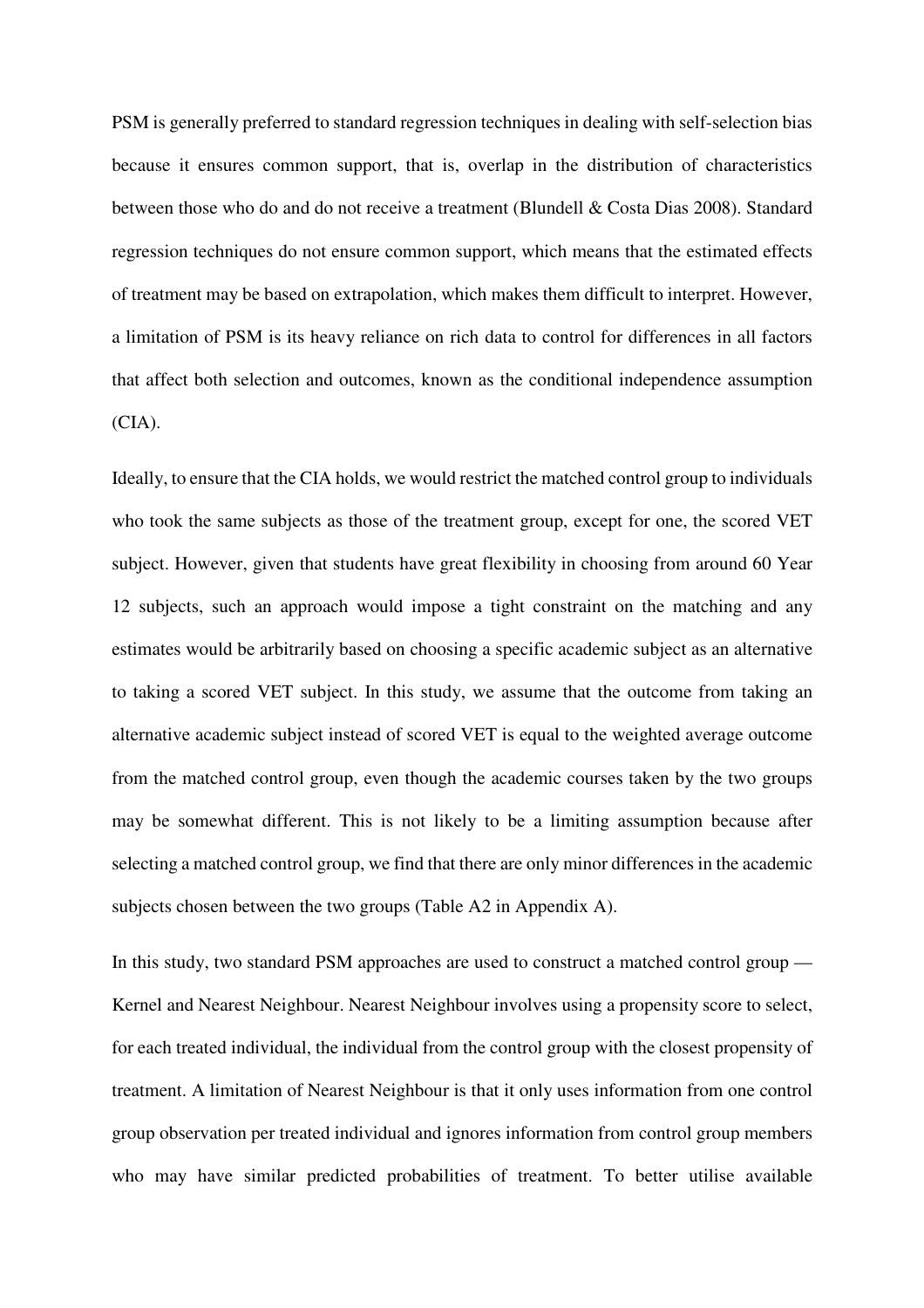information, we also use Kernel matching. Kernel matching uses a weighted average of outcomes from many control group member with similar propensity scores to generate a counterfactual outcome for each member of the treatment group. The weights depend on the distance between the control and the treated propensity score.<sup>11</sup> In small samples there is generally a trade-off between bias and efficiency (Smith & Todd 2005). Notably, Nearest Neighbour estimators are less biased while Kernel are more efficient. Because we have a large control group, this is not likely to be an issue, except when we estimate results for sub-samples. For this reason, our standard results are generated using Kernel matching, but we also generate results using one-to-one Nearest Neighbour as a robustness check.

#### *Decomposition approach*

A feature of this study is the derivation of a decomposition method to explain any gap in university entry scores between those who do and do not take scored VET subjects. As described in the text, an individual's university entry score is derived by summing the highest English study score with the remaining best three subject scores (known as the primary four subjects) and adding  $10\%$  of the scores of other subjects taken (usually only one other):<sup>12</sup>

$$
S_{i} = x_{English_{i}} + \sum_{c=1}^{N_{i}} w_{ic} x_{ic}
$$
 (1)

where,

L

 $x_{iEnolish}$  =highest score in English, English as a second language or English literature for student  $i$ <sup>13</sup>

<sup>&</sup>lt;sup>11</sup> Using a conservative bandwidth of 0.02.

<sup>&</sup>lt;sup>12</sup> If a sixth subject is taken (not the norm), an extra 10% of that subject is added as well, which would mean adding  $0.1x_{i6}$  to equation (1).

<sup>&</sup>lt;sup>13</sup> Typically students only take one English subject.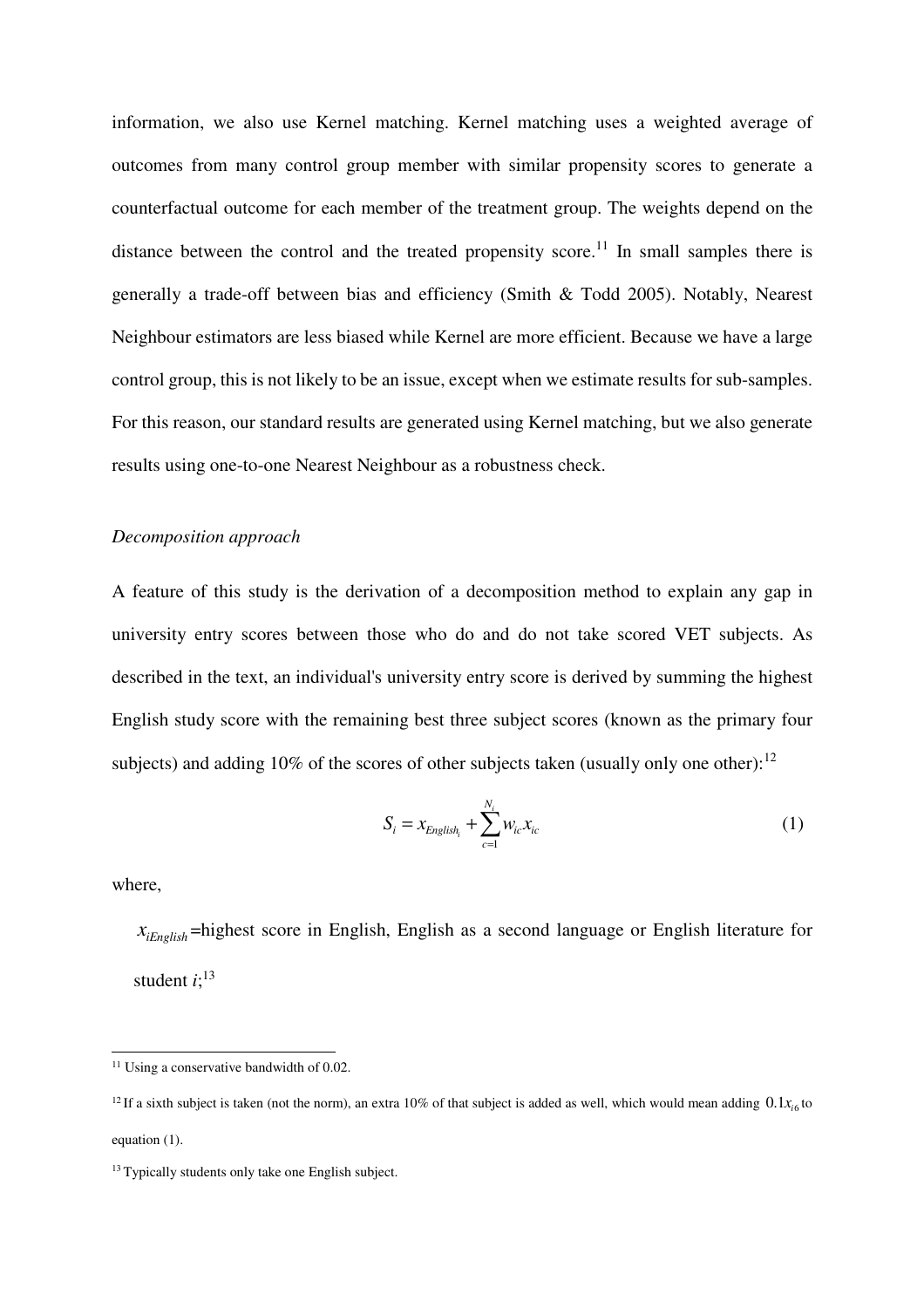$x_{ic}$  =scores in *c* courses (that are not the highest English course) for student *i*;

 $w_i$ <sup>ic</sup> =weight of score for course *c* for individual *i*, which is 1 if the score is in the top three and 0.1 otherwise;

 $N_i$  =number of courses taken by student *i*, excluding English (typically 4).

For individual *i*, the effect of taking a scored VET subject on university entry scores is the difference in the university entry score if a scored VET subject is taken  $(s<sub>i</sub>)$  minus the entry score if an academic subject is taken instead  $(s'_i)$ :

$$
s_i - s'_i = \left[ x_{English_i} + \sum_{k=1}^{N_i - 1} w_{ik} x_{ik} + w_{iVET} x_{iVET} \right] - \left[ x'_{English_i} + \sum_{k=1}^{N_i - 1} w'_{ik} x'_{ik} + w_{iA} x_{iA} \right]
$$
(2)

where,

 $w_{ik}$ ,  $x_{ik}$  =weights and scores for academic course *k*;

 $w_{iVET}$ ,  $x_{iVET}$  =weights and scores for a scored VET course;

 $w_{iA}x_{iA}$  =weights and scores for an academic course *A* that is taken instead of a scored VET course;

 $w'_k$ ,  $x'_k$  =weights and scores in the same *k* academic courses if another academic course (*A*) is taken instead of a scored VET course;

 $x'_{\text{iEnelish}}$  = score in the highest English course if an academic course *(A)* is taken instead of a scored VET course.

In this study, we assume that the effect of taking a scored VET subject (equation (2)) on university entry scores is the sum of two effects - a direct and an indirect effect. For individual *i*, the direct effect is the weighted score from taking a scored VET subject, relative to the weighted score if an academic subject was taken instead, all else being equal. The indirect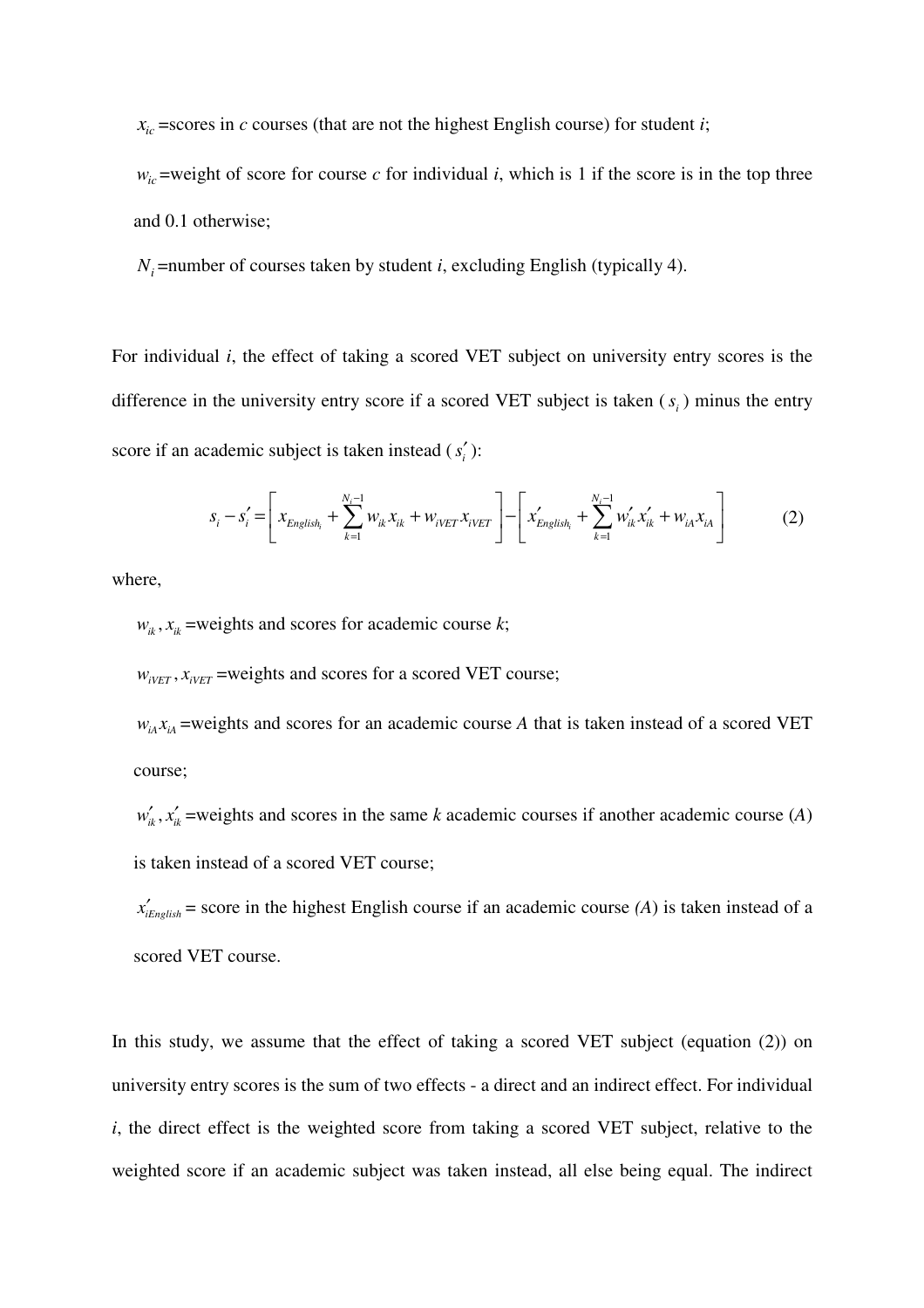effect, or spill-over effect, is the weighted sum of subject scores in all academic subjects when a scored VET subject is taken relative to when an academic course (*A*) is taken instead:

$$
DE_i = [w_{i \text{VET}} x_{i \text{VET}}] - [w_{iA} x_{iA}] \tag{3}
$$

$$
IE_i = \left[ x_{English_i} + \sum_{k=1}^{N_i - 1} w_{ik} x_{ik} \right] - \left[ x'_{English_i} + \sum_{k=1}^{N_i - 1} w'_{ik} x'_{ik} \right]
$$
(4)

A problem with estimating equations 2-4 is that for those who are observed to choose scored VET subjects, we do not observe the counterfactual outcomes (second term in equations (3) and (4)), the classic evaluation problem. In this study, we use PSM to get around this problem by generating counterfactual outcomes that are weighted (matched) outcomes from *j* students who did not take a VET course. Consistent with the underlying assumption of the matching (discussed above), we assume that the counterfactuals for the terms  $w_{iA}x_{iA}$ ,  $w'_{ik}x'_{ik}$  are mean weighted academic course scores from the control group -  $\overline{wx_j}$ .<sup>14</sup>

Assuming that the PSM function weights counterfactual outcomes by  $g_{ij}$ , a propensity score function, and substituting  $wx_j$  into equations (2)-(4), then the estimated total, direct and indirect effects for individual *i* can be written as:

$$
s_i - s_i' = \left[ x_{iEnglish} + \sum_{k=1}^{N_i - 1} w_{ik} x_{ik} + w_{iVET} x_{iVET} \right] - g_{ij} \left[ x_{jEnglish} + \overline{wx_j} . N_i \right]
$$
(5)

$$
DE_i = \left[ w_{i \text{VET}} x_{i \text{VET}} \right] - g_{ij} \left[ \overline{wx_j} \right] \tag{6}
$$

$$
IE_i = \left[ x_{iEnglish} + \sum_{k=1}^{N_i} w_{ik} x_{ik} \right] - g_{ij} \left[ x_{jEnglish} + \overline{wx_j} . N_i \right]
$$
 (7)

<sup>&</sup>lt;sup>14</sup> The mean weighted academic course score is calculated as:  $\overline{wx_j} = \sum_{k=1}^{N_j} w_{jk} x_{jk}$  $\overline{wx_j} = \sum_{k=1}^{j} w_{jk} x_{jk} / N_j$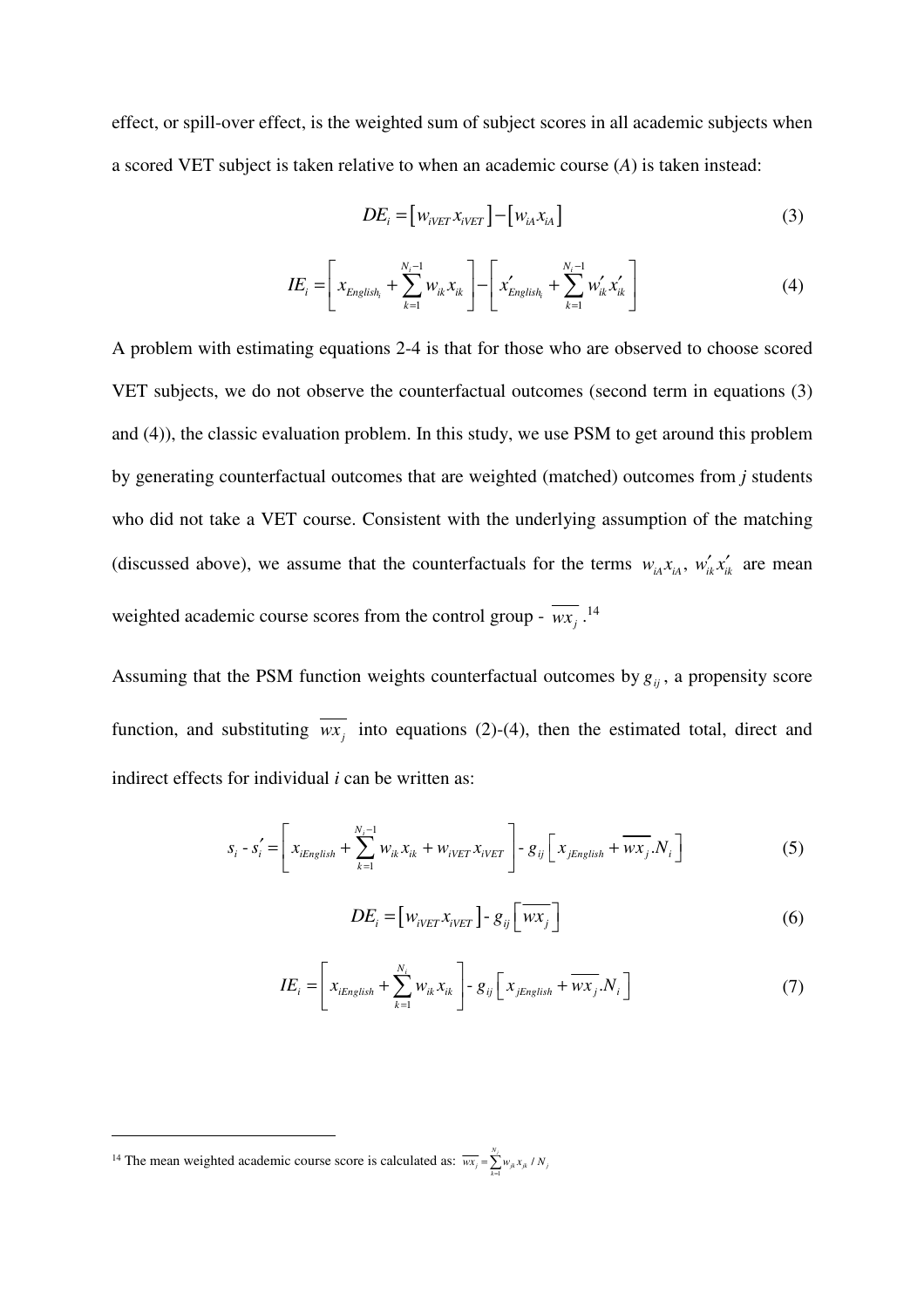#### *Specification of the propensity score function*

As mentioned above, for PSM to deal with self-selection bias, the CIA must hold, that is we must control for differences in all factors that affect both choice of scored VET and outcomes of interest. In this study, we are able to control for key individual differences including past academic performance and post-school study aspirations and school-level factors such as differences in peers and school type.

As shown in Table 2, one of the main differences between those who do and do not take scored VET subjects is differences in past academic performance, measured by performance in national standardised test scores (NAPLAN) in Year 9. Controlling for past academic achievement makes the interpretation of our results similar to that of a value-added model, which is assumed to largely account for differences in academic ability and the effects of historical investments in education (Hanushek 1979; Todd & Wolpin 2003).

Another important student control is differences in post-school study aspirations between the two groups. It is possible that students who do and do not choose scored VET subjects aspire to different university courses, so that there are also differences in general subjects taken between the two groups that may affect outcomes. We control for differences in field of education by including dummy variables for 25 fields of university study (2-digit ASCED) into the standard propensity score matching. In the standard estimation, we do not control explicitly for the level of aspiration, measured by the minimum university entry score of the first preference from the previous year because this contains large numbers of missing observations that may affect the analysis.<sup>15</sup> We control for the level of aspiration in the sensitivity analysis

<sup>&</sup>lt;sup>15</sup> There are large numbers of missing observations because many first preferences are for courses that do not based admission exclusively on university entry scores.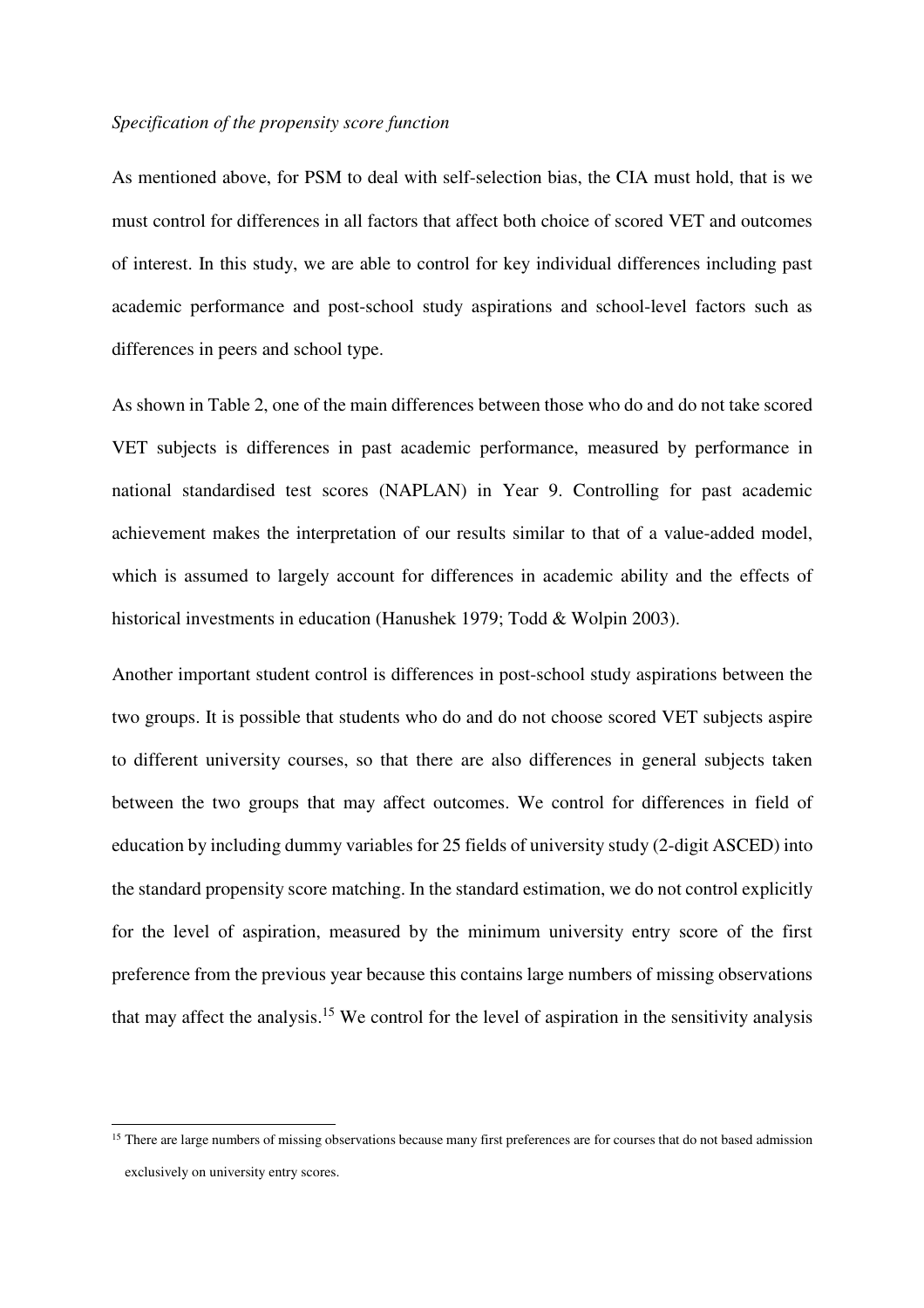by testing whether the inclusion of first preference cut-off scores affects the standard estimates in the sensitivity analysis.

There is a body of literature that shows parents' education and occupational preferences are important in influencing student academic performance and occupational preferences (see for example Polidano et al. 2013). To control for this source of self-selection, we include information on the highest education level (Australian Standard Classification of Education (ASCED) 1-digit) and occupation skill level (Australian Standard Classification of Occupations (ASCO) 1-digit) of either parent into the selection equation.

Other individual-level information used in the matching is gender, age, indigenous status, whether the individual is from a non-English speaking background, remoteness of region, number of subjects taken in Year 12 and a measure of regional disadvantage. We control for differences in local economic opportunities by using information on local (Statistical Local Area) unemployment rates from the Australian Bureau of Statistics.<sup>16</sup>

We use a range of controls for school-level differences between those who do and do not choose scored VET subjects that may also be related to differences in Year 12 scores. These include school type (public or private) Year 9 leave-out school-cohort mean estimates of numeracy and literacy (NAPLAN) scores, school size (proxied by the number of students in Year 12), and proportion of students in Year 12 who participate in VET, a possible proxy for the quality and range of VET options in Year 12. We test the robustness of our results to omitted school-level factors in the sensitivity analysis.

Although there is no test for whether the CIA is met, we conduct post-match balancing tests, as proposed by Rosenbaum and Rubin (1985). The balancing tests check for differences (using

<sup>&</sup>lt;sup>16</sup> These were found to explain more of the variation in selection into scored VET courses than indices of socio-economic disadvantage.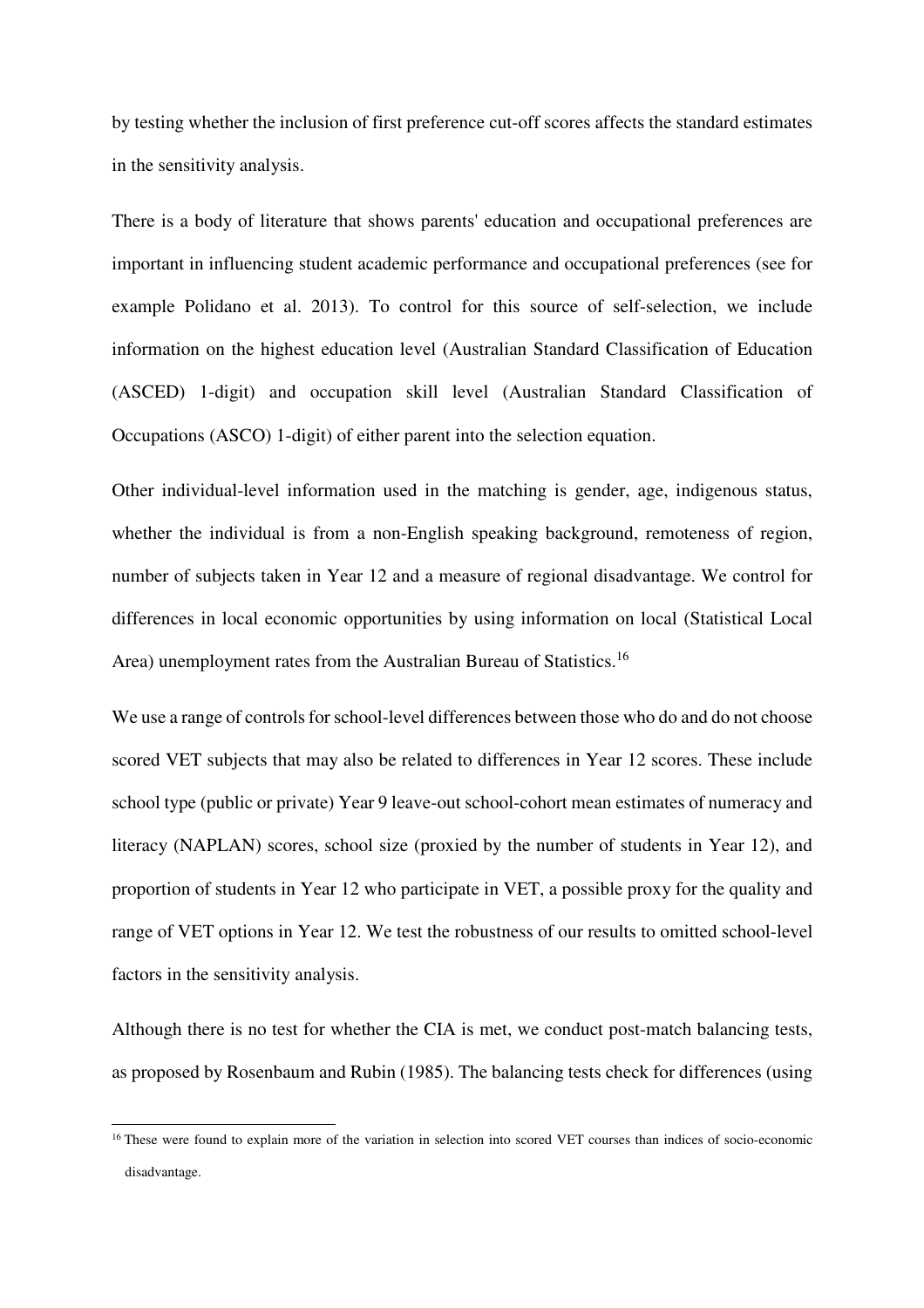t-tests) in the variable means of the treatment and matched control groups. Significant differences suggest that the CIA is violated. In the final specification of the probit selection model into scored VET used in the matching there were no significant differences in mean characteristics between the onset and matched control group (balancing test results are presented in Figures A1, A2 and A3 in Appendix A).<sup>17</sup>

#### **Results**

The estimated Kernel results are presented in the tables below and represent the average treatment effects on the treated (ATET).

#### *Impacts on university entry scores*

Results presented in Table 3 suggest that controlling for non-random selection into scored VET subjects is important. Before the matching, there is a 17 point gap in the average university entry scores between those who take a scored VET subject and those who do not. After matching, the gap shrinks to around 5.47 percentage points out of a possible 205. This suggests that most of the unmatched gap (11 percentage point gap) is due to non-random selection into scored VET. The remaining six percentage point gap after matching can be interpreted as the reduction in the average university entry score associated with taking a scored VET subject.

#### INSERT TABLE 3

 $\overline{a}$ 

A major innovation of this study is the derivation of a decomposition method that breaks the total effect presented in Table 3 into direct and indirect effects. Decomposition results presented in Table 3 suggest that most of the gap in matched entry scores (around 70%)

<sup>&</sup>lt;sup>17</sup> Results from the balancing test are available upon request from the corresponding author.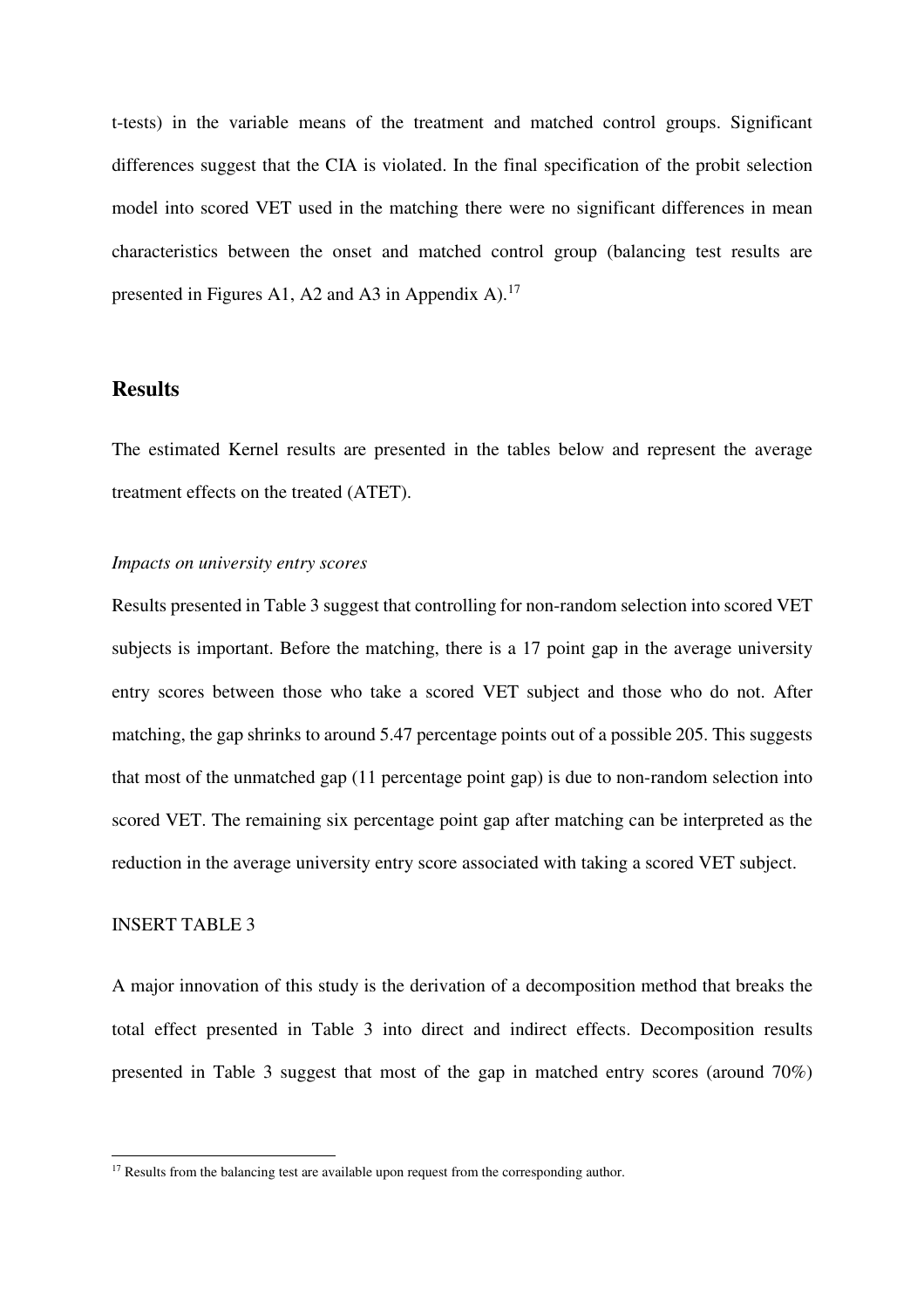between those who do and do not take scored VET subjects is related to a negative direct effect. More specifically, 3.97 points out of the 5.47 point-gap in university entry scores can be explained by lower achievement in scored VET subjects, relative to what we estimate could have been achieved if an academic subject was chosen instead.<sup>18</sup> The remainder of the gap, 1.51 points out of the 5.47 point-gap represents a negative spill-over effect that taking a scored VET subject has on academic achievement in other subjects.

The most likely explanation for the negative direct effect appears to be that VET students who apply for university are negatively affected by strong competition from the relatively large proportion of students in scored VET subjects who do not apply for university (27% compared to less than 10% for academic courses). Students in scored VET subjects who do not apply for university may be highly motivated to perform well because VET gives them an opportunity to prepare for employment in their chosen career while still at school, either by gaining credits towards a national qualification or by preparing them for higher-level post-secondary VET qualifications. Unlike those who apply for university, these students do not need to maximise their university entry score and can afford to specialise their efforts in VET.<sup>19</sup> In contrast, some VET students who apply for university may not be well suited or may not be highly motivated in VET subjects, especially if the main motivation for taking these courses is to develop fallback options. This explanation is consistent with results in Table 3 that show that the negative impacts are concentrated among those who may be considered to be on the margin of gaining entry to university (defined as being in the second top quartile in national tests in both literacy

<sup>&</sup>lt;sup>18</sup> It is important to note that differences in achievement in this context is differences in the average contributions to the university entry score and not average scores because they take into account the different weighting given to subjects in making-up individual entry scores.

<sup>&</sup>lt;sup>19</sup> University entry scores are typically only used for sorting into university places and are not commonly used for sorting into jobs.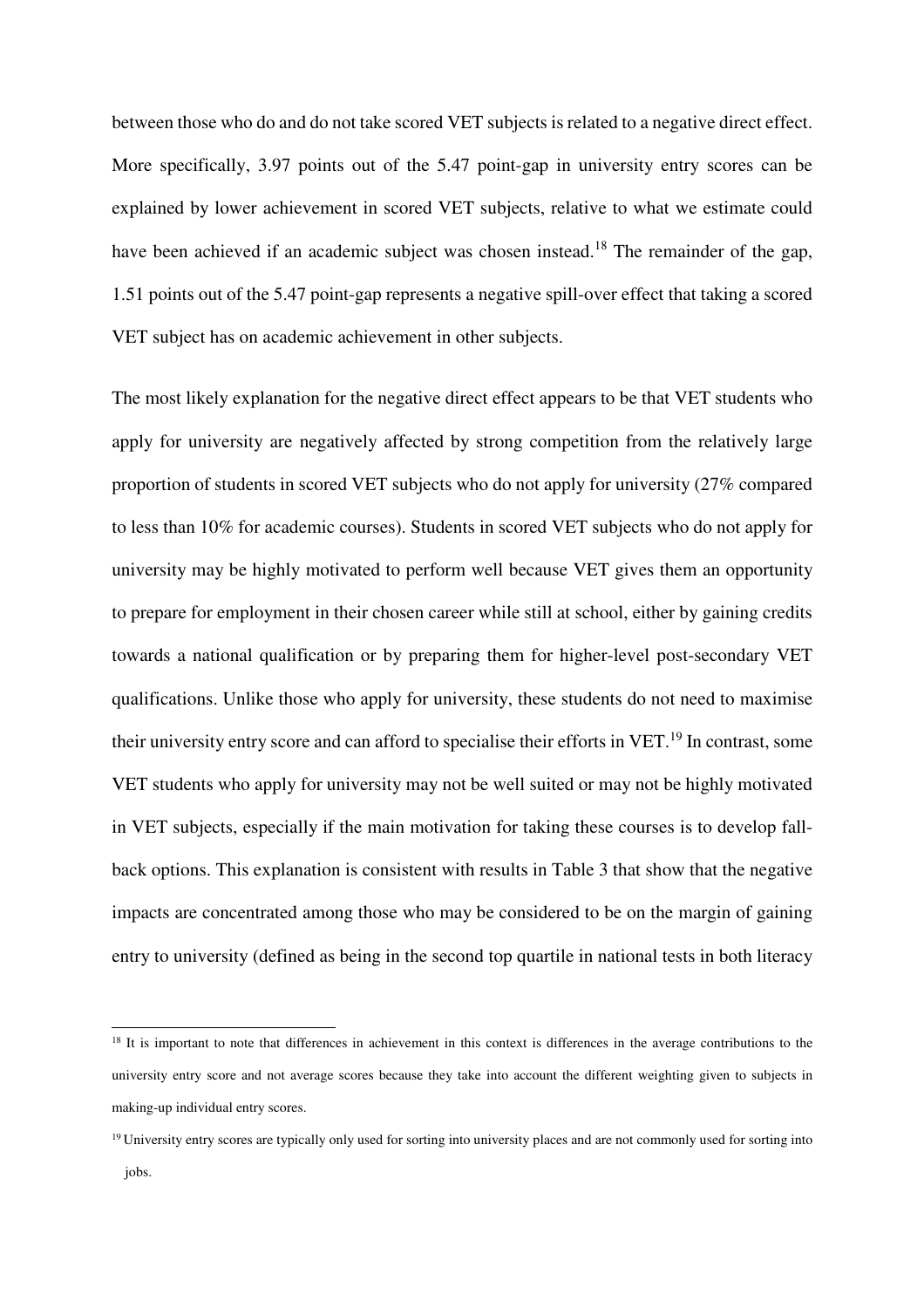and numeracy) who may take scored VET to develop a fall-back option.<sup>20</sup> The conflicting motivations for taking VET subjects is evidenced by differences in the distributions of VET and academic study scores for the two groups presented in Figure 1. For those who apply for university who are on the margin, except for a small proportion who perform extremely well in VET, they achieve higher study scores in academic subjects than in VET subjects. The opposite is true for students who do not apply for university and who perform similarly in national test scores. $2<sup>1</sup>$ 

#### INSERT FIGURE 1

 $\overline{a}$ 

The negative indirect effect, albeit smaller than the direct effect, suggests a lack of complementarity between achievement in VET and in other academic subjects. One explanation is that the 'hands-on' workplace context of VET is too far removed from the learning context in academic subjects, so that the spill-over in achievement in other subjects is less than if another academic subject is chosen instead. Another explanation is that the training requirements may disrupt student performance in other subjects. The high materials, equipment and staffing costs needed to run VET courses mean that, to offer a breadth of VET courses, many schools offer VET courses through partnering with local post-secondary VET providers or with other schools. As a result, students often have to take classes off the school campus, which may impact on the time spent in other classes.

While the above explanations are plausible, we cannot rule out the possibility that the lower average entry score for scored VET students is due to uncontrolled for differences between

<sup>&</sup>lt;sup>20</sup> We choose performing in the second highest quartile (top 50-25%) as being on the margin for university entry because academic performance is highly correlated with university entry and data from the Longitudinal Survey of Australian Youth (2003 cohort) suggests around 40% of all Year 12 students are admitted to university.

<sup>&</sup>lt;sup>21</sup> Results from the Kolmogorov-Smirnov one-sided tests are highly significant (p-values are less than 0.01).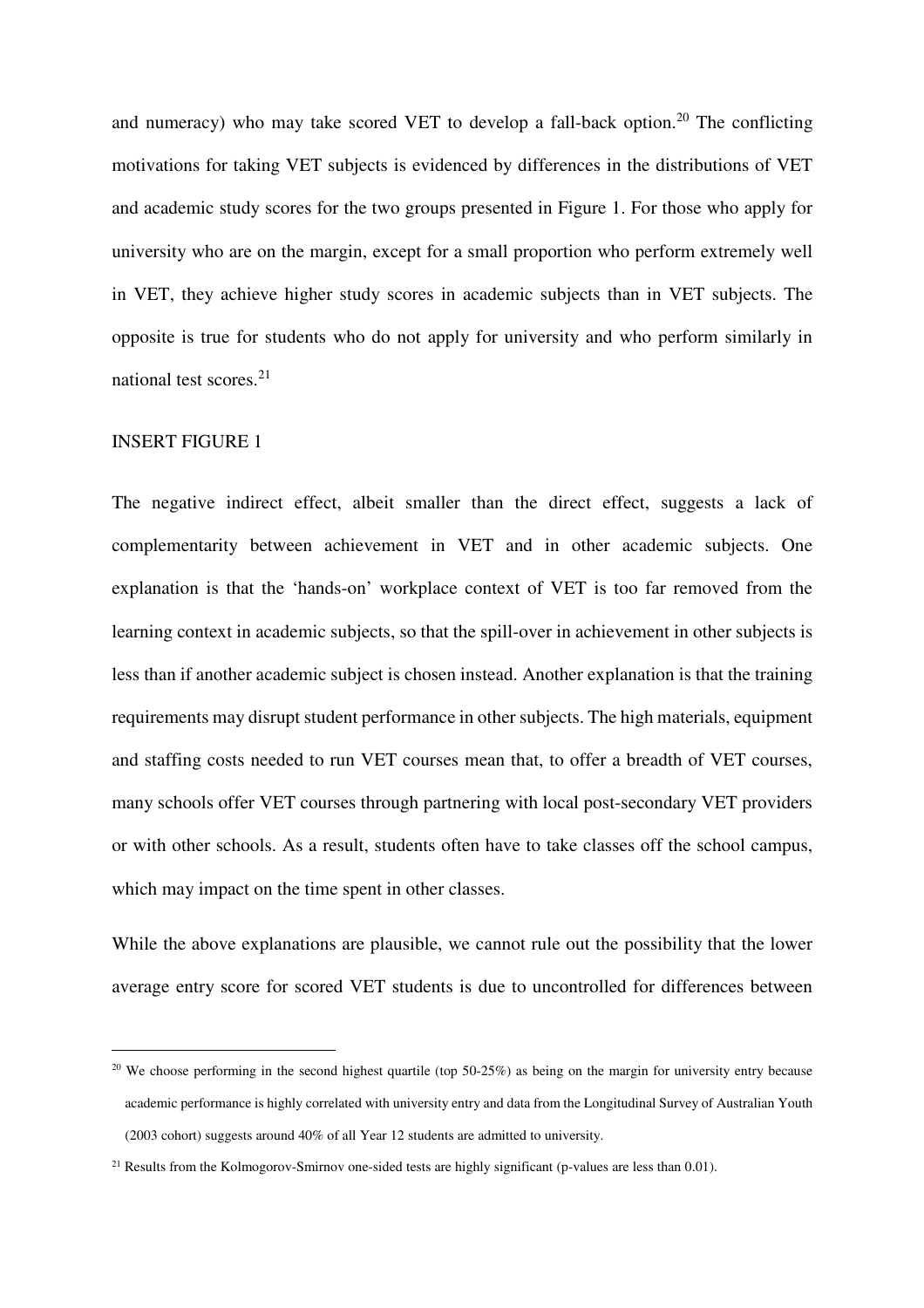those who do and do not take VET subjects that affect entry scores. That said, it is unlikely that the entire gap is due to uncontrolled for factors because of the dominance of the direct effect. If there are uncontrolled differences in factors that lead to lower entry scores for VET students, then to explain the entire gap, the uncontrolled factors must have a disproportionately *negative*  effect on scores in VET subjects compared to scores in other subjects. At the most, if all of the indirect effect can be explained by uncontrolled for differences between the two groups and that uncontrolled for factors impact scores in all subjects equally, then uncontrolled for factors would only account for around a third of the estimated gap in university entry scores.<sup>22</sup>

#### *Impacts on university access*

#### INSERT TABLE 4

 $\overline{a}$ 

A key question is to what extent does a 5.47 percentage point lower average university entry score out of a possible 205 mean for access to university and the attainment of a preferred university offer? Based on imputations of course offers, using minimum course entry scores, student course preferences and student scores, we estimate that taking a scored VET subject is associated with a 8 percentage point lower chance of receiving a university offer (Table 4). This estimate is robust to the use of self-reported receipt of an offer, which also takes into account offers from courses that do not exclusively base admission on university entry scores. Not only is the gap in university entry scores associated with lower chances of receiving an over, but it is also associated with a reduced chance of receiving a an offer for admission to a preferred course — in the top 6 or top 3 most preferred courses (out of 12) (Table 4).

 $22$  If we assume that all of the indirect effect is due to differences in uncontrolled for factors and that these factors have the same negative affect on all subject scores, then we can say that 0.38 (1.51/4) percentage points of the 3.97 percentage point direct effect is also explained by uncontrolled for factors. Therefore, at the most (in total), uncontrolled for factors would explain 1.9 (1.51+0.38) out of the total 5.47 percentage point gap, or a third.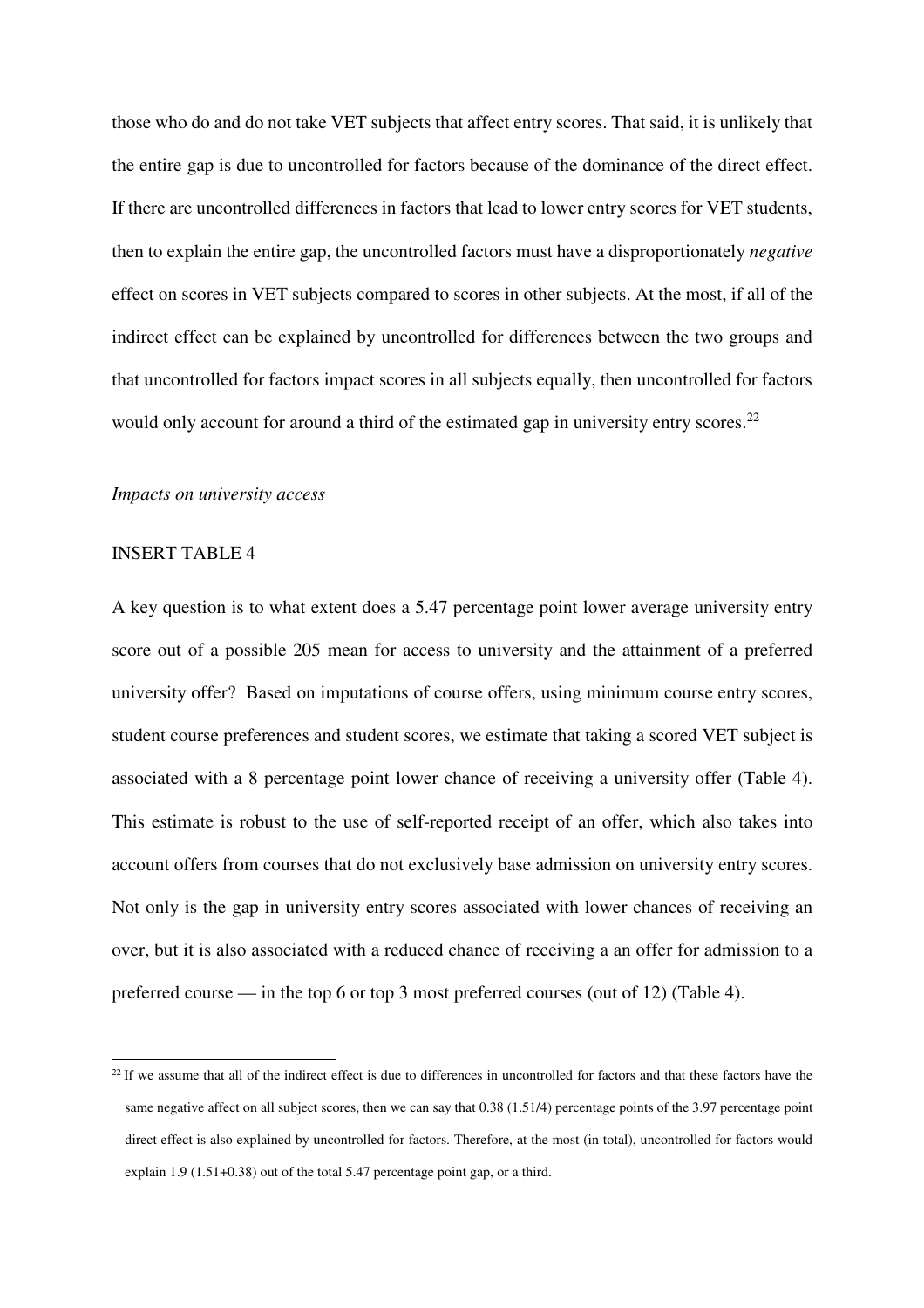#### INSERT TABLE 5

On face value, given that those who take scored VET generally apply to courses with lower minimum entry scores than those who do not (Table 2), this large effect appears to be somewhat of a surprise. However, after matching any remaining difference is not great enough to dampen the effect of lower academic performance on the chances of receiving an offer. The key to understanding the relatively large effect on the chances of receiving an offer is the concentration of negative effects among those on the margin of attaining access to university. Compared to high performing students, a relatively small negative impact on university entry scores has a large impact on the chances of students on the margin receiving a university offer. This is demonstrated by the larger negative impacts estimated for those performing in the top and second top quartile in national test scores (Table 5), although the estimated impacts are not statistically significant due to the small sample sizes.

#### *Sensitivity analysis*

We test the robustness of our standard model results in Table 3 by re-estimating under a range of alternative scenarios (Table 6). Overall, our results appear to be highly robust. We discuss each of the alternative scenarios and their results in turn below.

#### INSERT TABLE 6

As discussed above, Kernel estimators are more efficient because they use information from a number of matched individuals, not just the nearest matched individual. A down-side of using a Kernel estimator instead of Nearest Neighbour is that there is a greater risk of bias (Smith & Todd 2005) in small samples. To gauge the extent of this problem, we also estimate results for one-to-one and closest-five Nearest Neighbour. Results presented in Table 6 are very close to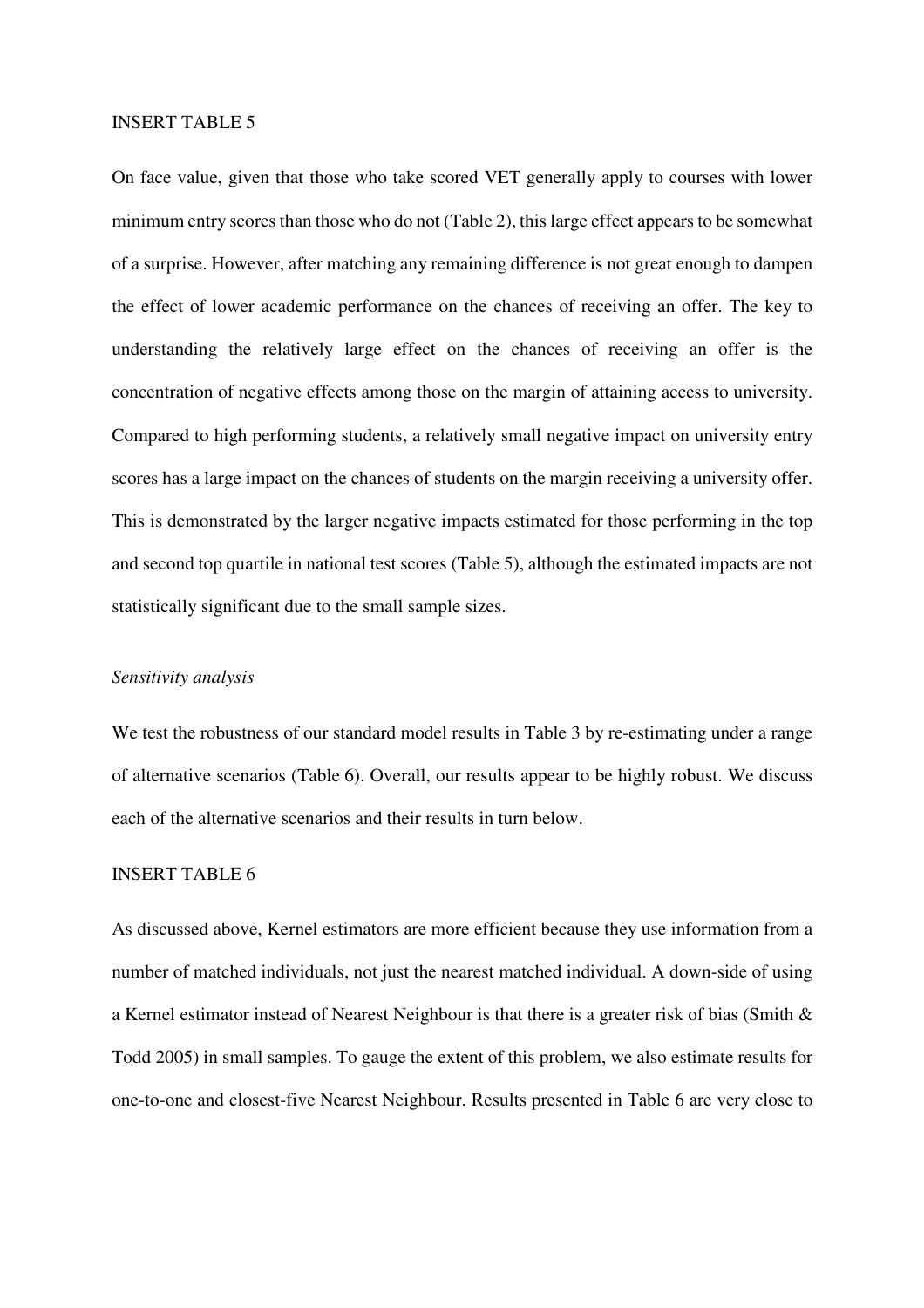the standard Kernel result, which suggests that our results are robust to the choice of matching method.

A key assumption in our analysis is the CIA. One reason why it may be violated is if those who do and who do not take scored VET subjects have quite different post-school career aspirations. In particular, despite applying for university, those who choose VET subjects may be more willing to follow career paths that do not involve university study, so that they are less highly motivated to achieve high grades. This may not be completely captured in the matching by including field of study dummies for students' first preferences. To test this, we re-estimate the standard results with the minimum entry score required for admission in 2010 of each student's preferred course included. Minimum entry scores from the previous year are a good indication of the academic requirements for entry in the existing year and entry scores for the preferred course should capture differences in academic ambition. Results with this variable included in the matching are still negative and significant, although the magnitude of the effect is slightly lower. It should be kept in mind that there is a considerable number of missing observations under this scenario because some courses do not use entry scores for admission.

Another possible reason for a violation of the CIA is that there are unobserved differences in the schools attended by students who do and do not choose scored VET subjects. This may be particularly true between schools that do and do not offer scored VET subjects. To reduce this risk, we exclude around 6,000 control group members who attend schools that had no enrolments in any scored VET subject in 2011. Given that there may be potentially large differences in the nature of the schools that do and do not offer scored VET subjects, the robustness of our results under this scenario suggests any differences in schools not captured by the matching may be inconsequential for student outcomes.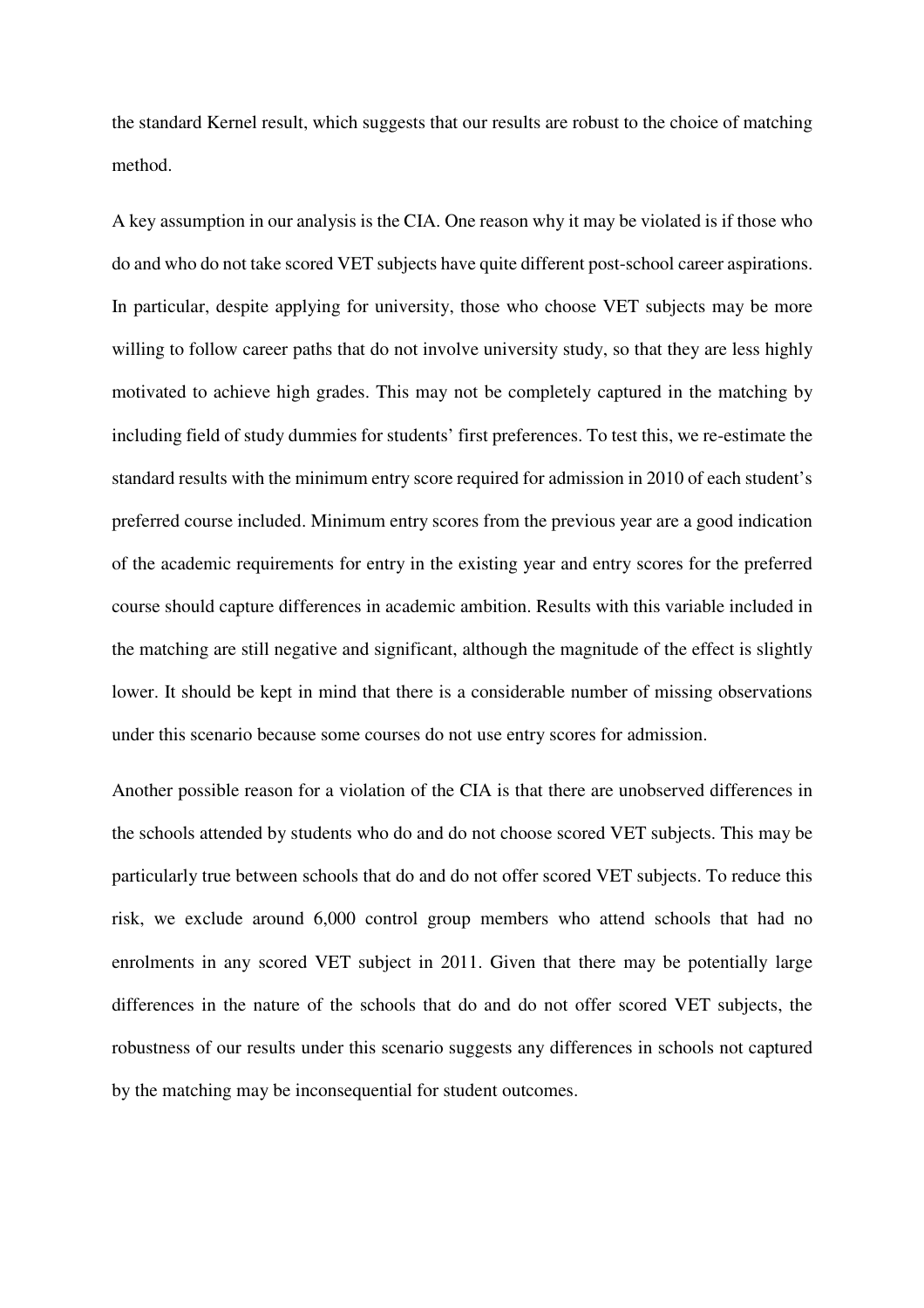#### **Conclusions**

The streaming of students in upper-secondary school is often criticised for limiting opportunities for VET students on the margin to enter higher education, which in some countries, causes upper-secondary VET courses to be stigmatised. In an attempt to avoid this problem and improve the status of VET, Australia introduced VET programs that are fullyintegrated into the academic curriculum, so that performance counts towards both a national VET qualification and university entry. This model potentially abrogates the need for streaming because it caters for both students who do VET to prepare for work or post-secondary VET study and those on the margin to explore VET options in school (perhaps to develop fall-back options) without potentially closing-off access to university. This study provides the first evidence on the impacts of these courses on academic performance and university access for students who intend to go to university compared to if they had taken academic courses instead.

Our results suggest that varied motivations and/or abilities of students who do and do not intend to go to university within these courses are difficult to cater for, and that they appear to be, at least partly, associated with lower academic achievement and university access among students who take these courses. In particular, we find that among those who apply for university, taking a scored VET subject in the last year of secondary school is associated with an estimated 5 percentage lower academic achievement and an 8 percentage point lower chance of receiving a university offer compared to taking an academic course. Using a decomposition approach developed for this study, we show that the bulk of the lower performance is due to relatively weak scores in VET compared to scores in other subjects, especially among those on the margin — those in the second highest quartile in national test scores. The most likely explanation is that compared to students who are preparing for work (and not university), students on the margin are not as well suited, or as highly motivated to specialise their effort, in VET courses. In a system where academic performance for entry to university depends on the relative (not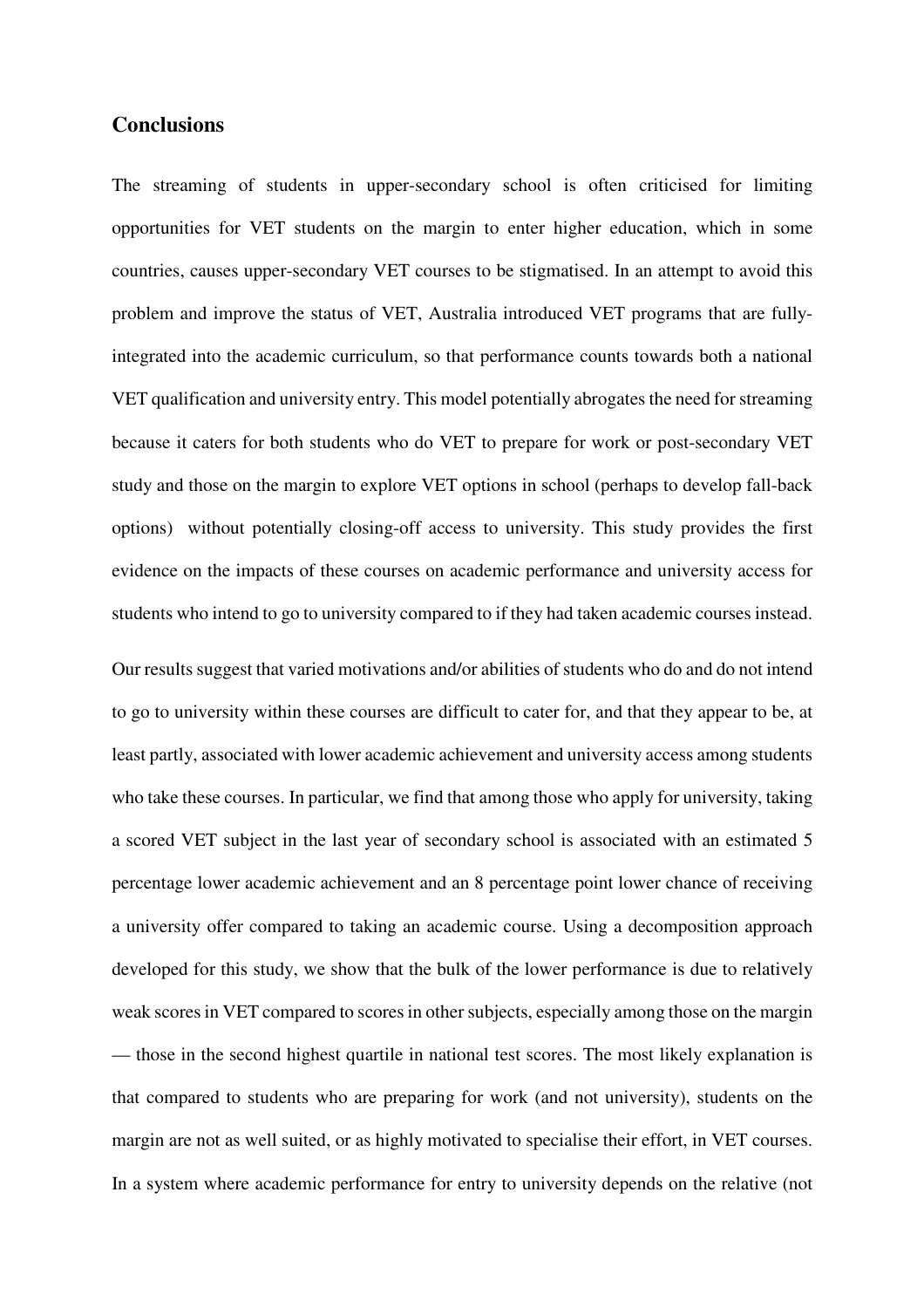absolute) performance of students in their selected courses, strong competition from VET students who do not apply for university makes it more difficult for students on the margin to attain sufficiently high scores in VET to gain entry to university. While it is true that students on the margin face even higher competition from students in academic courses, based on their higher academic ability on average, subject scores are adjusted for this type of competition in the Australian system to reduce the chance of gaining an advantage through course choice.

From a policy design standpoint, these results tell a cautionary tale. Fully integrating VET and academic courses potentially involve trading-off competing student interests that should be assessed against any benefits. Potential benefits not considered in this study include better matches to post-secondary courses for students on the margin that may arise through increased participation in, and improved status of, VET. Also not included in this study are other potential trade-offs for those who do not apply for university, including possible dilution in the quality of preparation for work or further VET study. A further implication of our study is that when integrating VET and academic subjects, broader consideration needs to be paid to whether existing assessment procedures for university entry can cater for the peculiarities of these subjects. In the Australian context, existing assessment procedures that are based on relative performance within a course appears to be disadvantaging VET students on the margin who apply for university. This problem could be addressed by using absolute assessments instead, similar to the A-level system in the United Kingdom, with moderations made to ensure consistent year-on-year course standards.<sup>23</sup>

A second main contribution of our paper is in the development of a decomposition framework that can be used to separate any effects from course choice according to direct and spill-over

<sup>&</sup>lt;sup>23</sup> A simpler approach would be to restrict the relative course assessment to only students who apply for university. However, this may not be a viable solution if it means that students who do not intend to go to university apply anyway to get a score that could be used for future university access.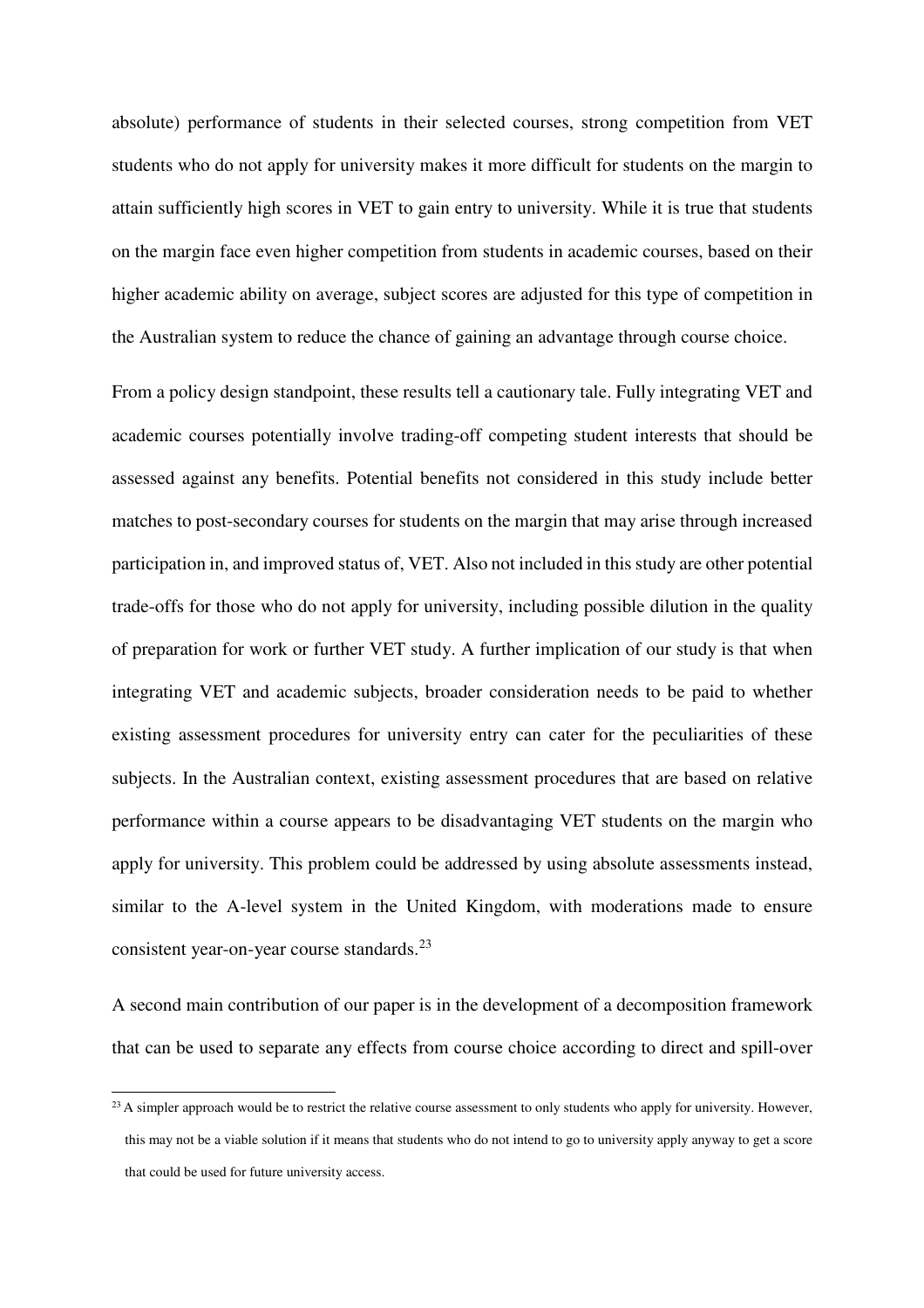effects. We find evidence of a small, but significantly negative spill-over effect from VET study, which suggests that taking these is detrimental to performance in other subjects. This contradicts the theory of experiential learning that proposes the need for applied settings to help motivate engagement in study (Smith 2002). It is possible that the applied setting of VET only motivates effort in VET or that it is not effective in motivating higher ability students. In future studies, this framework may be used to examine spill-overs for other subjects, especially for enabling courses, such as information technology and research methods.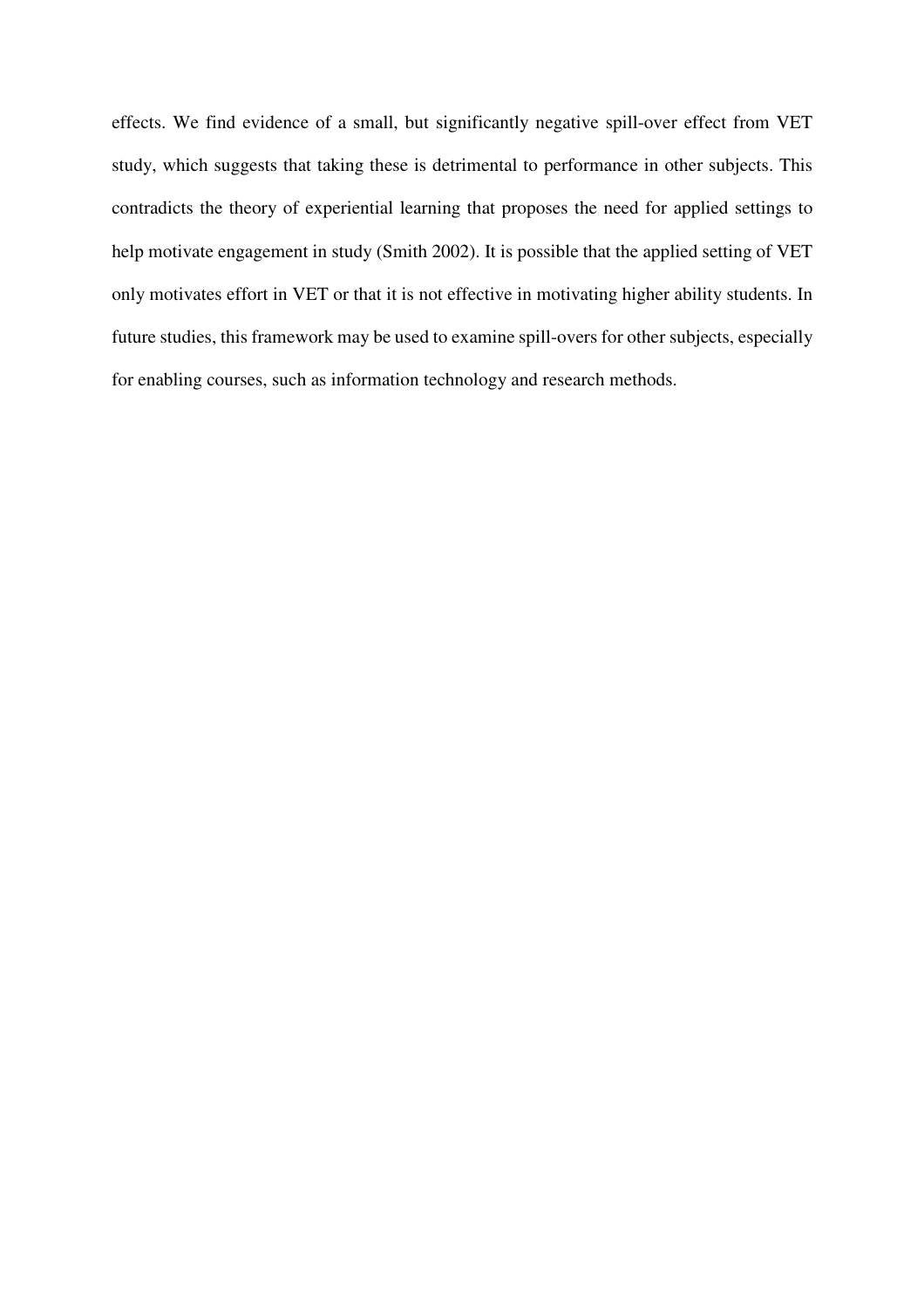#### **References**

- Anlezark, A, Karmel, T & Ong, K 2006, *Have school vocational education and training programs been successful?* NCVER, Adelaide.
- Australian Bureau of Statistics (ABS) 2006, *Census of Population and Housing: Socio-economic Indexes for Areas (SEIFA)*, cat. no. 2033.0.55.001, ABS, Canberra.
- Australian Curriculum, Assessment and Certificate Authorities (ACACA) 2012, *VET in Senior Secondary, Certificates of Education 2012*, Board of Studies NSW, Sydney.
- Barnett, K & Ryan, R 2005, 'Vocational education and training in Australian schools: issues for practitioners', *International Education Journal*, vol. 5(5), pp. 89-104.
- Bishop, J. H. and F. Mane (2004) 'The impacts of career-technical education on high school labor market success', *Economics of Education Review*, vol. 23(4), pp. 381-402.
- Eichhorst, W., Rodríguez-Planas, N., Schmidl, R, Zimmermann, K. 2012, 'A roadmap to vocational education and training systems around the world', *Industrial and Labor Relations Review*, vol. 68(2), pp. 314-337
- Hanushek, E 1979, 'Conceptual and empirical issues in the estimation of educational production functions', *The Journal of Human Resources*, vol. 14(3), pp. 351-88.
- Kang, S & Bishop, J 1989, 'Vocational and academic education in high school: Complements or substitutes?', *Economics of Education Review*, vol. 8(2), pp. 133-148.
- Kogan, I. 2008, Education systems of Central and Eastern European countries. In Irena Kogan, Michael Gebel and Clemens Noelke (Eds.), *Europe Enlarged: A Handbook of Education, Labour and Welfare Regimes in Central and Eastern Europe*, pp. 7-34. Bristol: Policy Press.
- Kolb, D 1984, *Experiential learning: experience as a source of learning and development*, Prentice Hall, New York.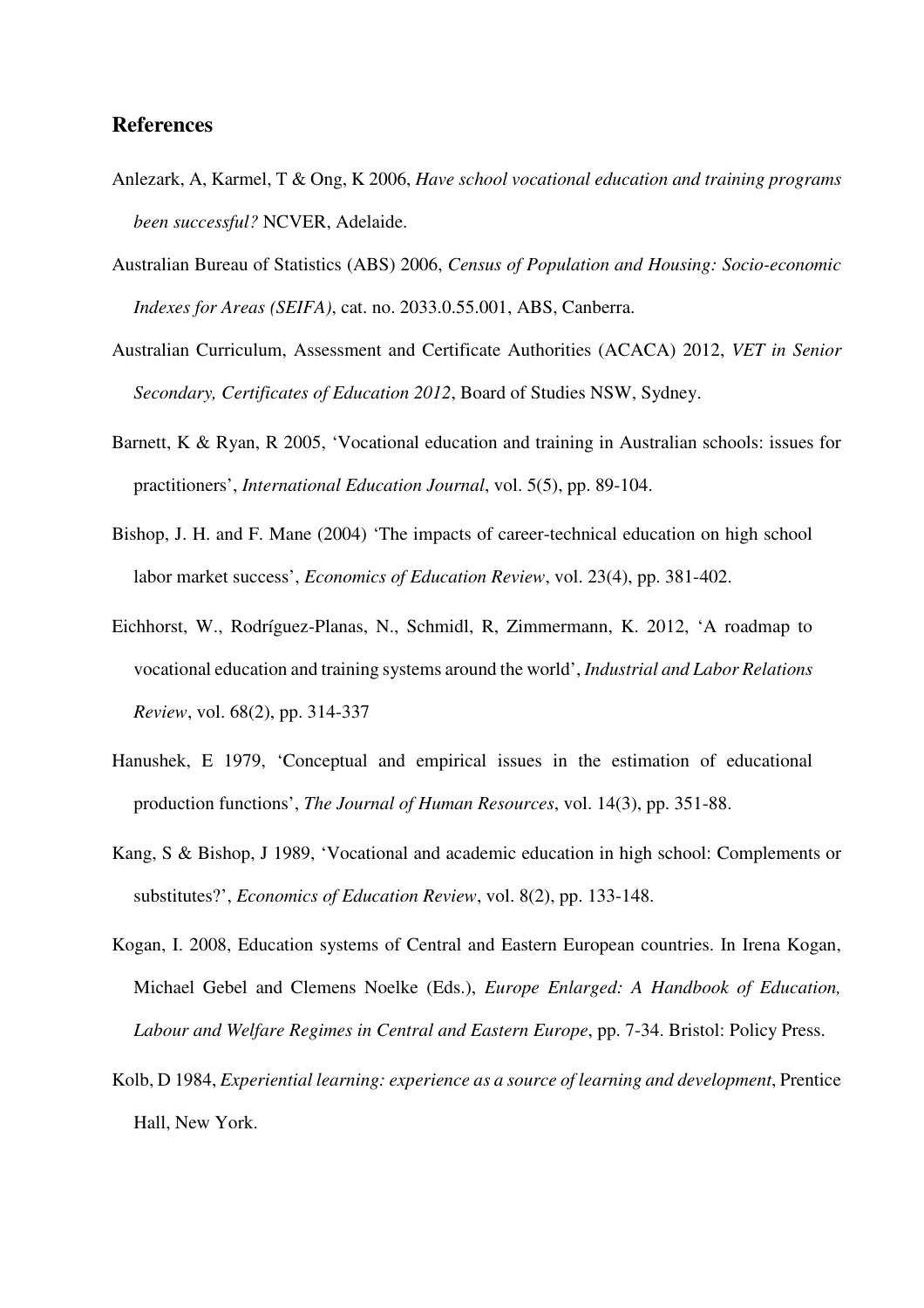- Lamb, S & Vickers, M 2006, *Variations in VET provision across Australian schools and their effects on student outcomes*, LSAY Research Report no. 48, Australian Centre for Education Research, Melbourne.
- Ministerial Council on Employment Education and Training and Youth Affairs (MCEETYA) 1999, *The Adelaide declaration on national goals for schooling in the twenty-first century*, MCEETYA, Canberra.
- MCEETYA 2001, *New framework for vocational education in schools: a comprehensive guide about pathways for young Australians in transition*, MCEETYA, Canberra.

OECD 2000, *From initial education to working life, making transitions work*. OECD, Paris.

OECD 2013, *Education at a glance*, OECD, Paris.

- Pashler, H, McDaniel, M & Bjork, R 2008, 'Learning styles: concepts and evidence', *Psychological Science in the Public Interest*, vol. 9(3), pp. 106-116.
- Polidano, C, Hanel, B & Buddelmeyer, H 2013, 'Explaining the SES gap in school completion', *Education Economics,* vol. 21(3), pp. 230-247.
- Polidano, C & Tabasso, D 2014, 'Making it real: the benefits of workplace learning in uppersecondary vocational education and training courses', *Economics of Education Review,* vol. 42, pp. 120-136.
- Smith, J 2002, 'Learning styles: fashion fad or lever for change? The application of learning style theory to inclusive curriculum delivery', *Innovations in Education and Teaching International*, vol. 39(1), pp. 63-70.
- Todd, P & Wolpin, K 2003, 'On the specification and estimation of the production function for cognitive achievement', *The Economic Journal*, vol. 113, pp. F3-F33.
- Victorian Curriculum and Assessment Authority (VCAA) 2010, VCE VET Assessment Guide, VCAA, Melbourne.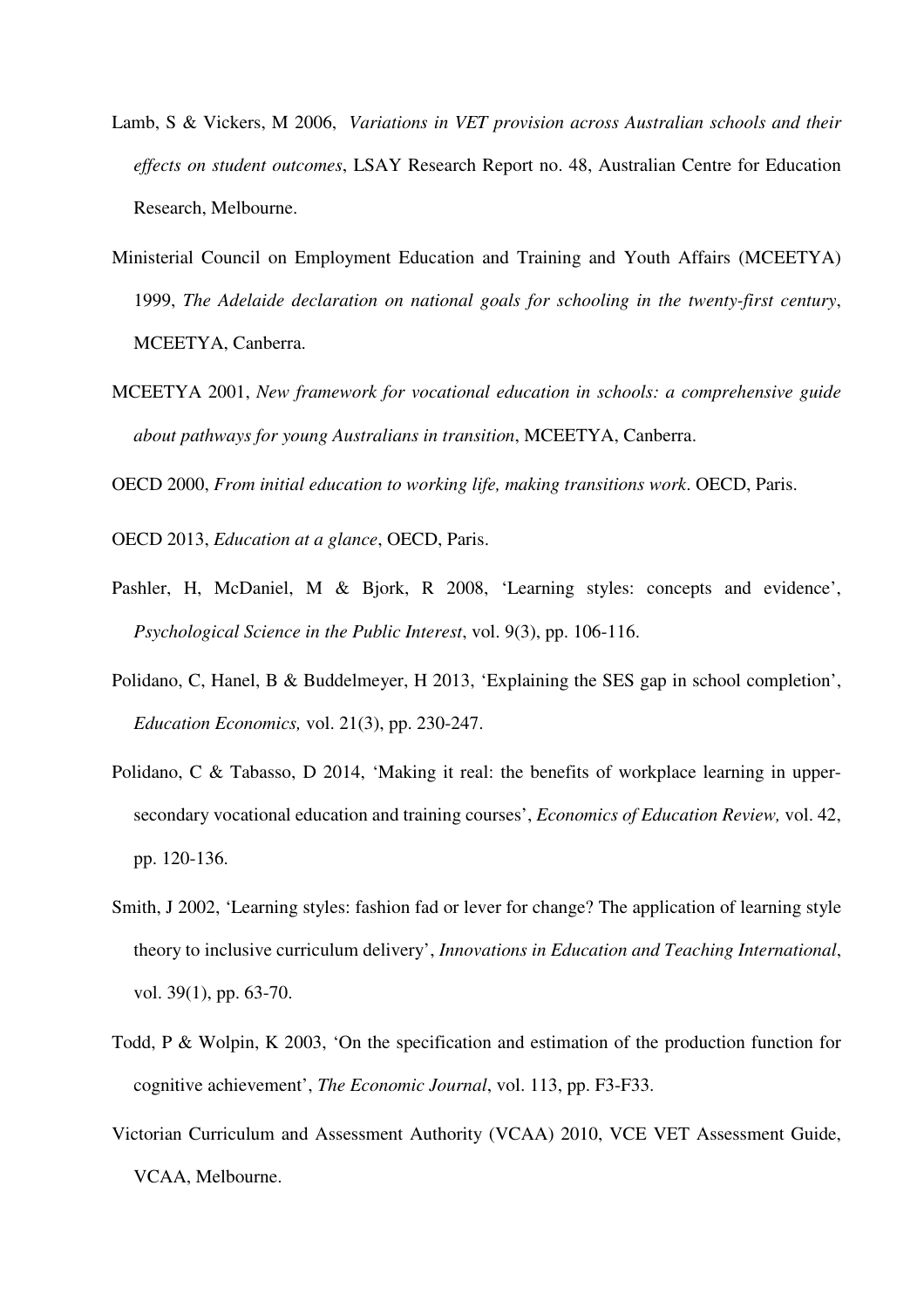VCAA 2011, *2011 Scaling Report*, VCAA, Melbourne.

VTAC 2011, *ABC of scaling*, VTAC, Melbourne.

VCAA 2011, *An overview of VET in the VCE and VCAL*, VCAA, Melbourne.

Woessmann, L. 2008, 'Efficiency and equity of European education and training policies', *International Tax and Public Finance*, vol. 15(2), pp. 199-230.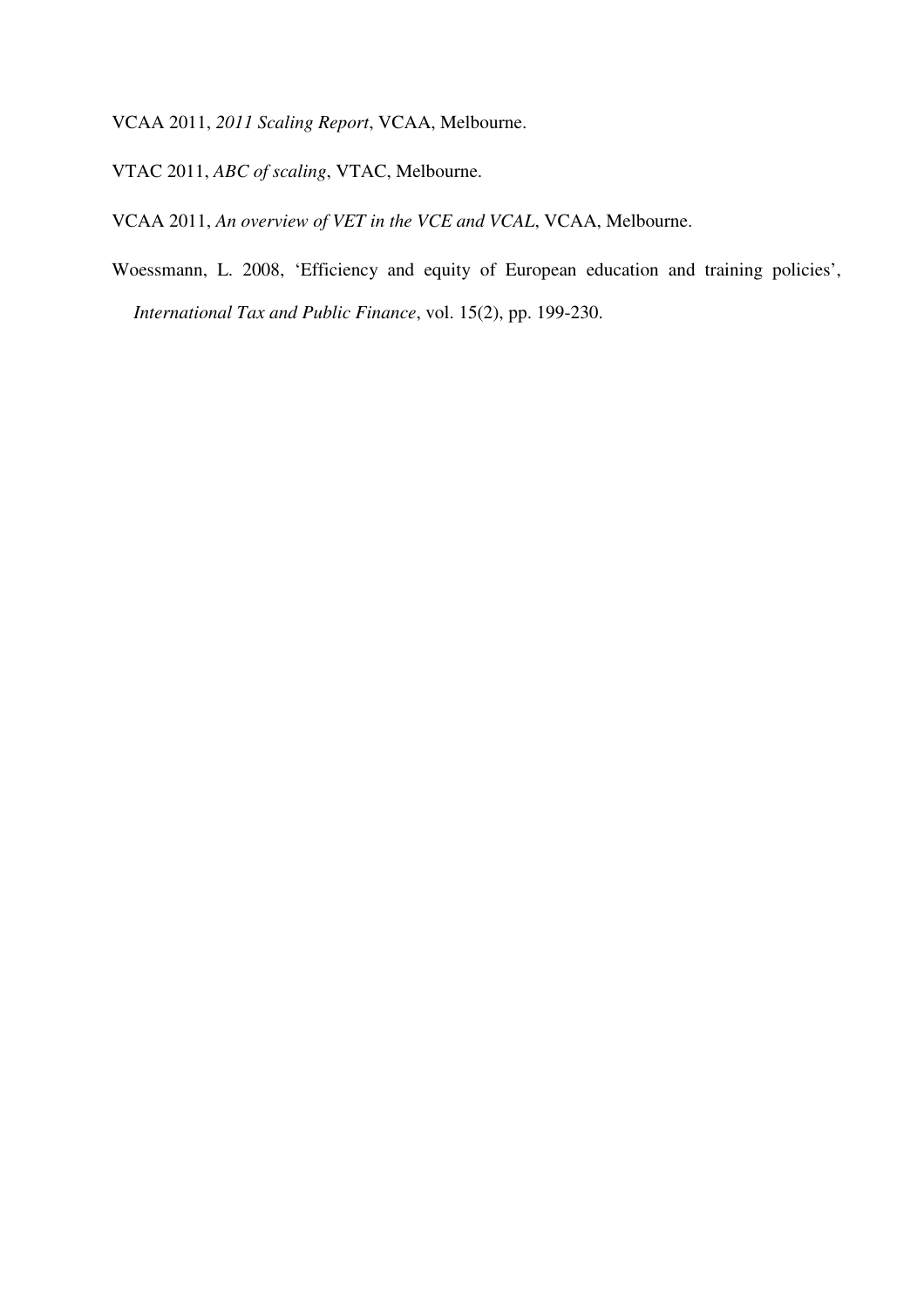# **Tables and Figures**

|                                       | <b>Total</b><br>number<br>of<br>students | Less<br>number<br>without a<br>an entry<br>score | Less<br>number<br>without<br>Year 9<br><b>NAPLAN</b> | Less<br>number<br>who<br>don't<br>attain a<br>study<br>score for<br>scored<br><b>VET</b> | Less<br>those who<br>do not<br>intend to<br>go to<br>university |
|---------------------------------------|------------------------------------------|--------------------------------------------------|------------------------------------------------------|------------------------------------------------------------------------------------------|-----------------------------------------------------------------|
| Scored VET subject                    |                                          |                                                  |                                                      |                                                                                          |                                                                 |
| <b>Business</b>                       | 257                                      | 191                                              | 165                                                  | 162                                                                                      | 124                                                             |
| Community recreation                  | 572                                      | 469                                              | 420                                                  | 411                                                                                      | 267                                                             |
| Community services                    | 274                                      | 208                                              | 180                                                  | 173                                                                                      | 133                                                             |
| Dance                                 | 90                                       | 74                                               | 59                                                   | 57                                                                                       | 44                                                              |
| Electrotechnology                     | 96                                       | 63                                               | 48                                                   | 45                                                                                       | 15                                                              |
| Engineering studies                   | 146                                      | 113                                              | 103                                                  | 98                                                                                       | 50                                                              |
| Equine industry                       | 49                                       | 40                                               | 36                                                   | 32                                                                                       | 21                                                              |
| Financial services                    | 8                                        | 7                                                | 5                                                    | 5                                                                                        | $\overline{3}$                                                  |
| Furnishing                            | 102                                      | 83                                               | 75                                                   | 73                                                                                       | 25                                                              |
| Hospitality                           | 338                                      | 253                                              | 209                                                  | 205                                                                                      | 130                                                             |
| Hospitality (kitchen operations)      | 297                                      | 228                                              | 194                                                  | 188                                                                                      | 106                                                             |
| Information technology                | 241                                      | 186                                              | 161                                                  | 150                                                                                      | 112                                                             |
| Interactive digital media             | 660                                      | 526                                              | 460                                                  | 451                                                                                      | 324                                                             |
| Laboratory skills                     | 9                                        | 8                                                | 8                                                    | 8                                                                                        | 8                                                               |
| Music                                 | 128                                      | 112                                              | 99                                                   | 96                                                                                       | 68                                                              |
| Music industry (technical production) | 253                                      | 186                                              | 162                                                  | 162                                                                                      | 98                                                              |
| Sports and outdoor recreation         | 108                                      | 88                                               | 77                                                   | 71                                                                                       | 55                                                              |
| Takes a scored VET subject            | 3,628                                    | 2,835                                            | 2,461                                                | 2,387                                                                                    | 1,583                                                           |
| Doesn't take a scored VET subject     | 44,780                                   | 36,070                                           | 30,380                                               | 29,998                                                                                   | 25,854                                                          |

### **Table 1: Number of students in the sample by scored VET subject**

Note: Students with multiple VET scored courses, students with less than 5 scored courses and students with missing observations for control variables are also omitted.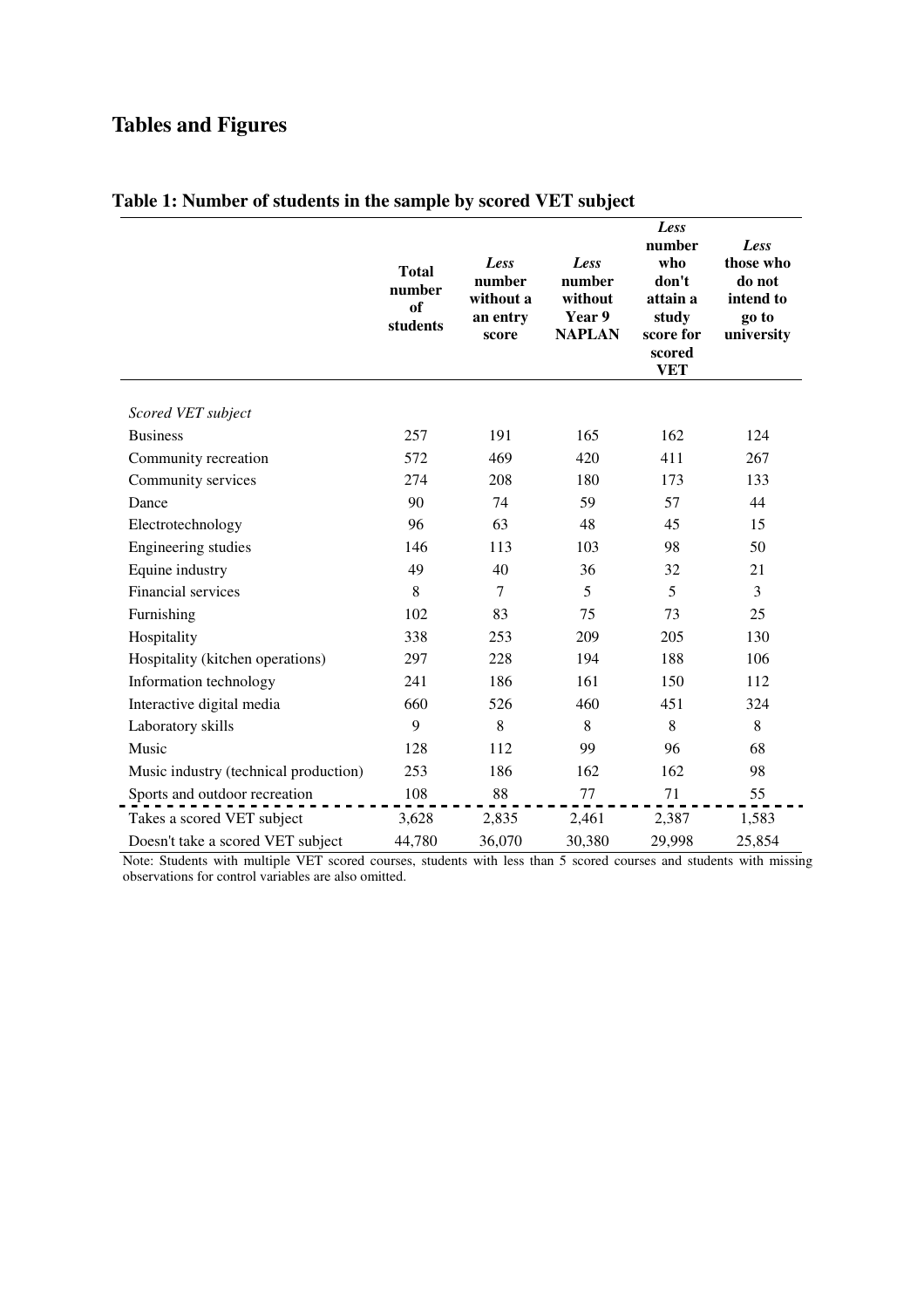|                                                                                                     | Applied for university           |                   | Did not do not apply<br>for university    |                   |
|-----------------------------------------------------------------------------------------------------|----------------------------------|-------------------|-------------------------------------------|-------------------|
|                                                                                                     | (sample for analysis)            |                   | (omitted from the<br>sample) <sup>a</sup> |                   |
|                                                                                                     | Scored<br><b>VET</b><br>students | Other<br>students | Scored<br><b>VET</b><br>students          | Other<br>students |
| Outcome variables                                                                                   |                                  |                   |                                           |                   |
| University entry score (out of 205)                                                                 | 111.32                           | 128.59            | 93.15                                     | 92.00             |
| Offered any place $(\%)$                                                                            | 55.89                            | 75.06             |                                           |                   |
| Offered a top 3 course $(\%)$                                                                       | 40.57                            | 53.37             |                                           |                   |
| Offered a top 6 course $(\%)$                                                                       | 50.99                            | 67.93             |                                           |                   |
| Self-report receipt of an offer $(\%)$                                                              | 67.65                            | 86.39             |                                           |                   |
| Key student characteristics <sup>b</sup>                                                            |                                  |                   |                                           |                   |
| Male $(\%)$                                                                                         | 50.47                            | 44.94             | 59.88                                     | 51.10             |
| Indigenous students $(\%)$                                                                          | 0.19                             | 0.23              | 0.20                                      | 0.57              |
| Non-English speaking background $(\%)$                                                              | 27.80                            | 30.99             | 22.42                                     | 20.58             |
| Unemployment rate in $SLA$ (%)                                                                      | 5.71                             | 5.29              | 5.68                                      | 5.63              |
| NAPLAN numeracy score in Year 9 (out of 874)                                                        | 589.63                           | 622.19            | 573.53                                    | 575.79            |
| NAPLAN reading score in Year 9 (out of 874)                                                         | 586.87                           | 612.94            | 570.19                                    | 573.35            |
| Minimum percentage rank of university entry score to<br>attain first course preference (out of 100) | 60.56                            | 69.69             |                                           |                   |
| Number of individuals                                                                               | 1,583                            | 25,854            | 992                                       | 5,080             |

### **Table 2: Mean outcomes for outcome and key student characteristics**

<sup>a</sup>This sample includes the same restrictions as the sample for analysis except that these individuals do not apply for university study. <sup>b</sup>See Table A1 in the Appendix for mean values of all control variables in our analysis.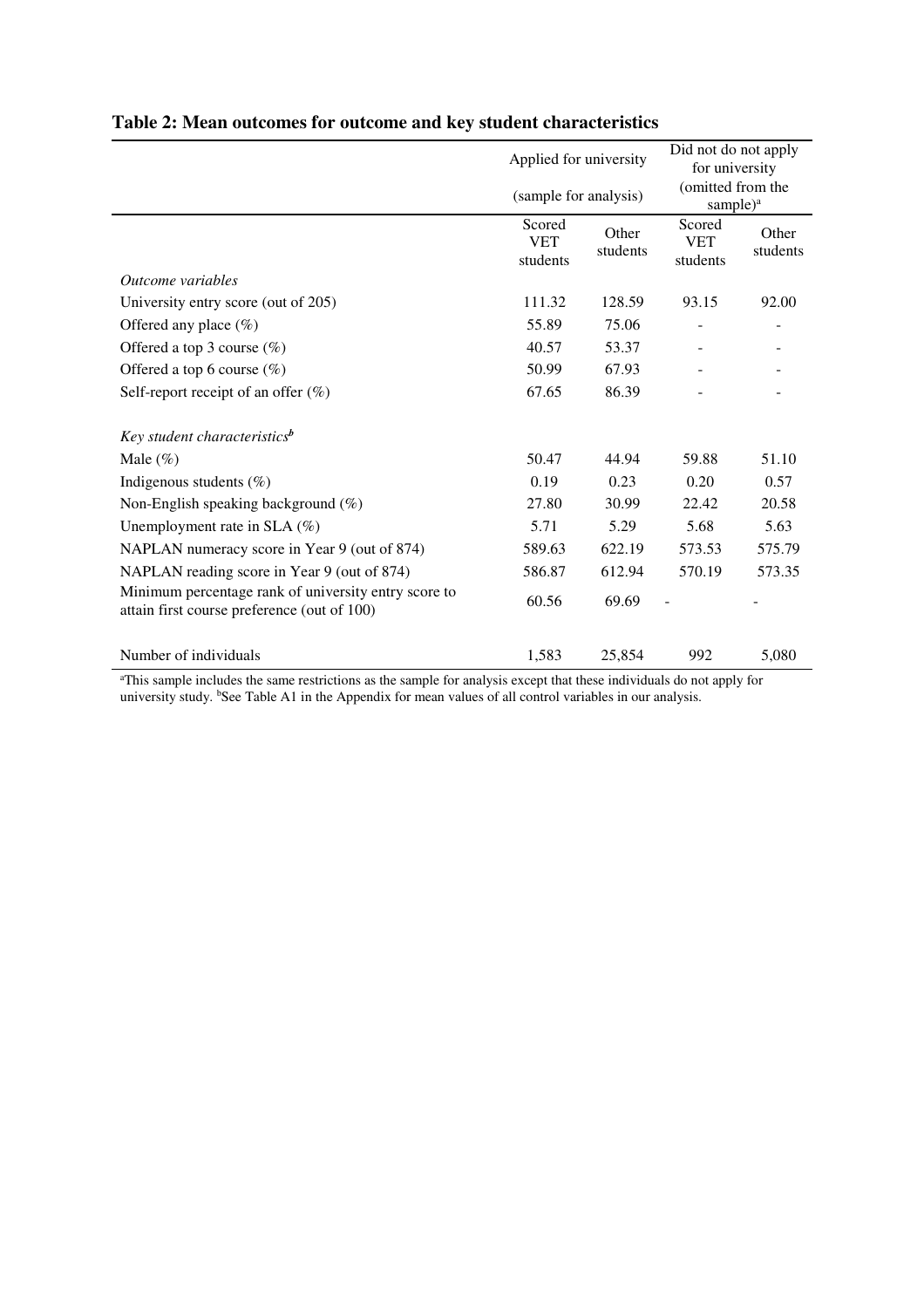|                                                                               | <b>Enrolled</b> in a<br>scored VET<br>subject |       | Did not enrol in a<br>scored VET<br><b>Difference</b><br>(ATET)<br>subject |       |             | <b>Number</b><br>of obs. |        |
|-------------------------------------------------------------------------------|-----------------------------------------------|-------|----------------------------------------------------------------------------|-------|-------------|--------------------------|--------|
|                                                                               | Avg.                                          | s.e.  | Avg.                                                                       | s.e.  | Avg.        | s.e.                     |        |
| Overall                                                                       |                                               |       |                                                                            |       |             |                          |        |
| Unmatched entry score                                                         |                                               |       |                                                                            |       |             |                          |        |
| (out of 205)                                                                  | 111.32                                        | 23.19 | 128.58                                                                     | 27.12 | $-17.26***$ | 0.71                     | 27,437 |
| Matched entry score                                                           |                                               |       |                                                                            |       |             |                          |        |
| (out of $205$ )                                                               | 111.32                                        | 23.19 | 116.79                                                                     | 4.34  | $-5.47***$  | 0.78                     | 27,437 |
| Decomposition results                                                         |                                               |       |                                                                            |       |             |                          |        |
| Direct effect (out of 50)                                                     | 19.30                                         | 13.49 | 23.27                                                                      | 0.87  | $-3.97***$  | 0.37                     | 27,437 |
| Indirect effect (out of 155)                                                  | 92.02                                         | 23.73 | 93.52                                                                      | 3.48  | $-1.51**$   | 0.71                     | 27,437 |
| Results by prior academic performance (Year 9 numeracy and literacy) $\alpha$ |                                               |       |                                                                            |       |             |                          |        |
| Top 25%                                                                       |                                               |       |                                                                            |       |             |                          |        |
| Unmatched entry score                                                         |                                               |       |                                                                            |       |             |                          |        |
| (out of $205$ )                                                               | 144.31                                        | 17.21 | 159.36                                                                     | 21.18 | $-15.05***$ | 2.75                     | 3,041  |
| Matched entry score                                                           |                                               |       |                                                                            |       |             |                          |        |
| (out of 205)                                                                  | 144.97                                        | 16.78 | 143.72                                                                     | 10.72 | 1.25        | 5.84                     | 3,032  |
| Top 50-25%                                                                    |                                               |       |                                                                            |       |             |                          |        |
| Unmatched entry score                                                         |                                               |       |                                                                            |       |             |                          |        |
| (out of 205)                                                                  | 112.43                                        | 16.72 | 121.77                                                                     | 19.81 | $-9.34***$  | 1.72                     | 2,174  |
| Matched entry score (out of 205)                                              | 112.63                                        | 16.89 | 117.96                                                                     | 9.44  | $-5.32**$   | 2.72                     | 2,170  |

#### **Table 3: Estimated impacts from taking a scored VET subject on university entry scores (out of a maximum of 205) among those who apply to university, Kernel**

\*Significant at 10%, \*\* significant at 5%, \*\*\* significant at 1%.

<sup>a</sup>The sample size for this sub-sample is disproportionately small because to be included, students must perform in this range in both numeracy and literacy.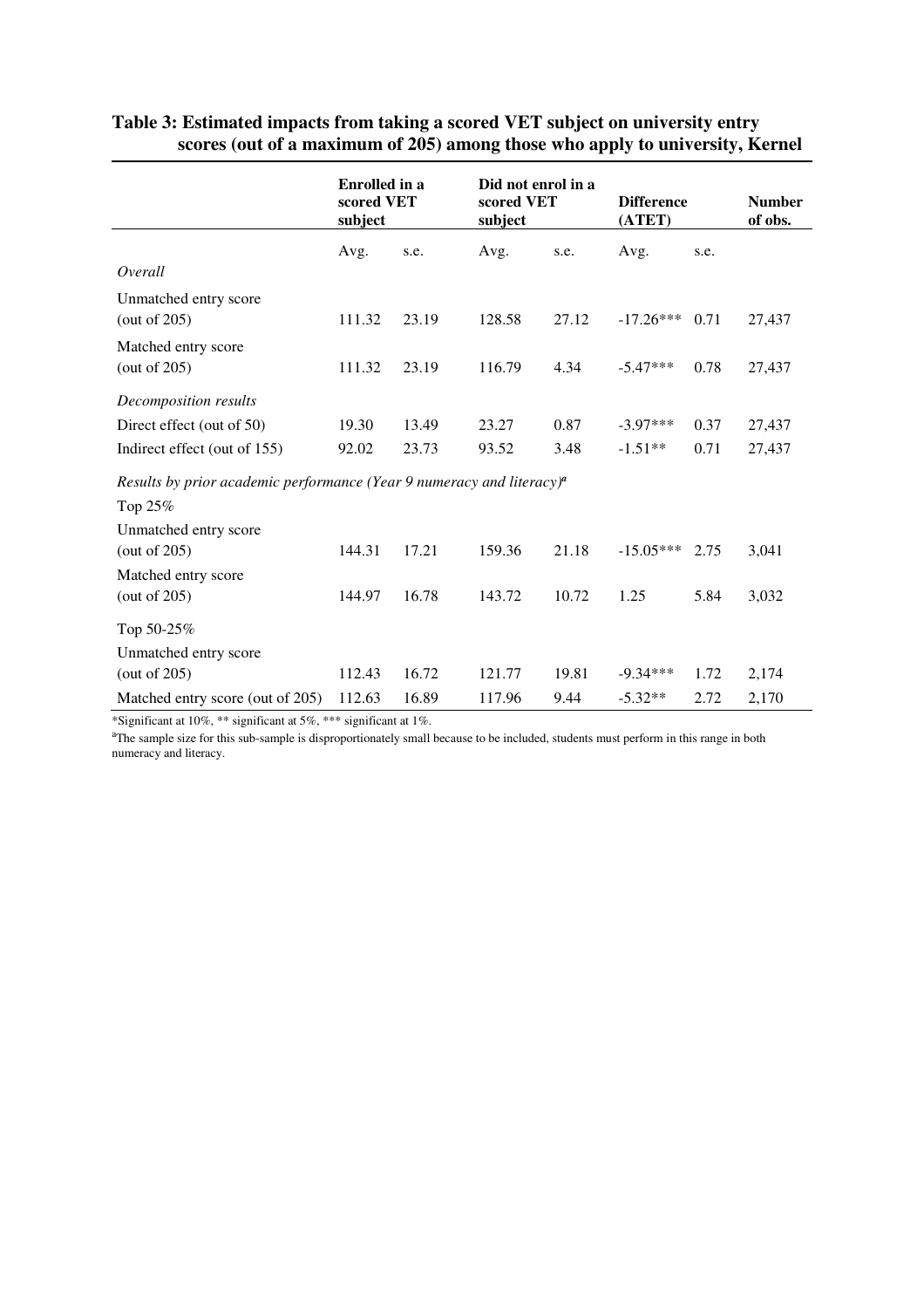|                                                                                                                | <b>Enrolled in a scored</b><br><b>VET</b> subject |       | Did not enrol in a<br>scored VET subject |       | Difference (ATET) |       | <b>Number</b><br>of obs. |
|----------------------------------------------------------------------------------------------------------------|---------------------------------------------------|-------|------------------------------------------|-------|-------------------|-------|--------------------------|
|                                                                                                                | Avg.                                              | s.e.  | Avg.                                     | s.e.  | Avg.              | s.e.  |                          |
| Imputed receipt of any offer $(\%)$                                                                            |                                                   |       |                                          |       |                   |       |                          |
| Unmatched                                                                                                      | 0.559                                             | 0.497 | 0.755                                    | 0.430 | $-0.196***$       | 0.011 | 29,600                   |
| Matched                                                                                                        | 0.559                                             | 0.497 | 0.638                                    | 0.076 | $-0.080***$       | 0.018 | 29,600                   |
| Imputed receipt of an offer for admission to a course that is at least the sixth most preferred (out of $12$ ) |                                                   |       |                                          |       |                   |       |                          |
| Unmatched                                                                                                      | 0.509                                             | 0.500 | 0.686                                    | 0.464 | $-0.176***$       | 0.012 | 29,266                   |
| Matched                                                                                                        | 0.509                                             | 0.500 | 0.580                                    | 0.074 | $-0.070***$       | 0.018 | 29,266                   |
| Imputed receipt of an offer for admission to a course that is at least the third most preferred (out of $12$ ) |                                                   |       |                                          |       |                   |       |                          |
| Unmatched                                                                                                      | 0.404                                             | 0.491 | 0.543                                    | 0.498 | $-0.139***$       | 0.013 | 28,271                   |
| Matched                                                                                                        | 0.404                                             | 0.491 | 0.464                                    | 0.077 | $-0.060***$       | 0.018 | 28,271                   |
| Self-reported receipt of an offer <sup>a</sup>                                                                 |                                                   |       |                                          |       |                   |       |                          |
| Unmatched                                                                                                      | 0.675                                             | 0.469 | 0.864                                    | 0.342 | $-0.189***$       | 0.012 | 16,923                   |
| Matched                                                                                                        | 0.675                                             | 0.469 | 0.765                                    | 0.087 | $-0.090***$       | 0.022 | 16,923                   |

#### **Table 4: Estimated impacts from taking a VCE VET subject on the chances of attaining entry to a university course, Kernel**

\*Significant at 10%, \*\* significant at 5%, \*\*\* significant at 1%.

 $^{\text{a}}$ The number of observations for being offered a university place is less than in Table 6 because the sample is based on  $On$ *Track* data, which is a sample of the population of school completers. The number of observations for attaining the preferred university preference and for attaining one of the first three and first six preferences is higher than in table 6 because of the higher number of non-missing observations in the outcome variable.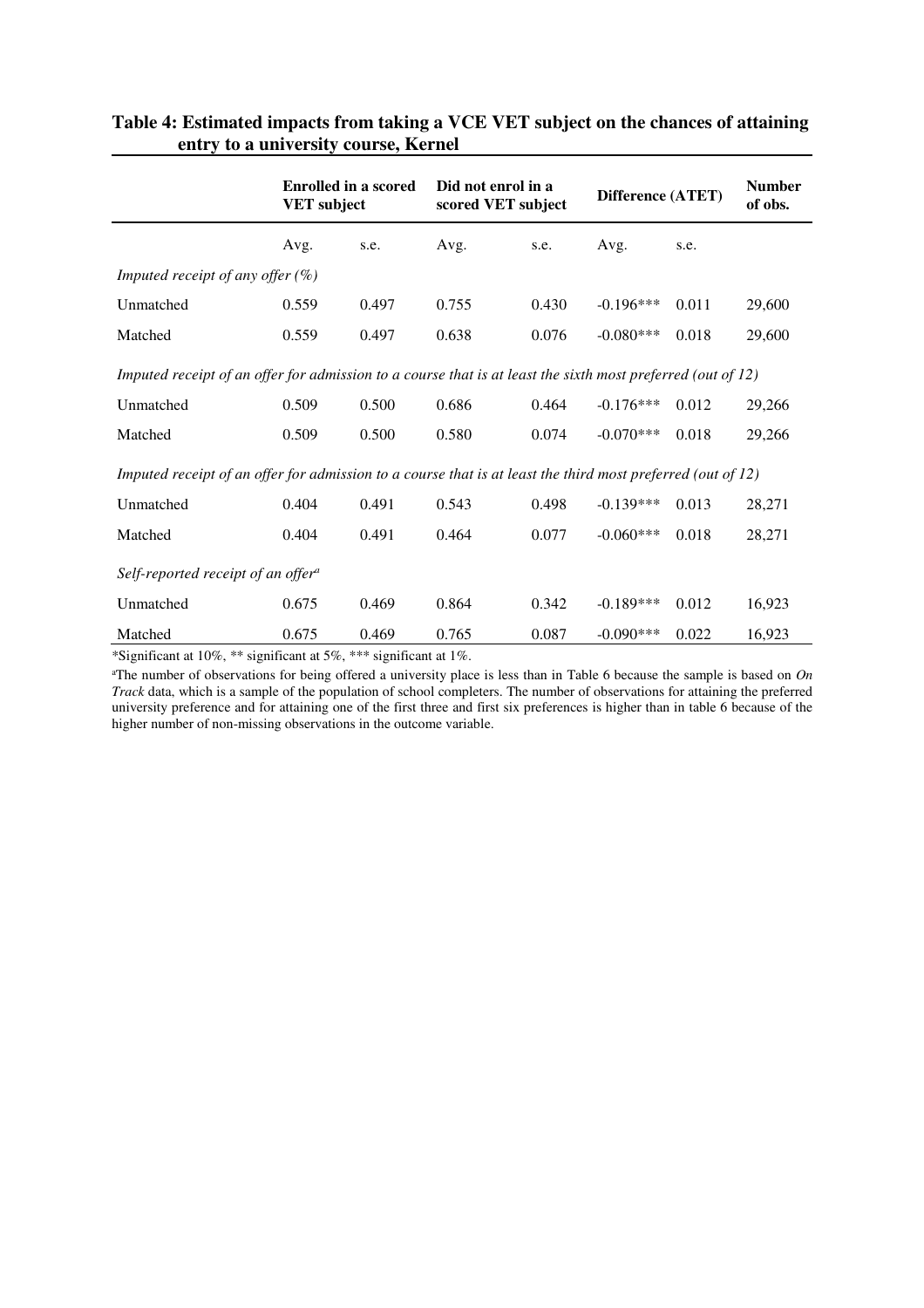|                                                     |       | <b>Enrolled in a VCE</b><br>Did not enrol in a<br>VET subject <sup>a</sup><br><b>VCE VET subject</b> |       | Difference (ATET) |             | <b>Number</b><br>of obs. |       |
|-----------------------------------------------------|-------|------------------------------------------------------------------------------------------------------|-------|-------------------|-------------|--------------------------|-------|
|                                                     | Avg.  | s.e.                                                                                                 | Avg.  | s.e.              | Avg.        | s.e.                     |       |
| Top 25% in Year 9 numeracy and literacy             |       |                                                                                                      |       |                   |             |                          |       |
| Imputed receipt of any offer (out of a possible 12) |       |                                                                                                      |       |                   |             |                          |       |
| Unmatched                                           | 0.937 | 0.244                                                                                                | 0.966 | 0.182             | $-0.028$    | 0.023                    | 3,735 |
| Matched                                             | 0.929 | 0.260                                                                                                | 0.943 | 0.080             | $-0.014$    | 0.065                    | 3,727 |
| Self-reported receipt of an offer                   |       |                                                                                                      |       |                   |             |                          |       |
| Unmatched                                           | 0.913 | 0.285                                                                                                | 0.979 | 0.142             | $-0.066***$ | 0.012                    | 1,996 |
| Matched                                             | 0.912 | 0.288                                                                                                | 0.882 | 0.199             | 0.029       | 0.129                    | 1,984 |
| Top 50-25% in Year 9 numeracy and literacy          |       |                                                                                                      |       |                   |             |                          |       |
| Imputed receipt of any offer (out of a possible 12) |       |                                                                                                      |       |                   |             |                          |       |
| Unmatched                                           | 0.796 | 0.405                                                                                                | 0.865 | 0.342             | $-0.069**$  | 0.036                    | 2,427 |
| Matched                                             | 0.782 | 0.414                                                                                                | 0.849 | 0.192             | $-0.067$    | 0.064                    | 2,421 |
| Self-reported receipt of an offer <sup>a</sup>      |       |                                                                                                      |       |                   |             |                          |       |
| Unmatched                                           | 0.797 | 0.406                                                                                                | 0.908 | 0.289             | $-0.112***$ | 0.039                    | 1,369 |
| Matched                                             | 0.765 | 0.428                                                                                                | 0.828 | 0.281             | $-0.064$    | 0.107                    | 1,361 |

#### **Table 5: Estimated impacts from taking a scored VET subject on the chances of attaining entry to a university course by past academic performance, Kernel**

\*Significant at 10%, \*\* significant at 5%, \*\*\* significant at 1%.

<sup>a</sup>The number of observations for being offered a university place is less than in Table 6 because the sample is based on On Track data, which is a sample of the population of school completers. The number of observations for attaining the preferred university preference and for attaining one of the first three and first six preferences is higher than in table 6 because of the higher number of non-missing observations in the outcome variable.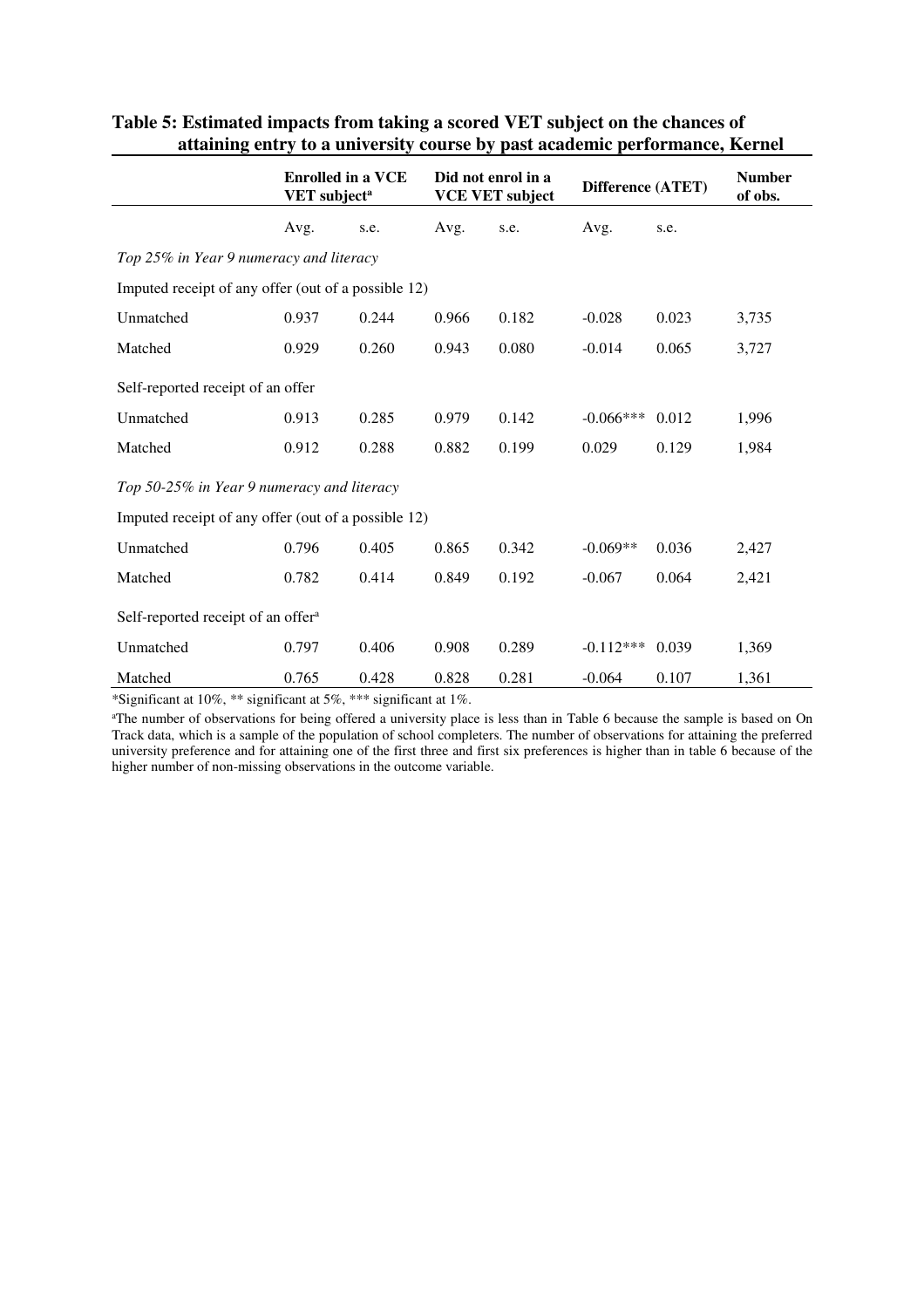|                                                                   | <b>Enrolled</b> in a<br>scored VET<br>subject |        | Did not enrol in a<br>scored VET<br>subject |        | <b>Difference</b><br>(ATET) |       | <b>Number</b><br>of obs. |
|-------------------------------------------------------------------|-----------------------------------------------|--------|---------------------------------------------|--------|-----------------------------|-------|--------------------------|
|                                                                   | Avg.                                          | s.e.   | Avg.                                        | s.e.   | Avg.                        | s.e.  |                          |
| Standard results (from Table 3)                                   |                                               |        |                                             |        |                             |       |                          |
| Unmatched                                                         | 111.32                                        | 23.186 | 128.58                                      | 27.12  | $-17.26***$                 | 0.71  | 27,437                   |
| Kernel matching (out of 205)                                      | 111.32                                        | 23.186 | 116.79                                      | 4.34   | $-5.47***$                  | 0.78  | 27,437                   |
| Alternative matching methods                                      |                                               |        |                                             |        |                             |       |                          |
| Nearest Neighbour, one-to-one                                     | 111.32                                        | 23.186 | 117.062                                     | 24.229 | $-5.742***$                 | 1.249 | 27, 437                  |
| Nearest Neighbour, closest five                                   | 111.32                                        | 23.186 | 116.636                                     | 10.809 | $-5.316***$                 | 0.914 | 27, 437                  |
| Kernel with alternative<br>assumptions                            |                                               |        |                                             |        |                             |       |                          |
| With controls for entry score of<br>first preference <sup>a</sup> | 111.715                                       | 22.797 | 116.501                                     | 23.223 | $-4.786***$                 | 0.634 | 21,603                   |
| Exclude schools that don't offer<br>scored VET subjects           | 111.32                                        | 23.186 | 116.497                                     | 3.884  | $-5.187***$                 | 0.772 | 22,146                   |

#### **Table 6: Estimated impacts from taking a VCE VET subject on university entry scores (out of a maximum of 205) under various assumptions**

\*\*\*Significant at 1%. <sup>a</sup>There are fewer observations because not all courses admit students on the basis of entry scores. Courses without entry scores are omitted from the analysis.



#### **Figure 1: Distribution of Year 12 subject scores for students who take scored VET subjects who are in the second top quartile (top 50-25%) in national test scores in Year 9**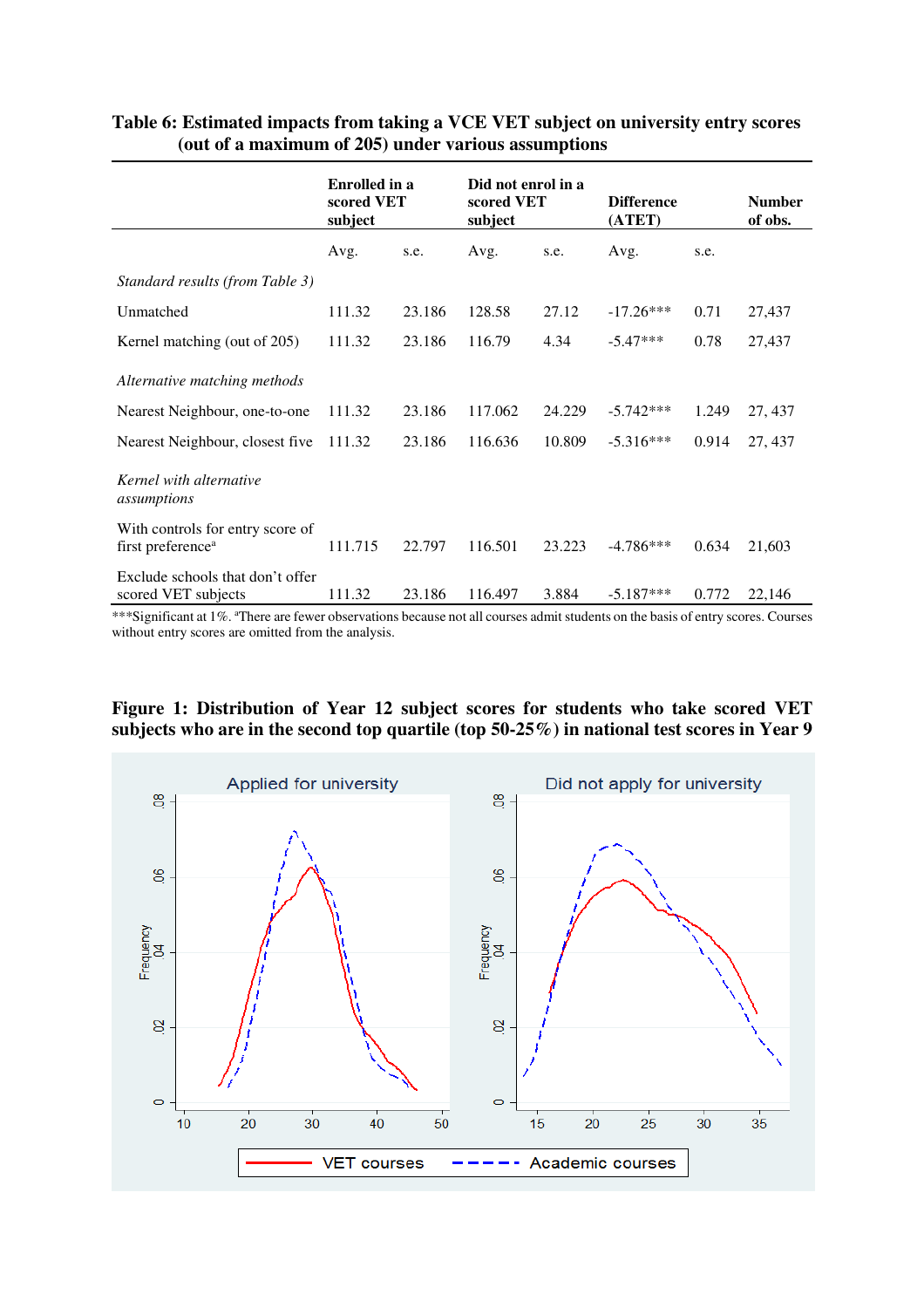# **Appendix A: Additional descriptive statistics and other results**

|                                                                | Applied for<br>university        |                       | Did not do not<br>apply for university    |                   |
|----------------------------------------------------------------|----------------------------------|-----------------------|-------------------------------------------|-------------------|
|                                                                |                                  | (sample for analysis) | (omitted from the<br>sample) <sup>a</sup> |                   |
|                                                                | Scored<br><b>VET</b><br>students | Other<br>students     | Scored<br><b>VET</b><br>students          | Other<br>students |
| Students' family characteristics                               |                                  |                       |                                           |                   |
| Highest ANZSCO occupation among parents                        |                                  |                       |                                           |                   |
| Not stated                                                     | 11.18                            | 11.83                 | 7.94                                      | 8.23              |
| Not in paid work                                               | 8.34                             | 5.81                  | 6.42                                      | 8.40              |
| Labourer                                                       | 14.97                            | 12.05                 | 19.48                                     | 19.60             |
| Tradesman/clerk                                                | 20.66                            | 17.22                 | 26.66                                     | 26.57             |
| Other manager                                                  | 26.22                            | 25.25                 | 27.20                                     | 24.66             |
| Senior managers, qualified professionals                       | 18.64                            | 27.84                 | 12.30                                     | 12.55             |
| Highest ASCED education level among parents                    |                                  |                       |                                           |                   |
| Not stated                                                     | 13.01                            | 12.42                 | 9.47                                      | 9.96              |
| Year 9 or below                                                | 2.91                             | 2.56                  | 2.07                                      | 3.15              |
| Year 10/11                                                     | 10.23                            | 7.38                  | 17.52                                     | 16.47             |
| Year 12                                                        | 9.48                             | 8.94                  | 9.90                                      | 10.18             |
| VET level ISCED 2-4                                            | 25.96                            | 19.46                 | 31.23                                     | 30.39             |
| Diploma                                                        | 14.47                            | 14.52                 | 14.91                                     | 15.65             |
| Bachelor degree or above                                       | 23.94                            | 34.71                 | 14.91                                     | 14.20             |
| School characteristics                                         |                                  |                       |                                           |                   |
| Non-government school $(\%)$                                   | 45.48                            | 53.35                 | 30.24                                     | 31.18             |
| School average NAPLAN numeracy score (out of 692) <sup>b</sup> | 599.05                           | 613.07                | 592.87                                    | 595.09            |
| School average NAPLAN reading score (out of 692) <sup>b</sup>  | 594.00                           | 603.99                | 588.56                                    | 590.64            |
| School average % of students taking scored VET <sup>b</sup>    | 6.78                             | 3.85                  | 6.95                                      | 4.84              |
| Inner Regional Australia (%)                                   | 15.48                            | 13.86                 | 17.09                                     | 20.04             |
| Major Cities of Australia (%)                                  | 65.19                            | 68.02                 | 59.26                                     | 54.69             |
| Outer Regional Australia (%)                                   | 2.65                             | 2.47                  | 3.48                                      | 4.14              |
| Mixed location (%)                                             | 16.68                            | 15.65                 | 20.16                                     | 21.13             |

### **Table A1: Mean values of students' family and school characteristics**

<sup>a</sup>This sample includes the same restrictions as the sample for analysis except that these individuals do not apply for university study. <sup>b</sup>Excluding student's own outcome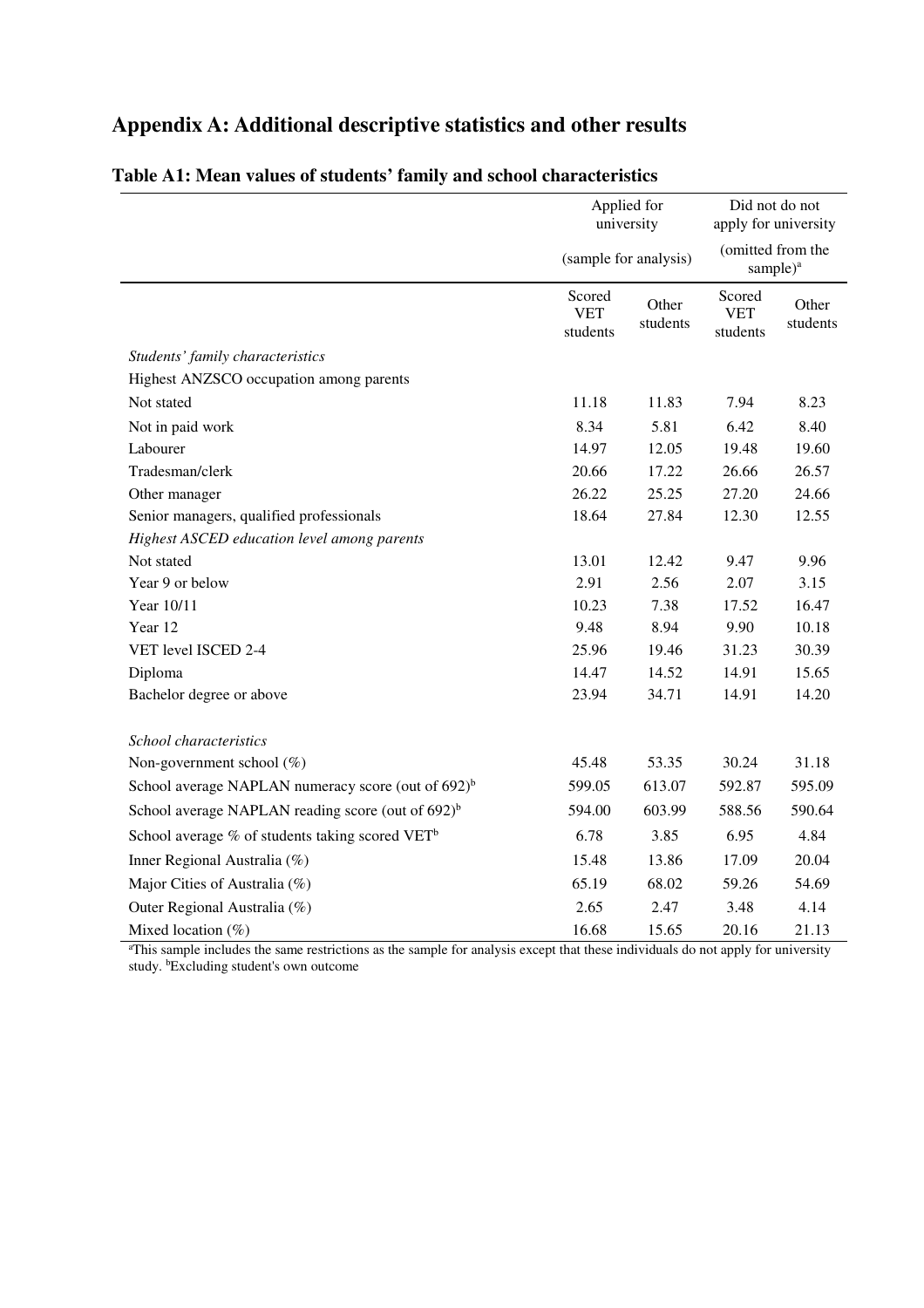| $\frac{1}{2}$                                                   |       |                                                                     |       |                                      |       |  |  |
|-----------------------------------------------------------------|-------|---------------------------------------------------------------------|-------|--------------------------------------|-------|--|--|
| <b>Students who take a VCE VET</b><br>subject (treatment group) |       | Students who don't take a VCE<br><b>VET</b> subject (control group) |       | <b>Matched control group</b>         |       |  |  |
|                                                                 | $\%$  |                                                                     | $\%$  |                                      | $\%$  |  |  |
| <b>Further Mathematics</b>                                      | 19.81 | <b>Further Mathematics</b>                                          | 14.32 | <b>Further Mathematics</b>           | 16.19 |  |  |
| Health & Human<br>Development                                   | 7.66  | <b>Mathematical Methods</b><br>(CAS)                                | 8.86  | <b>Business Management</b>           | 7.74  |  |  |
| <b>Business Management</b>                                      | 7.56  | Psychology                                                          | 7.09  | Psychology                           | 7.5   |  |  |
| Psychology                                                      | 6.35  | Chemistry                                                           | 5.8   | Health & Human<br>Development        | 6.43  |  |  |
| Physical Education                                              | 5.93  | Health & Human<br>Development                                       | 5.37  | Physical Education                   | 5.83  |  |  |
| Studio Arts                                                     | 4.17  | <b>Biology</b>                                                      | 5.33  | <b>Biology</b>                       | 5.24  |  |  |
| Visual Communication &<br>Design                                | 4.08  | <b>Business Management</b>                                          | 5.1   | <b>Mathematical Methods</b><br>(CAS) | 4.88  |  |  |
| Media                                                           | 3.64  | Physical Education                                                  | 4.44  | Studio Arts                          | 4.76  |  |  |
| <b>Mathematical Methods</b><br>(CAS)                            | 3.58  | Physics                                                             | 3.81  | Visual Communication &<br>Design     | 4.52  |  |  |
| Food & Technology                                               | 3.23  | Legal Studies                                                       | 3.76  | Legal Studies                        | 3.93  |  |  |

**Table A2: The ten most common academic subjects taken by students who do and do not take a VCE subject**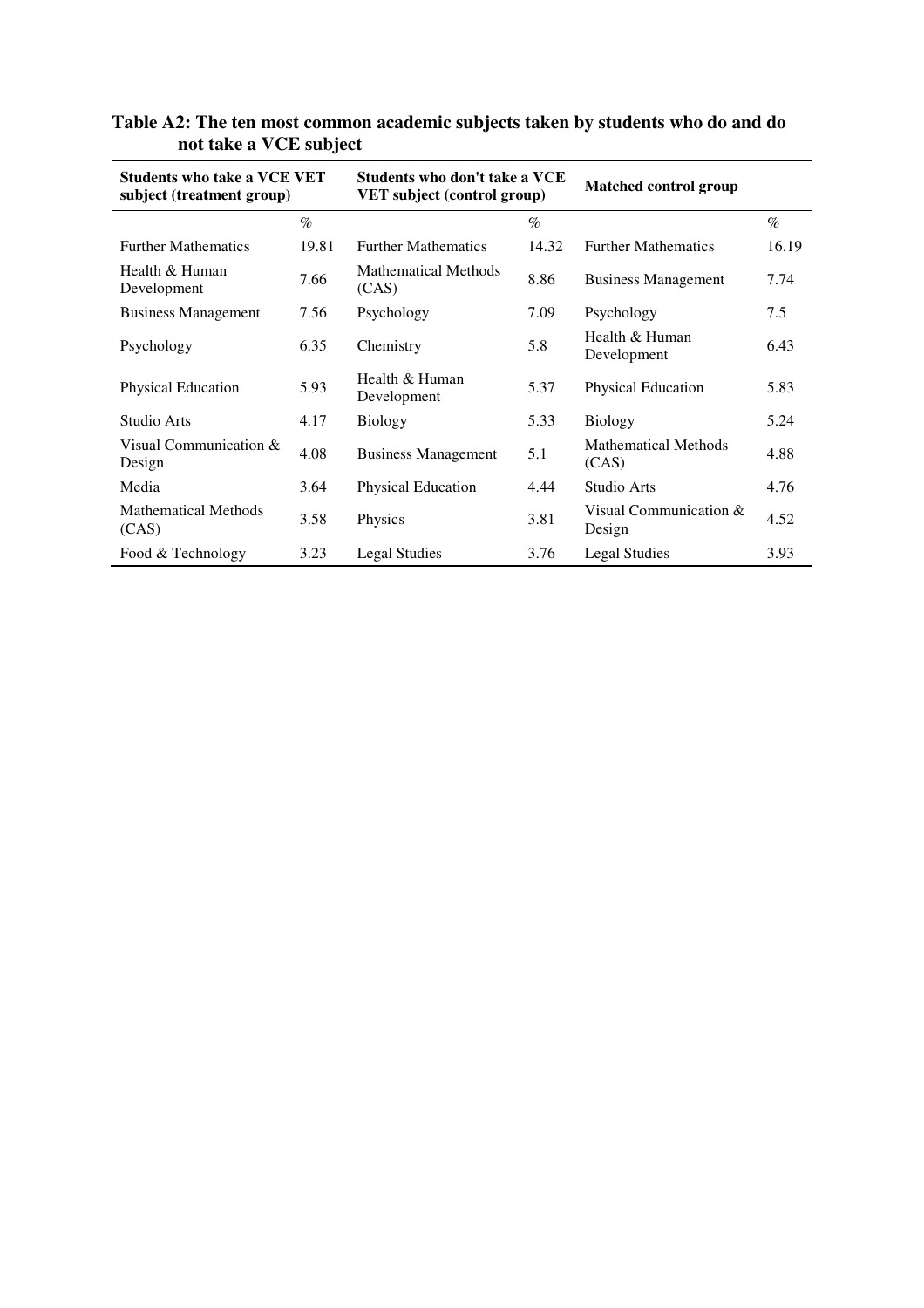|                                                                                                                        | <b>All students</b>   |           | <b>Students that intend to</b><br>start higher education |           |  |
|------------------------------------------------------------------------------------------------------------------------|-----------------------|-----------|----------------------------------------------------------|-----------|--|
|                                                                                                                        | Marginal<br>effect    | t-stat    | Marginal<br>effect                                       | t-stat    |  |
| Individual characteristics                                                                                             |                       |           |                                                          |           |  |
| Respondent is male                                                                                                     | $0.00211***$          | (2.59)    | $0.00116*$                                               | (1.87)    |  |
| Age of respondent (years)                                                                                              | $-0.00107$            | $(-1.42)$ | $-0.000684$                                              | $(-1.22)$ |  |
| Indigenous status                                                                                                      | $-0.00461$            | $(-1.33)$ | $-0.00312$                                               | $(-1.48)$ |  |
| Non-English speaking background                                                                                        | 0.000547              | (0.60)    | $-0.000264$                                              | $(-0.41)$ |  |
| Rural area                                                                                                             | $-0.000922***$        | $(-3.29)$ | $-0.000582***$ (-2.69)                                   |           |  |
| Unemployment rate in SLA (%)                                                                                           | $-0.000173$           | $(-1.12)$ | $-0.00000621$ $(-0.05)$                                  |           |  |
| NAPLAN numeracy score in Year 9 (out of 874)                                                                           | $-0.00004***$         | $(-4.60)$ | $-0.000024***$ (-3.75)                                   |           |  |
| NAPLAN reading score in Year 9 (out of 874)                                                                            | $-0.0000154*$         | $(-1.92)$ | $-0.0000131**$ (-2.19)                                   |           |  |
| Number of subjects taken in VCE                                                                                        | $0.0165***$           | (7.68)    | $0.0104***$                                              | (6.45)    |  |
| Taken VET subjects at unit 1 or 2 level                                                                                | $0.00275***$          | (15.72)   | $0.00174***$                                             | (11.36)   |  |
| School level factors                                                                                                   |                       |           |                                                          |           |  |
| Non-government school                                                                                                  | $0.00585***$          | (6.02)    | $0.00352***$                                             | (4.97)    |  |
| School average NAPLAN numeracy score (out of<br>$692)^{a}$                                                             | $-0.0000214$          | $(-0.75)$ | $-0.000009$                                              | $(-0.48)$ |  |
| School average NAPLAN reading score (out of 692) <sup>a</sup>                                                          | $-0.0000648*$         | $(-1.80)$ | $-0.0000265$                                             | $(-1.00)$ |  |
| School average % of students taking scored VET <sup>a</sup>                                                            | $-0.0000009$          | $(-0.01)$ | $0.000120*$                                              | (1.69)    |  |
| Number of Year 12 students in the school                                                                               | $0.0000353***$ (7.59) |           | 0.0000217**<br>$\ast$                                    | (6.06)    |  |
| Highest ANZSCO occupation among parents (ref. case: senior managers, qualified professionals)                          |                       |           |                                                          |           |  |
| Not stated                                                                                                             | 0.00357               | (1.42)    | 0.00112                                                  | (0.68)    |  |
| Not in paid work                                                                                                       | 0.00377               | (1.53)    | $0.00405*$                                               | (1.81)    |  |
| Labourer                                                                                                               | $0.00374*$            | (1.95)    | $0.00250*$                                               | (1.66)    |  |
| Tradesman/clerk                                                                                                        | 0.00140               | (0.97)    | 0.00157                                                  | (1.36)    |  |
| Other manager                                                                                                          | $0.00308**$           | (2.22)    | $0.00181*$                                               | (1.81)    |  |
| Highest ASCED education level among parents (ref. case: Bachelor degree or above)                                      |                       |           |                                                          |           |  |
| Not known                                                                                                              | 0.00122               | (0.63)    | 0.00242                                                  | (1.39)    |  |
| Year 9 or below                                                                                                        | $-0.00256$            | $(-1.43)$ | $-0.00163$                                               | $(-1.29)$ |  |
| Year 10/11                                                                                                             | $-0.000156$           | $(-0.11)$ | $-0.000468$                                              | $(-0.46)$ |  |
| Year 12                                                                                                                | $-0.00104$            | $(-0.79)$ | $-0.00132$                                               | $(-1.54)$ |  |
| VET level ISCED 2-4                                                                                                    | $-0.000986$           | $(-0.89)$ | $-0.000472$                                              | $(-0.58)$ |  |
| Diploma                                                                                                                | $-0.00165$            | $(-1.53)$ | $-0.00102$                                               | $(-1.33)$ |  |
| Intended field of education at university (ASCED code for first preference (ref. case: Maths and Science) <sup>b</sup> |                       |           |                                                          |           |  |
| Other Natural and Physical Sciences                                                                                    | $-0.00636***$         | $(-6.18)$ | $-0.00473***$                                            | $(-8.54)$ |  |
| Computer Science and IT Systems                                                                                        | $-0.00599$ ***        | $(-6.16)$ | $-0.00635***$                                            | $(-5.68)$ |  |

#### **Table A3: Results from the probit model of participation in a VCE VET subject used in the propensity score matching**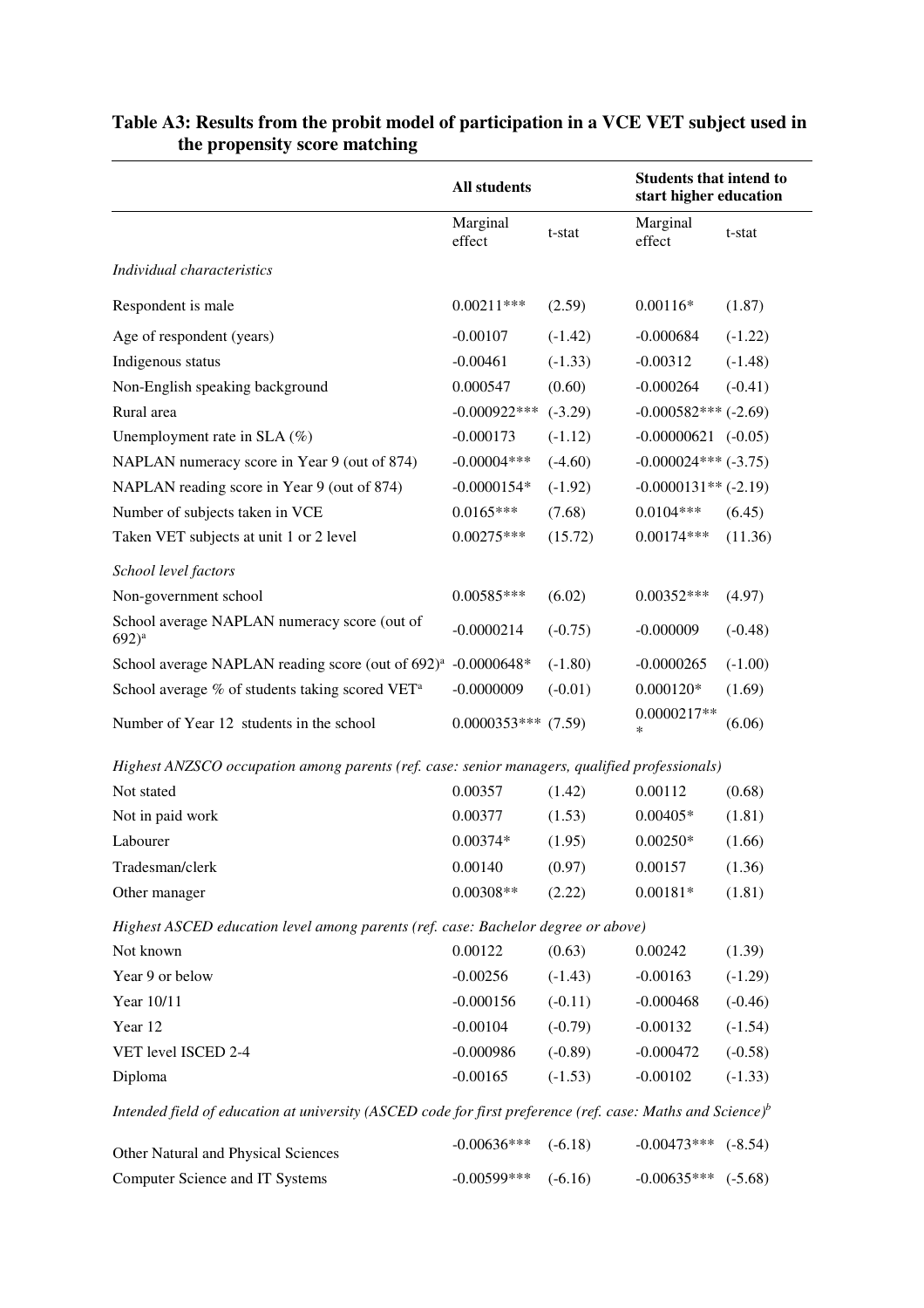| Other IT                                                      | 0.000694       | (0.24)    | $-0.00438***$  | $(-5.88)$ |
|---------------------------------------------------------------|----------------|-----------|----------------|-----------|
| Engineering, Manufacturing & Technology                       | $0.0194***$    | (3.05)    | $-0.00323$     | $(-1.38)$ |
| Maritime Engineering and Technology                           | $-0.00298$     | $(-1.51)$ | $-0.00466$ *** | $(-7.32)$ |
| Other Engineering and Technology                              | $-0.00347**$   | $(-2.06)$ | $-0.00471***$  | $(-8.42)$ |
| Architecture and Building                                     | $-0.00389**$   | $(-2.21)$ | $-0.00470***$  | $(-8.09)$ |
| Agriculture; Natural Resources & Environment                  | $-0.00429***$  | $(-3.66)$ | $-0.00491$ *** | $(-7.38)$ |
| Other Agriculture and Related Studies                         | $-0.00462***$  | $(-3.40)$ | $-0.00479***$  | $(-8.19)$ |
| Medical Studies; Pharmacy and Nursing                         | $-0.00497$     | $(-1.52)$ | $-0.00450***$  | $(-8.69)$ |
| Veterinary Studies, Public Health & Related                   | $-0.00528***$  | $(-5.70)$ | $-0.00645***$  | $(-5.03)$ |
| Other Health                                                  | $-0.00471***$  | $(-4.21)$ | $-0.00541***$  | $(-6.69)$ |
| Teacher Education; Curriculum and Education<br><b>Studies</b> | $-0.00335***$  | $(-2.58)$ | $-0.00511***$  | $(-6.47)$ |
| Other Education                                               | $-0.000384$    | $(-0.25)$ | $-0.00515***$  | $(-4.90)$ |
| Accounting, Business, Marketing & Related                     | 0.000788       | (0.22)    | $-0.00438***$  | $(-6.57)$ |
| Banking and Finance & Related                                 | $-0.00139$     | $(-1.16)$ | $-0.00604***$  | $(-4.33)$ |
| Other Management and Commerce                                 | $-0.00439$     | $(-1.39)$ | $-0.00449$ *** | $(-8.64)$ |
| Behavioural Science, Law & Related                            | $-0.00662***$  | $(-7.55)$ | $-0.00553***$  | $(-7.33)$ |
| Language and Literature, Economics, Philosophy &<br>Related   | $-0.00314***$  | $(-2.71)$ | $-0.00630***$  | $(-4.61)$ |
| Sport and Recreation                                          | $-0.00115$     | $(-0.47)$ | $-0.00454***$  | $(-7.72)$ |
| Other Society and Culture                                     | 0.00208        | (0.76)    | $-0.00439***$  | $(-6.03)$ |
| Arts, Design, Media Studies & Related                         | $-0.00566$ *** | $(-6.23)$ | $-0.00614***$  | $(-5.65)$ |
| <b>Other Creative Arts</b>                                    | 0.00256        | (1.58)    | $-0.00534***$  | $(-3.47)$ |
| <b>Personal Services</b>                                      | $0.0158*$      | (1.88)    | $-0.00383***$  | $(-2.79)$ |
| <i><b>Observations</b></i>                                    | 32 562         |           | 27 437         |           |

\*\*\*Significant at 1%, \*\* significant at 5%, \*significant at 10%. a Excluding student's own outcome. <sup>b</sup> These headings reflect the 2-digit ASCED fields of study based on the 4-digit headings that makeup the 2-digit categories.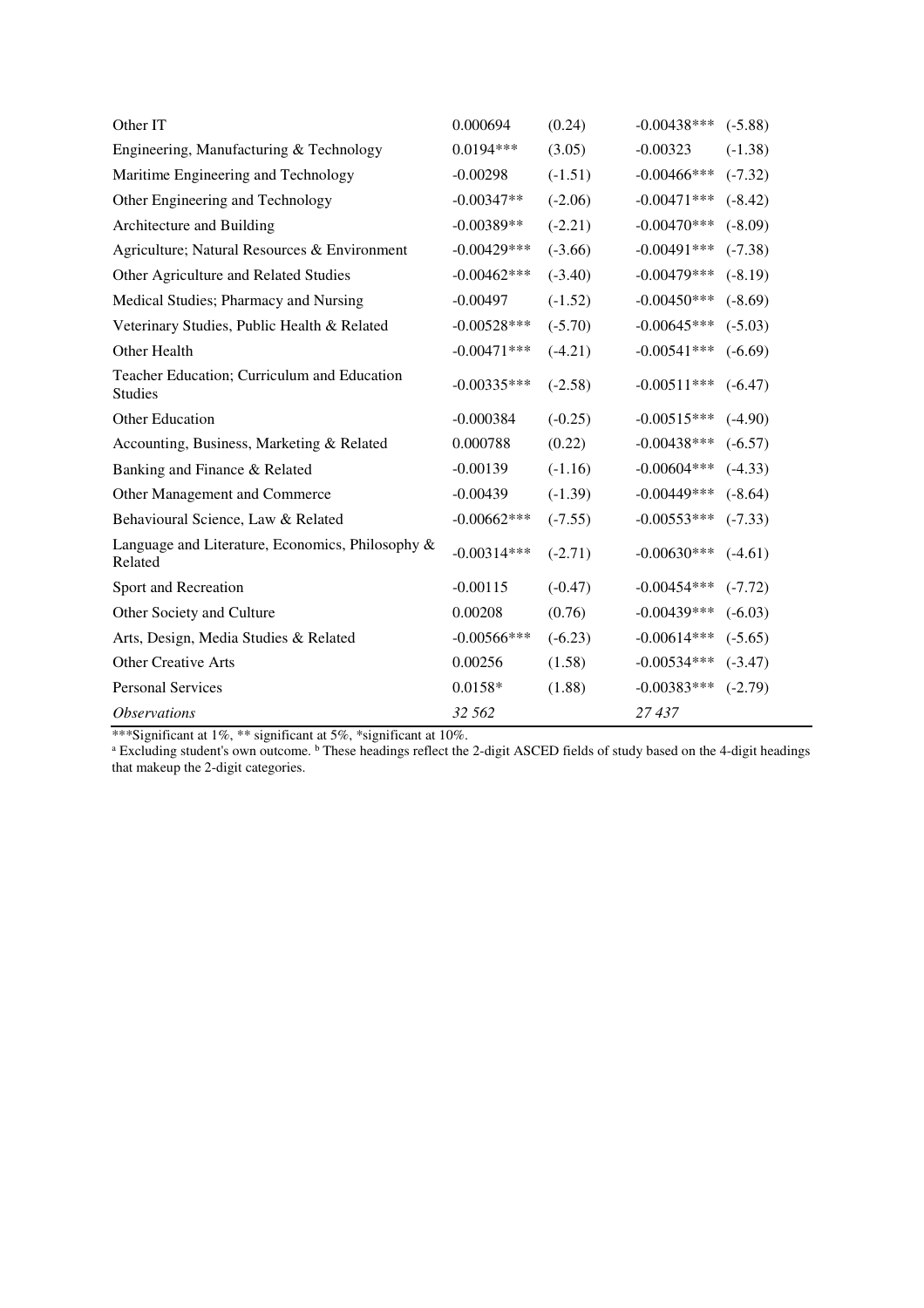# **Figure A1: Reduction in bias among covariates for university entry scores**

| VET participation Y10-Y11        |      |                                       |              |
|----------------------------------|------|---------------------------------------|--------------|
| % of VET students in school      |      |                                       |              |
| Unemployment rate in SLA         |      |                                       |              |
| Parent educ: VET level ISCED 2-4 |      |                                       |              |
| # of students in school          |      |                                       |              |
| # of subjects taken              |      |                                       |              |
| Parent educ: Year 10/11          |      |                                       |              |
| Parent occup: Not in paid work   |      |                                       |              |
| Sex: male                        |      |                                       |              |
| Parent occup: Labourer           |      |                                       |              |
| Parent occup: Tradesman/clerk    |      |                                       |              |
| Parent educ: Year 9 or below     |      |                                       |              |
| Parent occup: Manager/Other      |      |                                       |              |
| Parent educ: Not known           |      |                                       |              |
| Parent educ: Year 12             |      |                                       |              |
| Rural area                       |      |                                       |              |
| Parent educ: Diploma             |      |                                       |              |
| Indigenous status                |      |                                       |              |
| Age                              |      |                                       |              |
| Parent occup: Not stated         |      |                                       |              |
| Non-English speaking background  |      |                                       |              |
| Non-government school            |      |                                       |              |
| School av. NAPLAN read           |      |                                       |              |
| NAPLAN reading Y9                |      |                                       |              |
| School av. NAPLAN num            |      |                                       | Unmatched    |
| NAPLAN numeracy Y9               |      |                                       | Matched<br>× |
|                                  |      |                                       |              |
|                                  |      |                                       |              |
|                                  | -100 | 100                                   | 300<br>200   |
|                                  |      | Standardized % bias across covariates |              |
|                                  |      |                                       |              |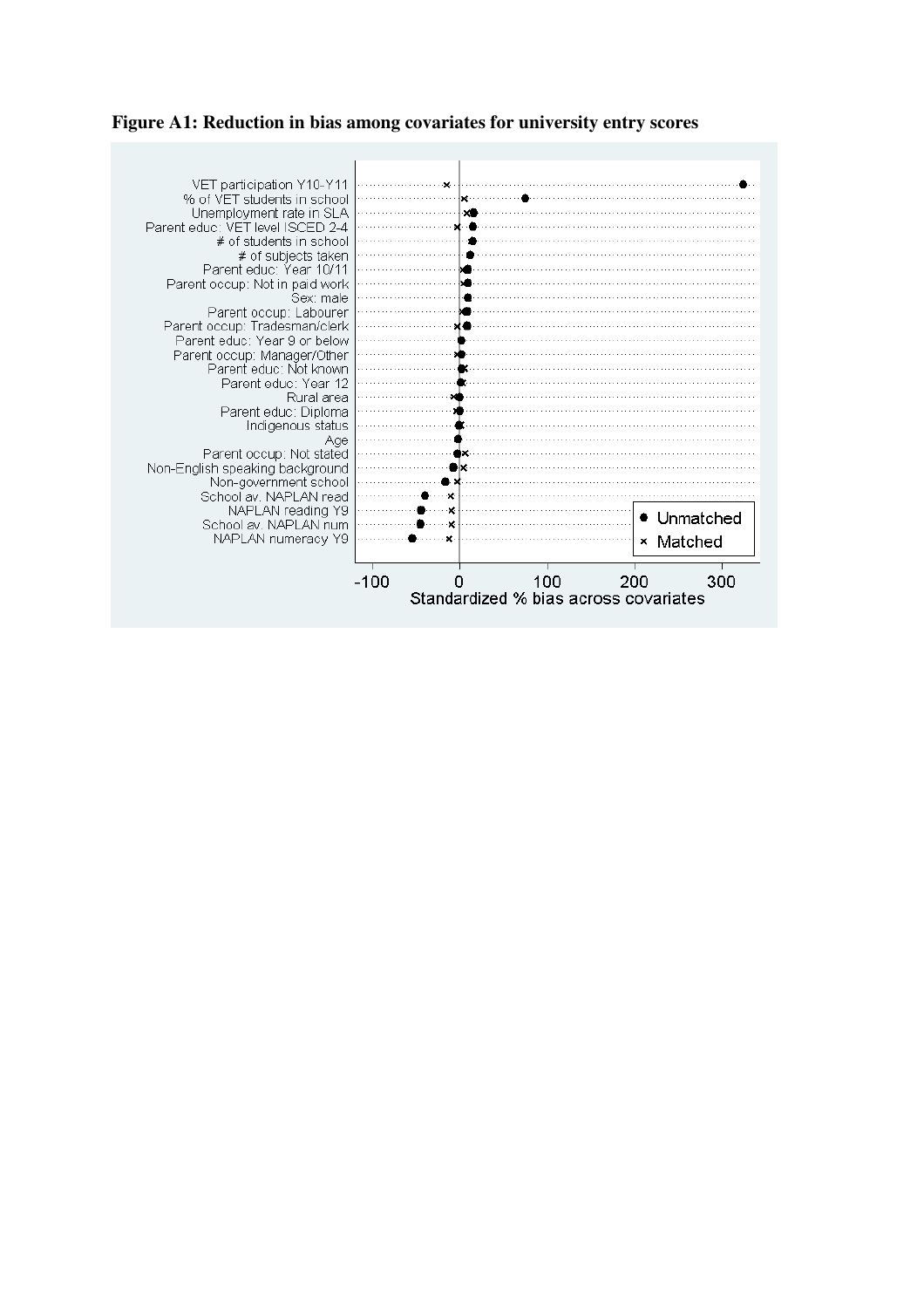**Figure A2: Reduction in bias among covariates, imputed receipt of any university offer**